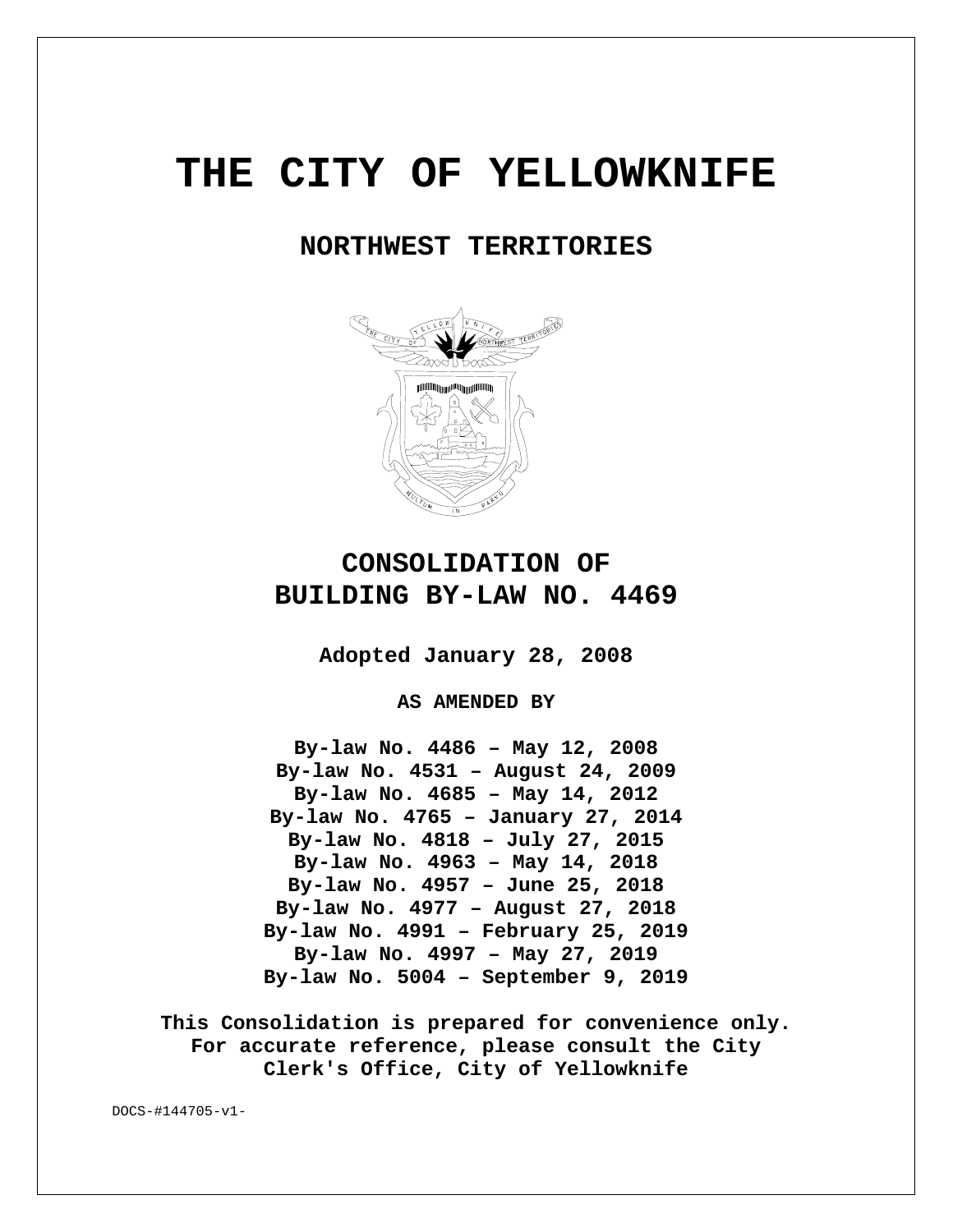# **TABLE OF CONTENTS**

| 4. REQUIREMENTS FOR PERMIT 10                       |  |
|-----------------------------------------------------|--|
|                                                     |  |
| 6. LOCAL CONSTRUCTION REQUIREMENTS 13               |  |
| 7. GENERAL PERMIT APPLICATIONS 22                   |  |
| 8. PERMIT APPLICATION FOR A FACTORY-BUILT HOME 24   |  |
| 9. PERMIT APPLICATION FOR PART 9 BUILDINGS 25       |  |
| 10. PERMIT APPLICATION FOR PART 3 BUILDINGS 27      |  |
| 11. PERMIT APPLICATION FOR FOUNDATIONS 29           |  |
| 12. PERMIT APPLICATION FOR ADDITIONS 30             |  |
| 13. PERMIT APPLICATION FOR ACCESSORY BUILDINGS 31   |  |
| 14. PERMIT APPLICATION FOR TEMPORARY BUILDINGS 31   |  |
| 15. PERMIT APPLICATION FOR ALTERATIONS 32           |  |
| 16. PERMIT APPLICATION FOR DEMOLITION OR REMOVAL 32 |  |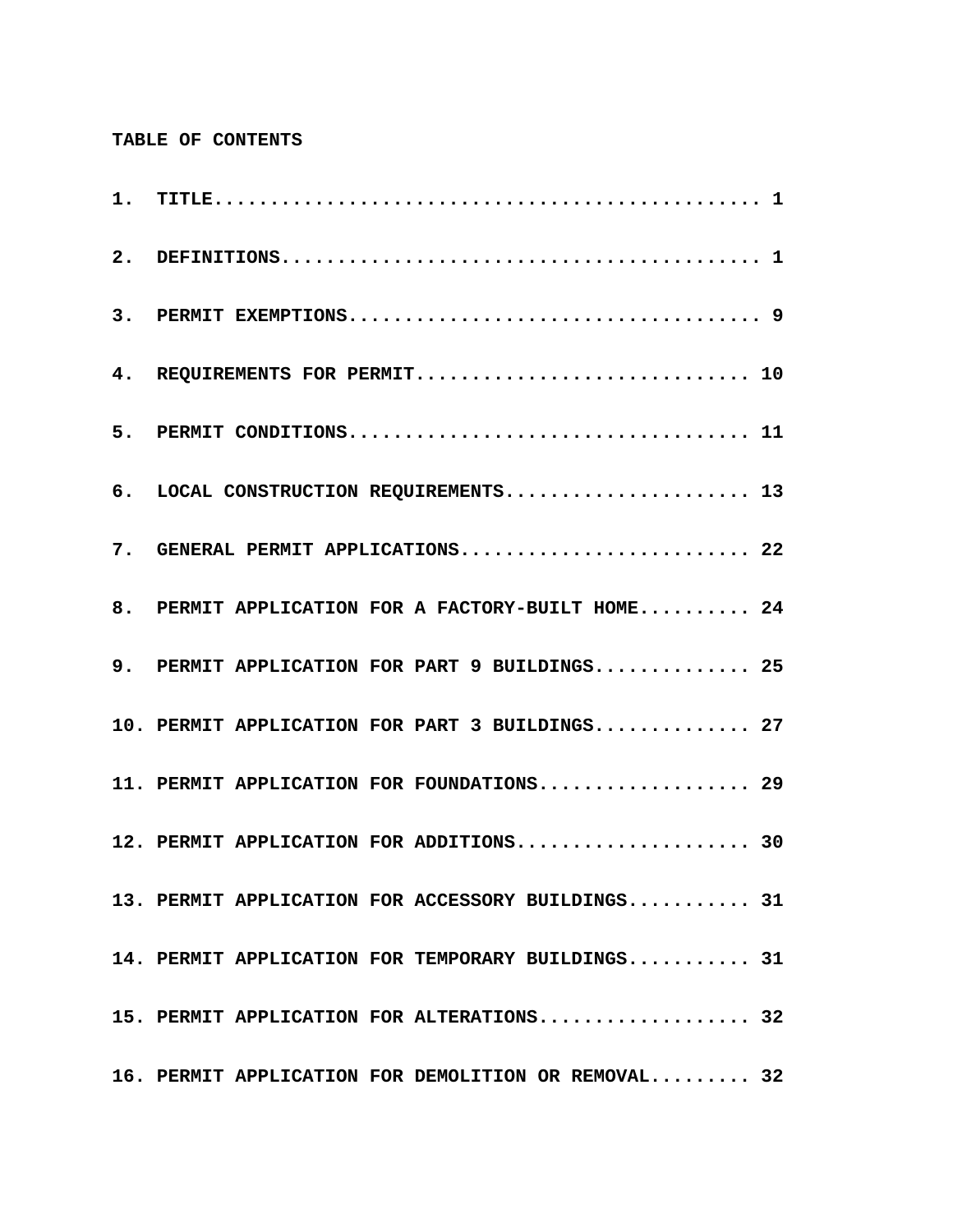| 17. PERMIT APPLICATION FOR SIGNS 33                  |  |
|------------------------------------------------------|--|
| 18. PERMIT APPLICATION FOR HOARDING 34               |  |
| 19. PERMIT APPLICATIONS FOR MECHANICAL SYSTEMS 27    |  |
| 20. LETTERS OF ASSURANCE 27                          |  |
|                                                      |  |
|                                                      |  |
| 23. ROLE OF INSPECTORS AND INSPECTIONS 41            |  |
| 24. RESPONSIBILITIES AND OBLIGATIONS OF THE OWNER 32 |  |
| 25. RESPONSIBILITIES AND OBLIGATIONS OF THE CITY 45  |  |
| 26. PENALTIES AND ENFORCEMENT 46                     |  |
|                                                      |  |
|                                                      |  |
|                                                      |  |
|                                                      |  |
|                                                      |  |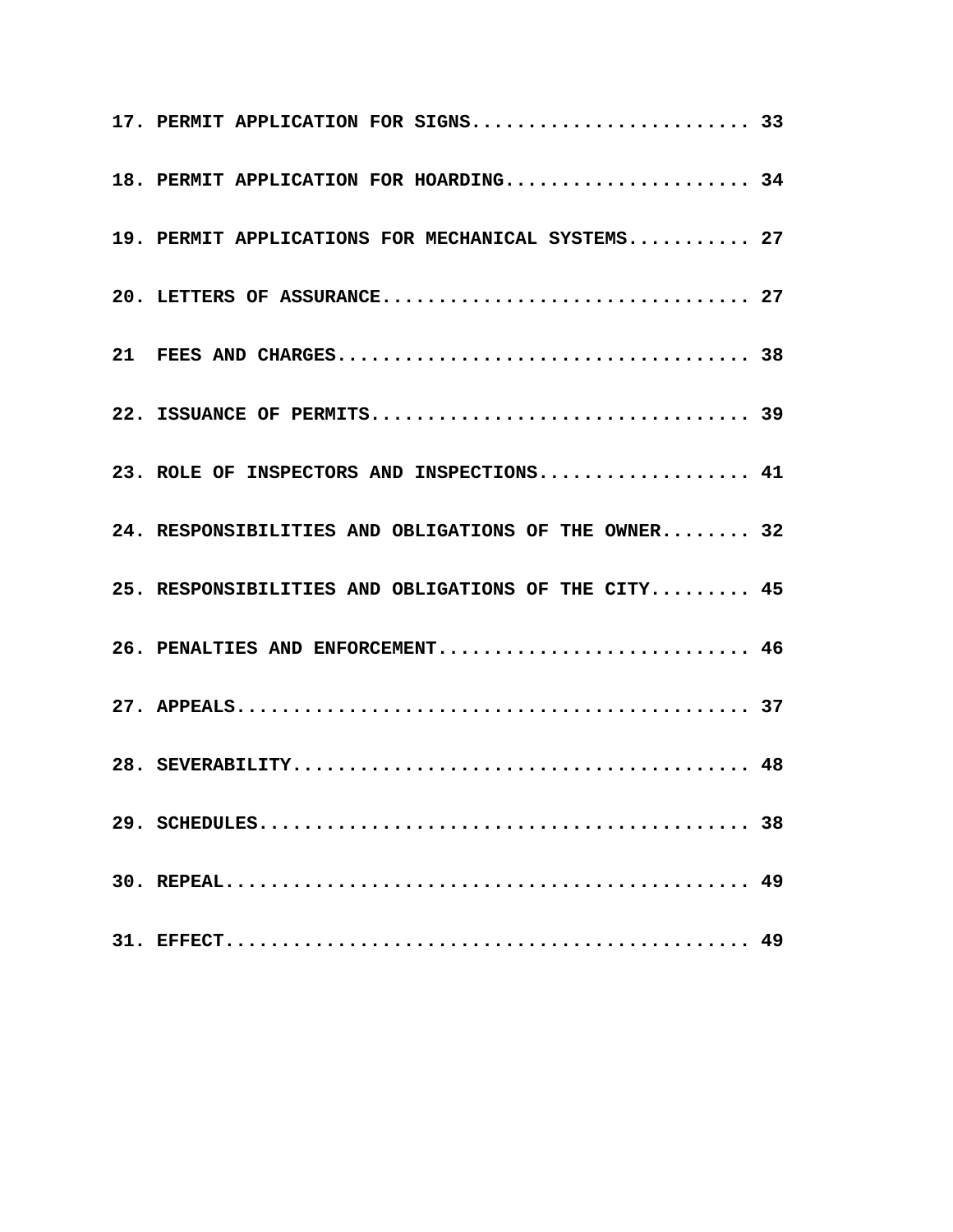# **CITY OF YELLOWKNIFE BY-LAW NO. 4469**

A BY-LAW of the Municipal Corporation of the City of Yellowknife in the Northwest Territories to regulate the construction, alteration, repair and demolition of buildings, structures and excavations, pursuant to the relevant provisions of the *Cities, Towns and Villages Act*, S.N.W.T., 2003, c.22 as amended from time to time.

NOW THEREFORE THE COUNCIL OF THE MUNICIPAL CORPORATION OF THE CITY OF YELLOWKNIFE, in regular session, duly assembled, hereby enacts as follows:

#### 1. **TITLE**

1.1 This By-law may be cited as the Building By-law.

#### **Section 2 as amended by By-law No. 4765 January 27, 2014**

#### 2. **DEFINITIONS**

- 2.1 The words and terms used in this by-law shall have the meanings prescribed in the current National Building Code of Canada.
	- a. Definitions of words and phrases used in this by-law that are not specifically defined in the National Building Code of Canada shall have the meanings which are commonly assigned to them in the context in which they are used in this by-law, taking into account the specialized use of terms within the various trades and professions to which the terminology applies.
- 2.2 The following words whenever used herein shall mean:

| Accessory Building:<br>means a subordinate building |  |
|-----------------------------------------------------|--|
|-----------------------------------------------------|--|

- a. on the same lot as the main building; or
- b. on a portion of multiple lots developed together as a single project.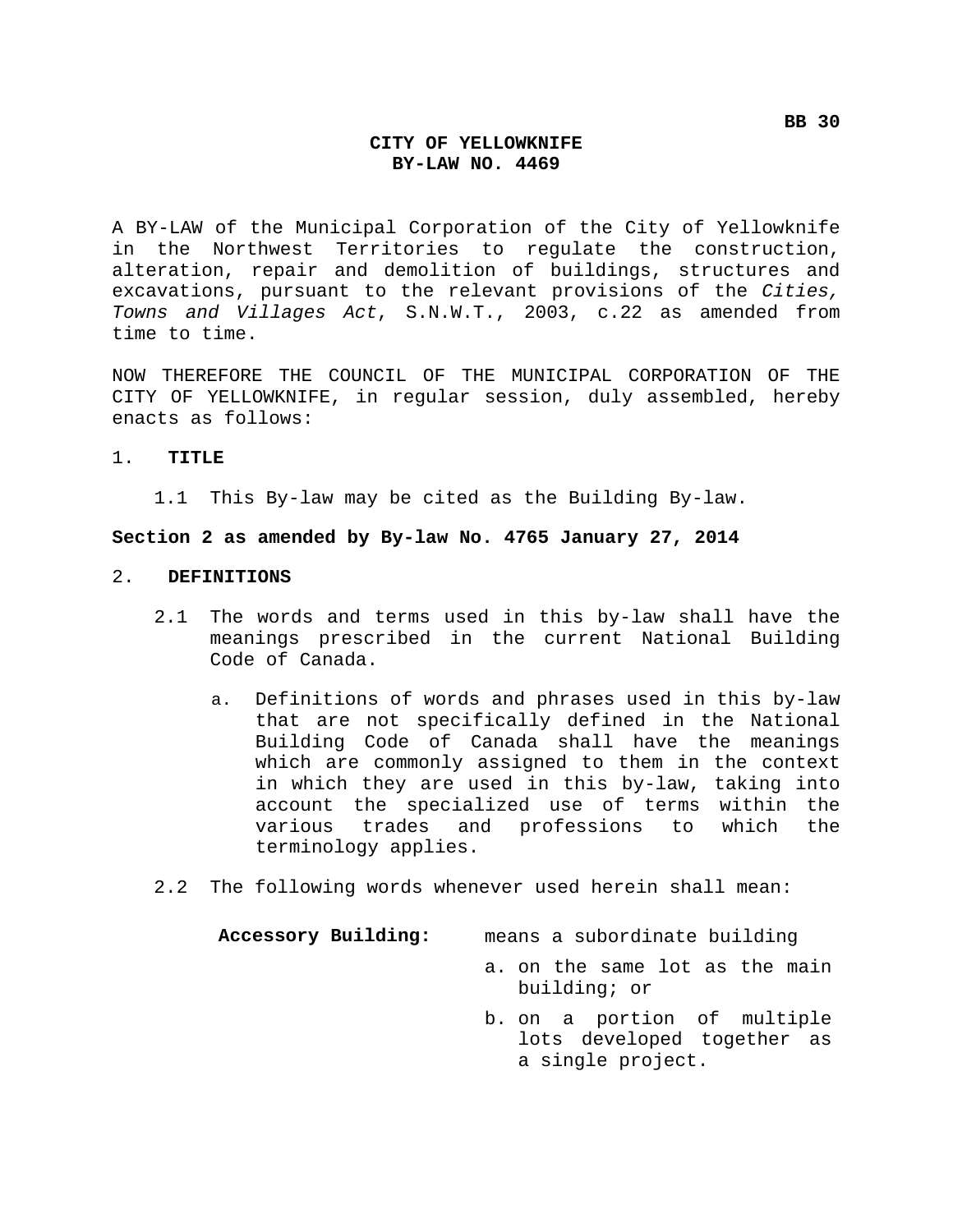**Alteration:** means the design, demolition, removal, reconstruction, replacement and additions to construction and any change in occupancy of existing buildings where the work occurs within the existing building area. **Addition:** means the design, alteration, reconstruction, demolition, removal, construction and<br>occupancy of existing of existing buildings where the work

occurs outside of the existing building area. **Definition "Building Code" amended by By-law No. 5004 September 9, 2019**

**Building Code:** Means the National Building Code of Canada, version 2015.

# **"Building Inspection Division" replaced with "Building Services Division" by By-law No. 4991, February 25, 2019**

| <b>Building Services</b> | the Building Services Division                 |
|--------------------------|------------------------------------------------|
| Division:                | of the Department of Planning                  |
|                          | and Development of the City of<br>Yellowknife. |

**City:** The Municipal Corporation of the City of Yellowknife.

**Construction Value**: means the total value of the construction work for which a permit is issued and shall include any applicable sales taxes, goods and services taxes, including value of work supplied by the Owner (s) and value added taxes based upon the current market costs of similar construction at the time of the application for the permit.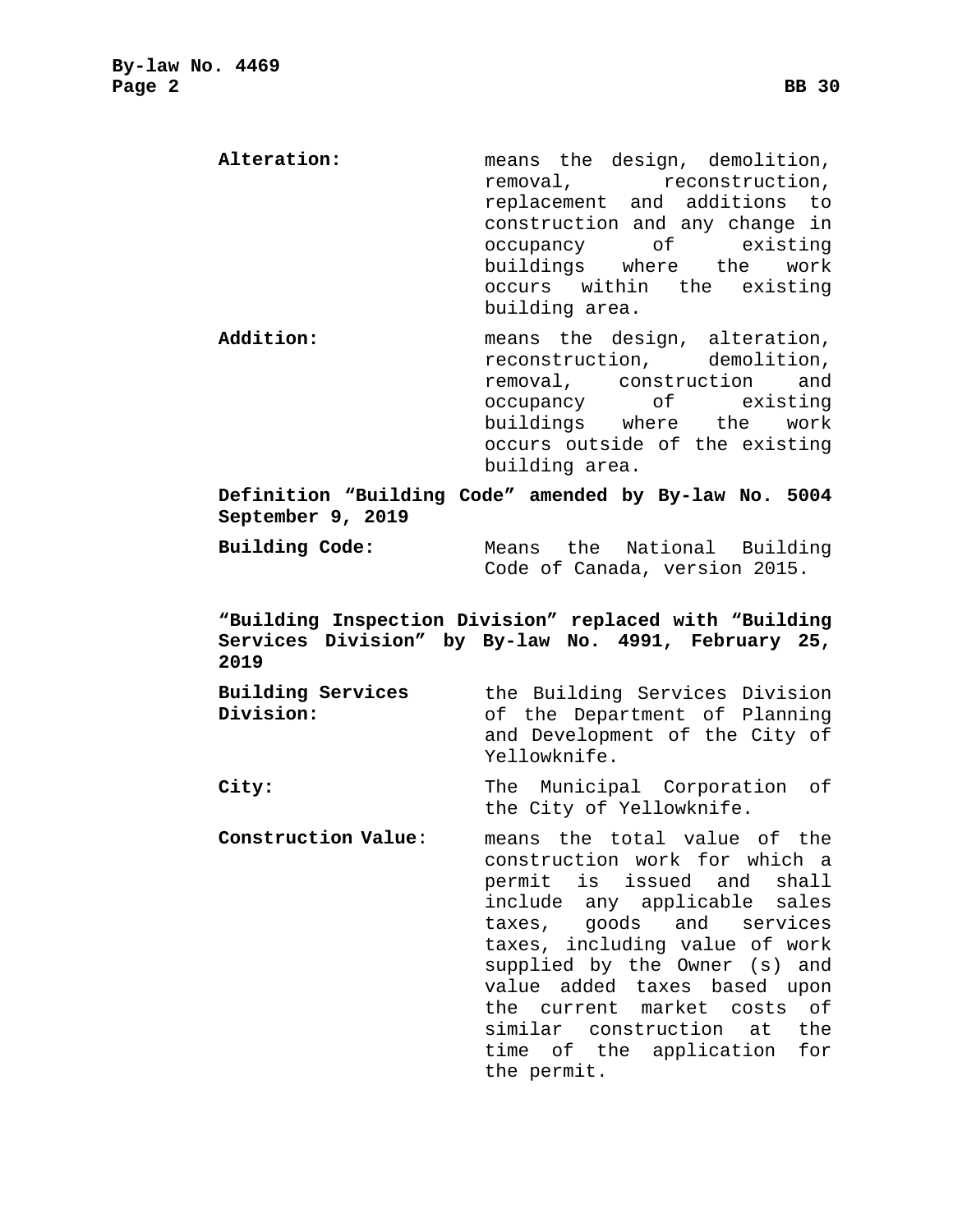| Council:                          | the Municipal Council of the<br>City of Yellowknife.                                                                                                                                                                                                                                                                                                                                                                                                                                                                                                                                                                                                                            |
|-----------------------------------|---------------------------------------------------------------------------------------------------------------------------------------------------------------------------------------------------------------------------------------------------------------------------------------------------------------------------------------------------------------------------------------------------------------------------------------------------------------------------------------------------------------------------------------------------------------------------------------------------------------------------------------------------------------------------------|
| Do Not Occupy:                    | means an order requiring any<br>or all occupancy of a building<br>to either cease immediately or<br>to not commence.                                                                                                                                                                                                                                                                                                                                                                                                                                                                                                                                                            |
| By-law No. 5004 September 9, 2019 | Definition "EnerGuide Rating System (ERS)" added by                                                                                                                                                                                                                                                                                                                                                                                                                                                                                                                                                                                                                             |
| EnerGuide Rating<br>System (ERS)  | The EnerGuide Rating System is<br>a national system developed by<br>Natural Resources Canada to<br>rate the energy performance of<br>houses. Users of the EnerGuide<br>Rating System must be energy<br>advisors registered and<br>in<br>good standing with Natural<br>Resources Canada in accordance<br>with the EnerGuide Rating<br>Administrative<br>System<br>Procedures and must adhere to<br>the technical standards and<br>procedures of the ERS. These<br>standards and procedures<br>are<br>available through Natural<br>Resources Canada and include<br>program requirements<br>for<br>energy modelling using<br>the<br>ERS. This By-law refers to ERS,<br>version 15. |
| Fascia Sign:                      | a sign placed flat and<br>parallel to the face of a<br>building so that no part<br>projects more than 300 mm from<br>the building.                                                                                                                                                                                                                                                                                                                                                                                                                                                                                                                                              |
| Factory-Built Home:               | a modular home, mobile home,<br>or a panelized home built in a<br>manufacturing plant and<br>transported to its point of<br>installation.                                                                                                                                                                                                                                                                                                                                                                                                                                                                                                                                       |

Hoarding: any covered way, fence, railing, boarding or barricade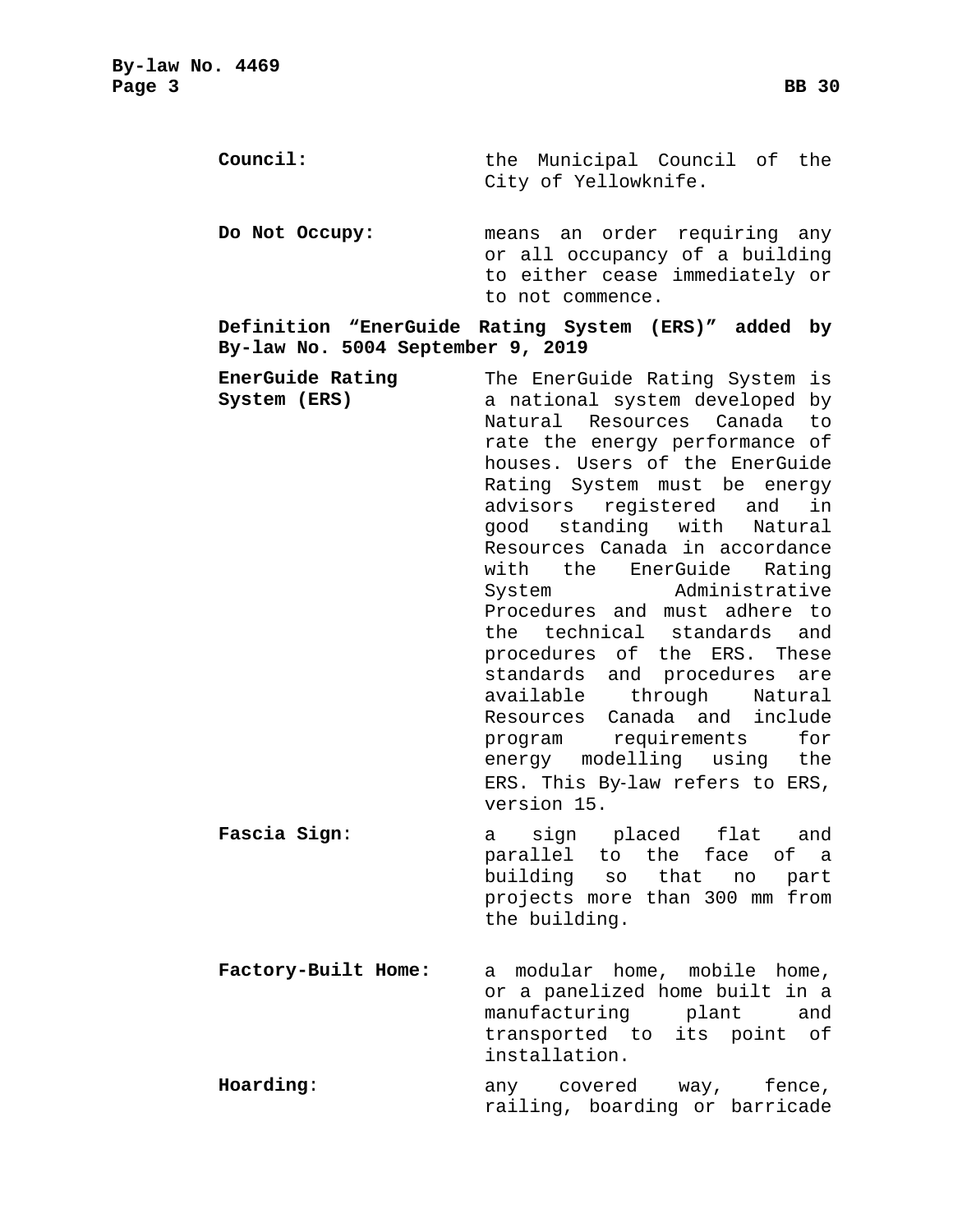used in connection with a construction site.

**As amended by By-law No. 4765 January 27, 2014**

**In Home Secondary**  means a self-contained **Suite** dwelling unit with a prescribed floor area located in a building or portion of a building of only residential occupancy that contains only one other dwelling unit and common spaces, and where both dwelling units constitute a single real estate entity.

> The total floor area of all storeys of an In-Home Secondary Suite shall be not more than the lesser of:

- a) 80% of the total floor area of all storeys of the other dwelling unit, excluding the garage floor area and common spaces serving both dwelling units, and
- b)  $80 \text{ m}^2$ .

**Infrastructure:** means water mains, sewer mains, telephone lines, cable television lines, or similar facilities to provide utilities to a building.

**Definition "***Inspection***" added by By-law No. 4997 May 27, 2019 Inspection** *Inspection*: means an on-site visit performed by the *Inspector* to determine the compliance of construction with this By-law.

**Definition "***Inspection Report***" added by By-law No. 4997, May 27, 2019**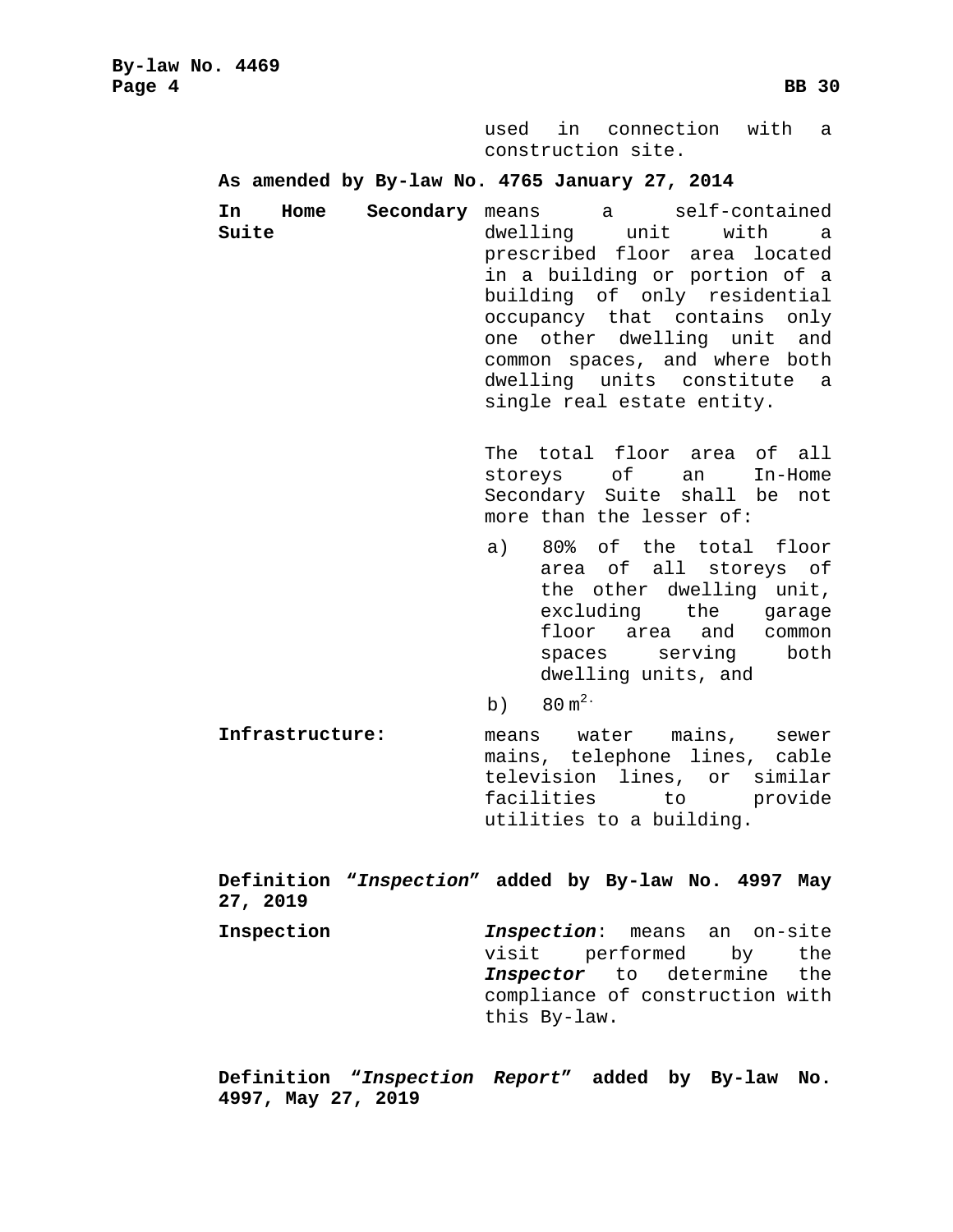| Inspection Report  | <i>Inspection Report:</i><br>means<br>а<br>written confirmation<br>of<br>the                                   |
|--------------------|----------------------------------------------------------------------------------------------------------------|
|                    | Inspection, performed by the                                                                                   |
|                    | Inspector, to determine the                                                                                    |
|                    | compliance of construction<br>with this By-law.                                                                |
|                    |                                                                                                                |
| Inspector:         | an individual occupying<br>the<br>following positions within the<br>Building Services Division of<br>the City: |
|                    | a. Manager, Building<br>Inspections;                                                                           |
|                    | b. an Inspector within the<br>Building Services Division.                                                      |
| Mechanical System: | all or any of:                                                                                                 |
|                    | a. Piping systems;                                                                                             |
|                    | b. Solid<br>Fuel<br>Burning<br>Appliances;                                                                     |
|                    | c. Plumbing Systems;                                                                                           |
|                    | d. Systems or equipment<br>for<br>heating; cooling<br>or<br>ventilation services;                              |
|                    | e. Tanks and appurtenances<br>for<br>the storage of gases<br>and<br>fuels; and                                 |
|                    | f. Medical gas installations;                                                                                  |
|                    | installed<br>to be installed<br>or<br>in a building, but does<br>not                                           |
|                    | include infrastructure.                                                                                        |
| September 9, 2019  | Definition "Mid-Construction" added by By-law No. 5004                                                         |
| Mid-Construction:  | the<br>οf<br>stage<br>means                                                                                    |
|                    | construction,<br>which<br>at                                                                                   |
|                    | installation of the<br>major<br>components of the air barrier                                                  |
|                    | system has been substantially                                                                                  |
|                    | completed and the building can                                                                                 |

be tested for airtightness, and before interior finishes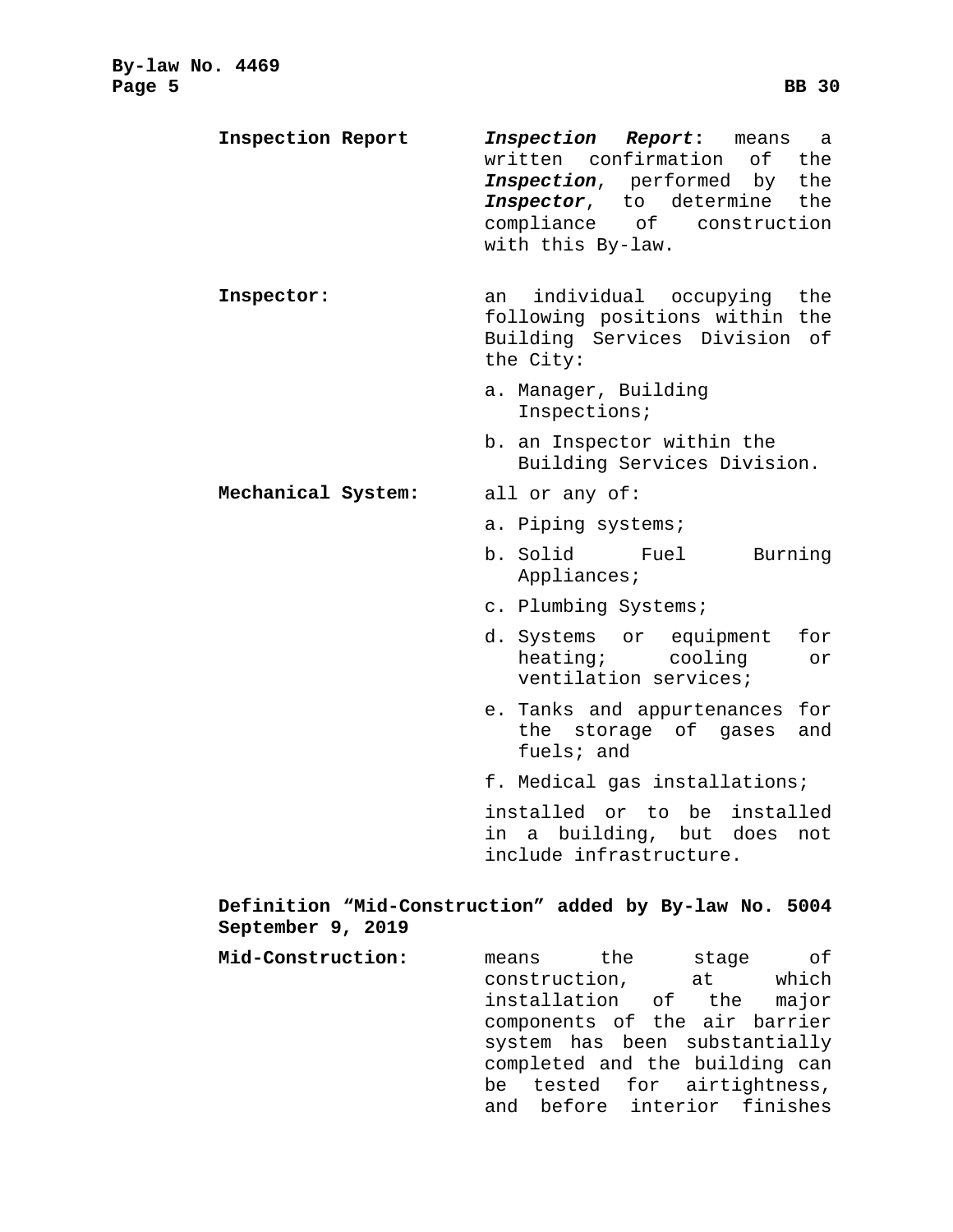are installed.

**Definition** "**Minor Addition" added by By-law No. 5004 September 9, 2019 Minor Addition:** means the design, alteration, reconstruction, demolition, removal, construction and occupancy of existing Part 9 buildings where the work occurs outside of the existing building area and is less than 10% of the existing floor area being altered. **Multi-Family Dwelling:** a *building* or buildings containing more than two selfcontained dwelling units. **Definition** "**National Energy Code of Canada for Buildings (NECB)" added by By-law No. 5004 September 9, 2019 National Energy Code**  means the minimum energy of Canada **Buildings (NECB):** for efficiency levels for all new buildings and offers more flexibility for achieving code compliance version 2017. **Definition "Normalized Leakage Area (NLA)" added by By-law No. 5004 Normalized Area (NLA):** Leakage The ratio of the equivalent leakage area at 10 pascals (ELA@10 Pa) to the area of the building envelope, where the area of the building envelope is defined as all floors, walls (including doors and windows) and ceilings (flat or sloping) that are correspondingly below, above and adjacent to unheated spaces and spaces heated to less than 10 °C (50 °F), and<br>are based on interior on interior<br>expressed in dimensions; expressed  $cm<sup>2</sup>/m<sup>2</sup>$  (sq.in./sq.ft.).

**Officer**: means an individual who is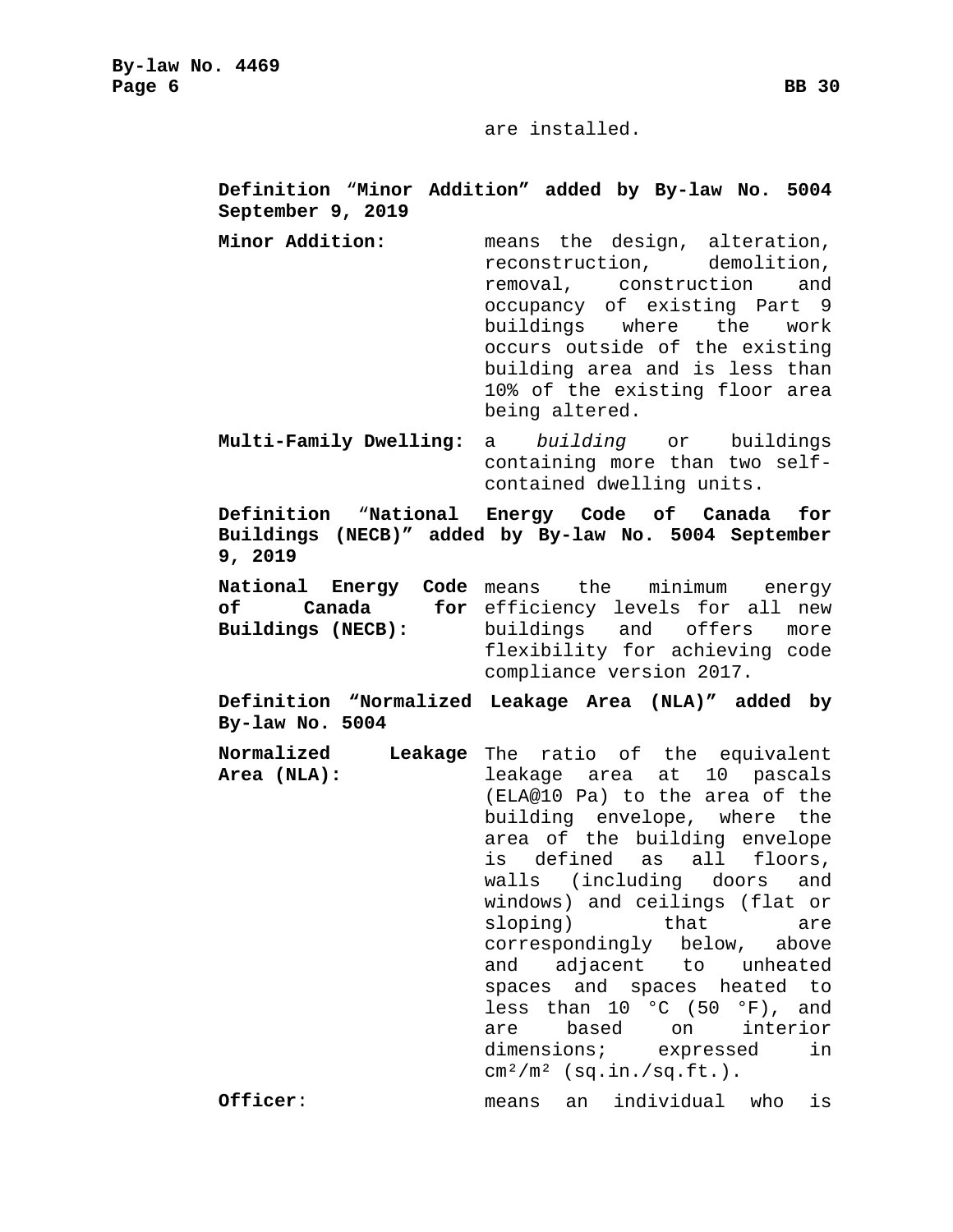appointed in accordance with the *Cities, Towns and Villages Act* as a Municipal Enforcement Officer to enforce the By-laws of the City of Yellowknife and<br>anv Peace Officer who is any Peace Officer who entitled by law to enforce the By-laws of the *City*.

**Owner(s):** as otherwise defined in the *Building Code,* and includes the Owner's agent.

**Part 3 Building:** means a class of *building* as defined by the *Building Code*  as all buildings used for Group A, Group B or Group F Division 1 major occupancies and all buildings exceeding 600 m2 in *building area* or exceeding 3 storeys in *building height* used for major occupancies classified as Group C, Group D, Group E and Group F, Division 2 and 3. Parts 4, 5, and 6 of the Building Code also apply in this definition.

**Part 9 Building:** means a class of *building* as defined by the *Building Code***,** and applies to buildings of 3 storeys or less in building height, having a building area not exceeding  $600 \text{ m}^2$  and used for Group C, Group D, Group E or Group F Division 2 and 3 major occupancies.

**Permit:** an authorization in writing by an *Inspector* to perform work regulated by this By-law.

**Person:** means an individual human being or a corporation and includes a partnership, society, and association or a group of persons acting in concert unless the context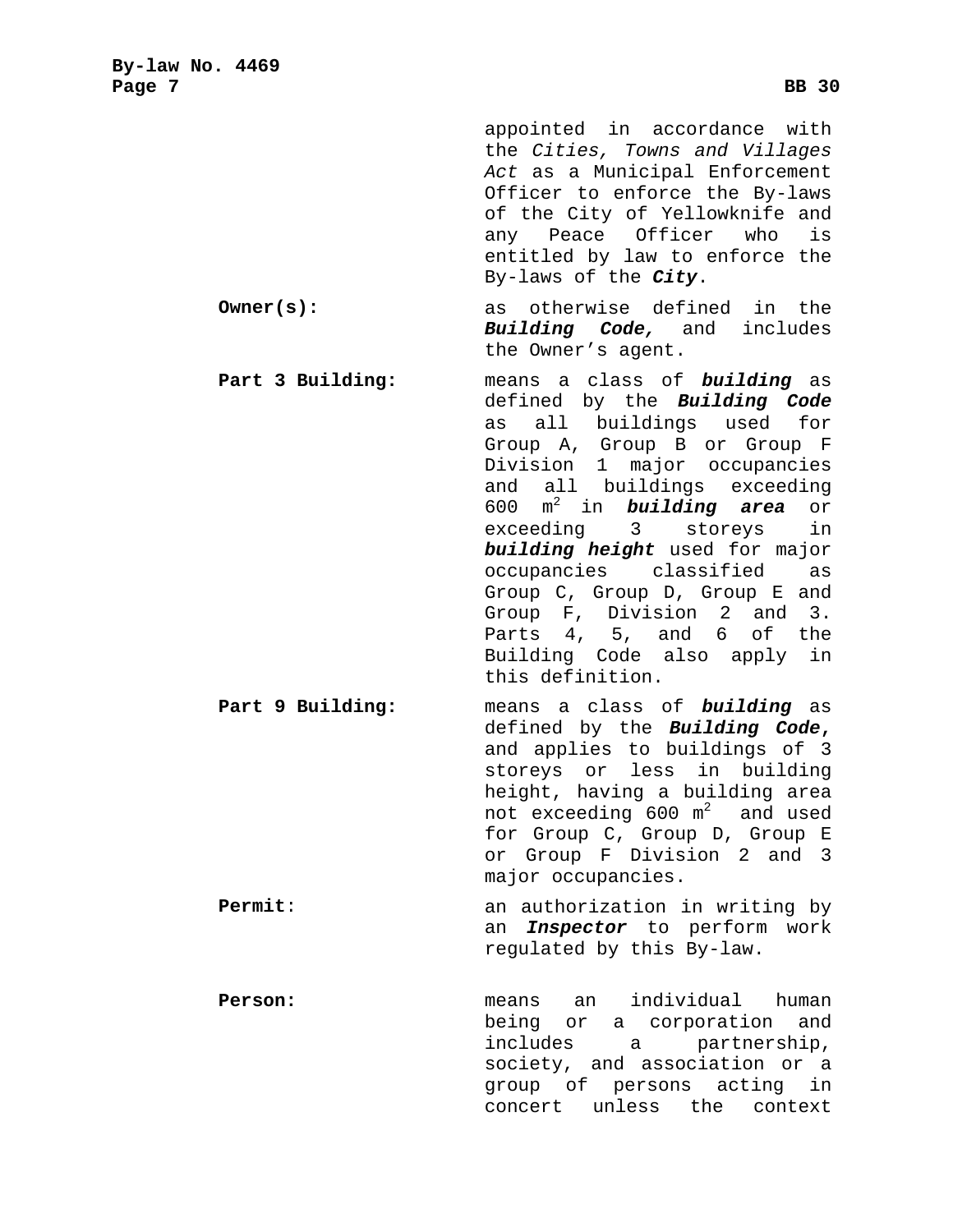explicitly or by necessary implication otherwise requires.

**Projecting Sign**: a sign attached to a building so that part of the sign projects more than 300 mm from the surface to which it is attached.

- **Registered Design Professional**: an engineer who is a member or licensee of the Association of<br>Professional Engineers, Professional Geologists and Geophysicists of the Northwest Territories duly entitled to engage in the practice of engineering in the Northwest Territories or an architect who is a member or licensee of the Northwest<br>Territories Association of Territories Association Architects duly entitled to engage in the practice of architecture in the Northwest Territories.
- **Roof Sign**: any sign placed on or over the top enclosure, above or within the vertical walls of a building.

**Secondary Suite** means an additional dwelling unit located within a building of residential occupancy containing only one other dwelling unit having a floor space less than 40% of the habitable floor space of the building.

**Senior Administrative Officer:** means the Senior Administrative Officer for the City of Yellowknife appointed pursuant to the *Cities, Towns and Villages Act,* or his or her designate. **Sprinklered**: a building or part thereof is

equipped with a system of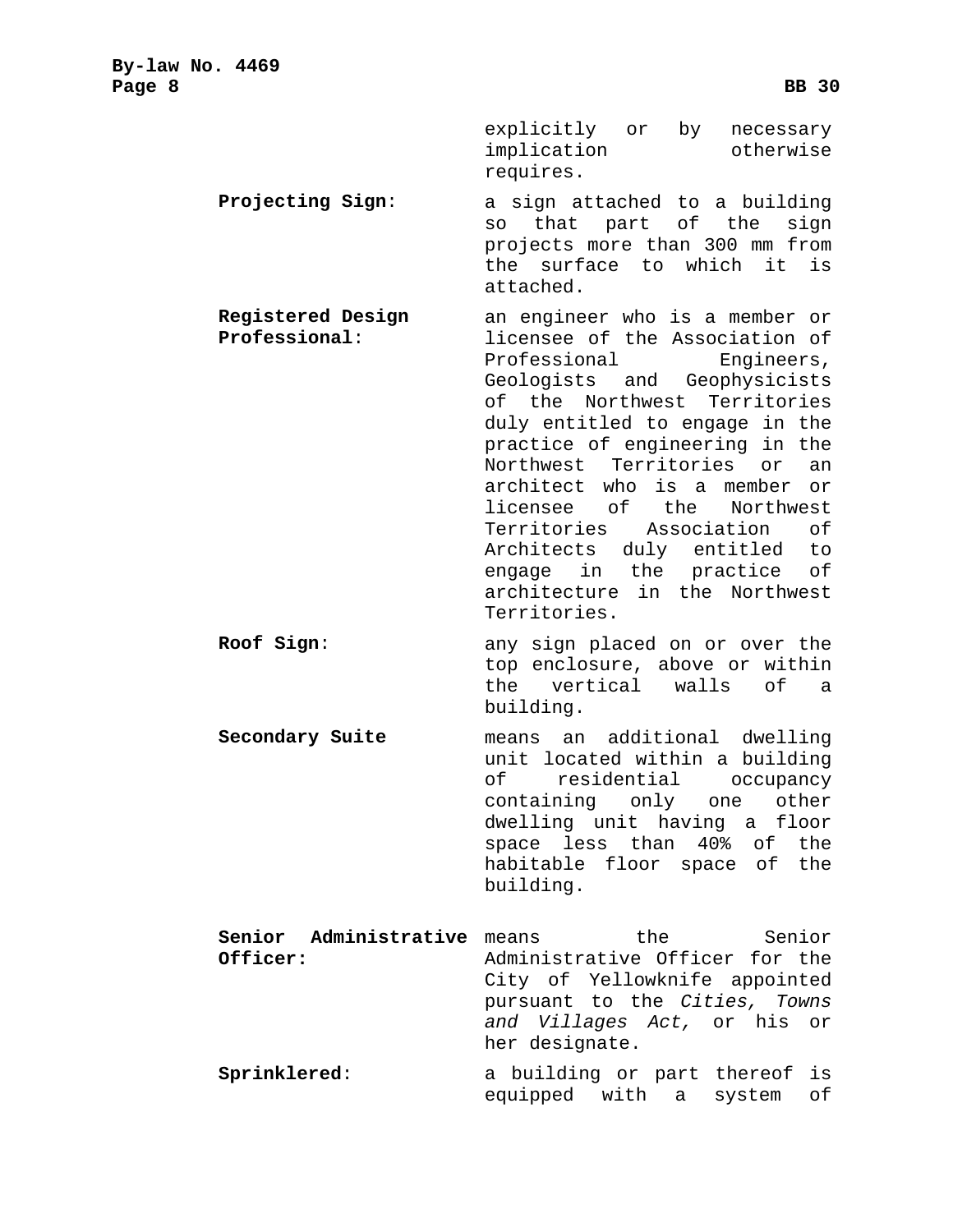automatic sprinklers for fire protection.

**Stop Work Order:** means an order requiring any or all work on a building to cease immediately.

**Surface-mount Foundation:** means the use of on top of the ground cribbing or pylons to site a home.

- **Temporary Building:** means a building used for temporary occupancy not intended for use beyond a maximum of two years.
- **Two-Family Dwelling:** means a building divided into two self-contained dwelling units.

# 3. **PERMIT EXEMPTIONS**

- 3.1 Apart from the specific provisions of this By-law relating to signs, this By-law applies to the design, construction and *occupancy* of new *buildings*, and the *alteration*, reconstruction, demolition, removal, relocation and occupancy of existing *buildings*. It is not contemplated nor intended, nor does the purpose of this By-law extend:
	- a. to the protection of *Owners* or *constructors* from economic loss;
	- b. to the assumption that the *City* or any *Inspector* is responsible for ensuring the compliance by any *Owner*, his agent or any employees, *constructors* or *registered design professionals* retained by him, with the *Building Code* or the requirements of this By-law;
	- c. to providing any *person* a warranty of design or workmanship with respect to any building for which a *permit* is issued under this By-law;
	- d. to providing a warranty or assurance that construction undertaken pursuant to *permits* issued by the *City* is free from latent or any defects.
- 3.2 *Council* may from time to time, taking into account social and economic factors, including the resources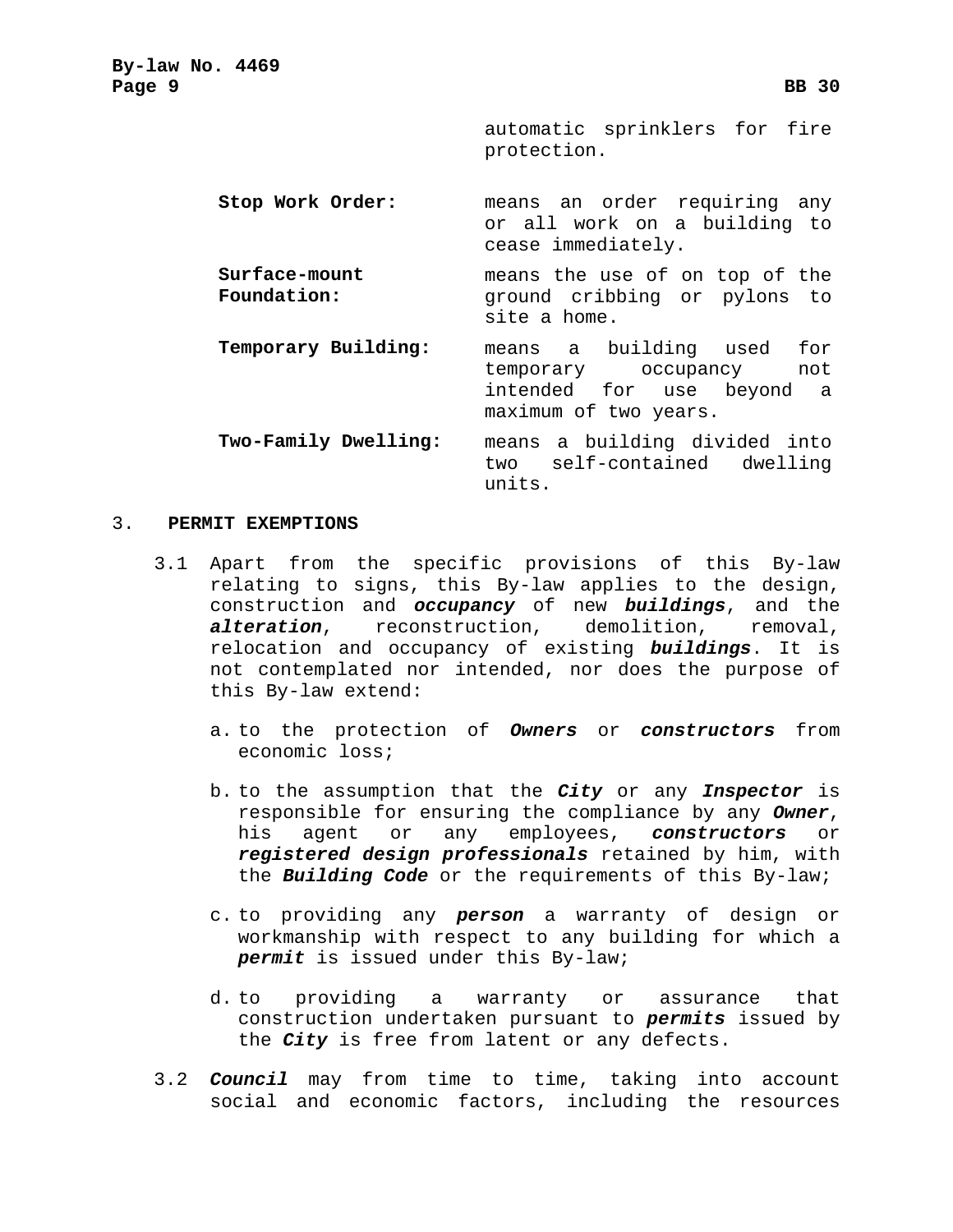available to it and the various demands made upon those resources by the residents of the *City*, and further, after consultation with the *Building Services Division*, make planning and policy decisions respecting the level of allocation of resources to the *Building Services Division* which may affect the operational performance of the division in regard to the frequency of and extent to which *Inspections* are made under this By-law.

- 3.3 Neither the issuance of a *permit* under this By-law, nor the review and acceptance of the design, drawings, plans or specifications, nor *Inspections* made by an *Inspector*, shall constitute a representation or warranty that the *Building Code* or the By-law have been complied with or the *building* meets any standard of materials or workmanship, and no person shall rely on any of those acts as establishing compliance with the *Building Code*  or this By-law or any standard of construction.
- 3.4 This By-law shall be administered by the City's *Building Services Division***.**

#### <span id="page-12-0"></span>4. **[REQUIREMENTS FOR PERMIT](#page-12-0)**

**Section 4.1(a) as amended by By-law No. 4818 – July 27, 2015**

- <span id="page-12-1"></span>4.1 This By-law does not apply to:
	- a. **Infrastructure**, except that portion lying within one (1) metre of a **building** and trucked service building facilities.
	- b. public utility towers and poles, television and radio or other communication aerials and towers, except for loads resulting from those located on or attached to *buildings*; and
	- c. flood control and hydro electric dams and structures.
- <span id="page-12-2"></span>4.2 This By-law does not apply to any lawful construction, repair or demolition or *excavation* commenced before the effective date of this By-law.

#### <span id="page-12-3"></span>**Section 4.3 (f) added by By-law No. 4963 May 14, 2018**

4.3 A *permit* is not required for: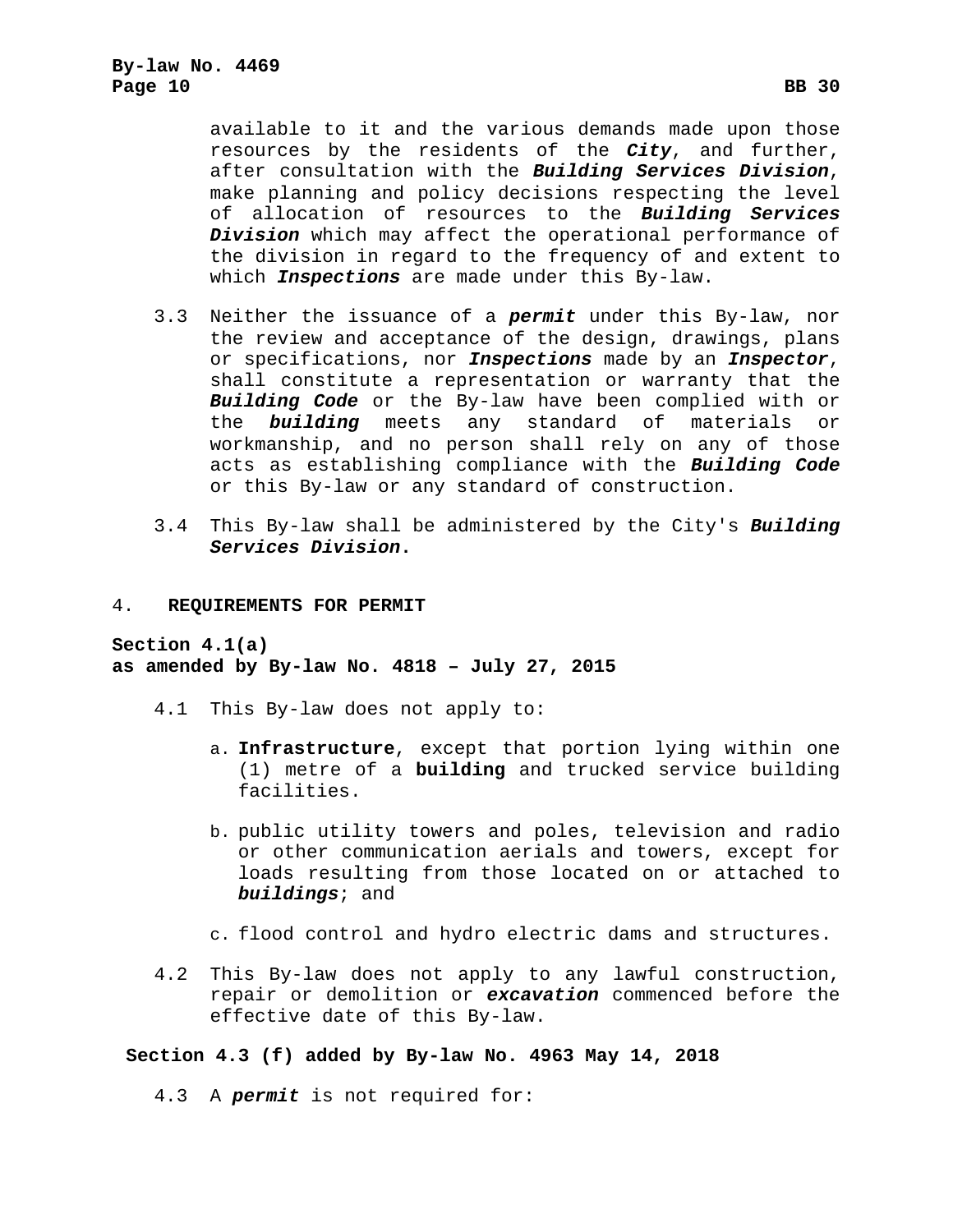- a. an *accessory building* under 10 square metres in area, provided the *building* does not have electric services, or heating;
- b. landscaping that does not change the grade by more than 600 mm, residential decks, patios and retaining walls provided that the distance between the top of the platform and the adjacent finished grade does not exceed 600 mm;
- c. a *temporary building* to be used directly for the purpose of facilitating construction work on a construction site provided that it shall be removed by the *Owner* immediately upon completion of construction work;
- d. fences, other than those referred to in Part 8 of the **Building Code**;
- e. for construction, additions, *alterations*, repairs, reconstruction, removal or demolition the value of which does not exceed \$5,000.00, except for mechanical repairs, modifications, *alterations*, replacements or installations the value of which does not exceed \$1,000.00; and
- f. Any structures exempt from requiring a Development Permit under Section 3.2 (m) of Zoning By-law No. 4404, as amended.
- 4.4 An *Inspector* may, in his discretion, waive the requirement for a *permit* for:
	- a. an *accessory building* having an area of more than 10 square metres;
	- b. construction, non-structural *alterations*, nonstructural repairs, reconstruction, removal or demolition, the value of which exceeds \$5,000.00 but is less than \$25,000.00; or
	- c. mechanical repairs, modifications, *alterations*, replacements or installations the value of which exceed \$1,000.00, but are less than \$5,000.00.
- 4.5 Subject to [4.1,](#page-12-1) [4.2](#page-12-2) and [4.3,](#page-12-3) an *Owner* shall obtain a *permit* before commencing any *alteration*, construction,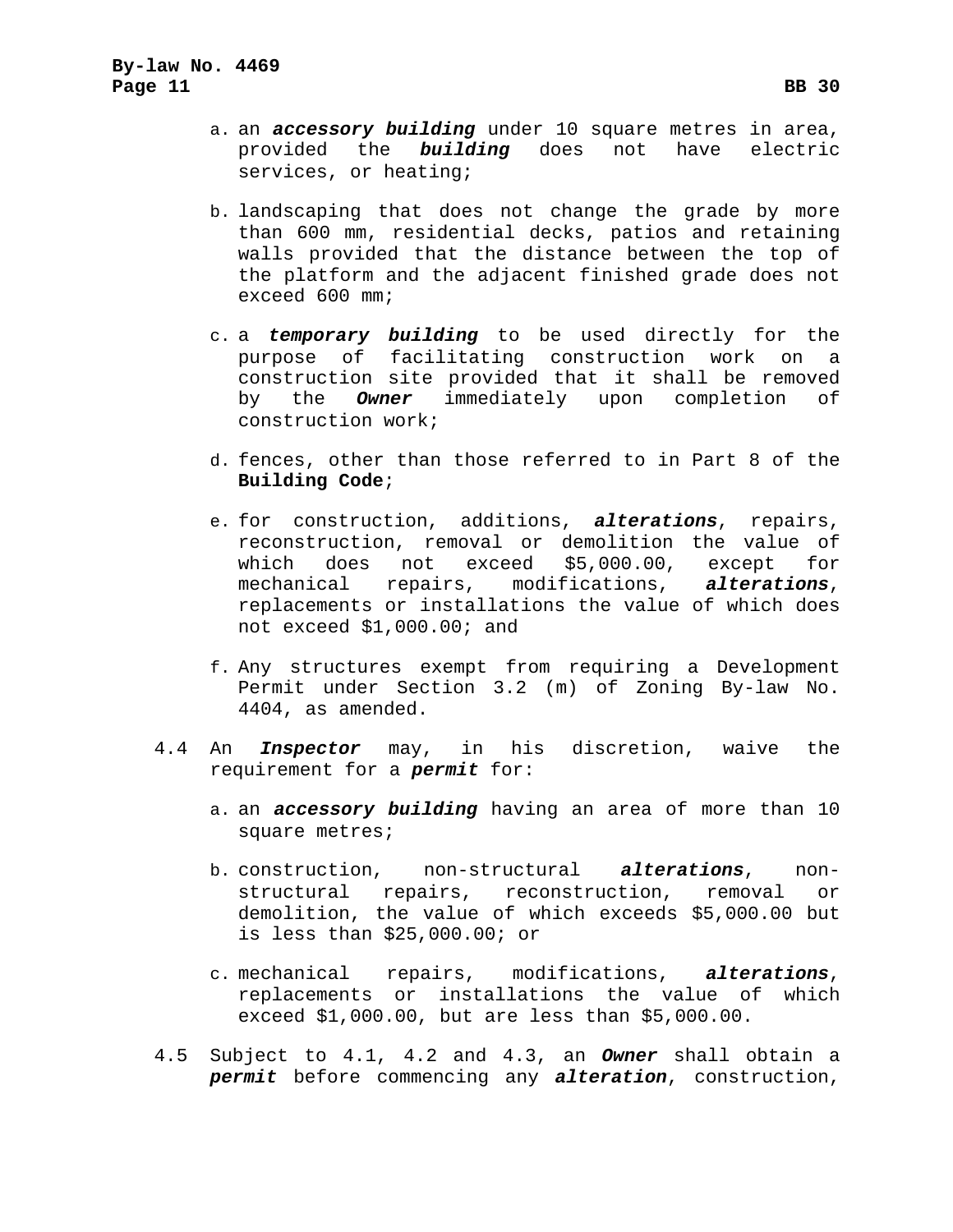demolition, removal, relocation or *occupancy* of a *building*, except in an emergency situation.

### <span id="page-14-0"></span>5. **PERMIT CONDITIONS**

- 5.1 It shall be the full and sole responsibility of the *Owner* or his agent to carry out the work in respect of which the *permit* was issued in compliance with the *Building Code* and this By-law.
- 5.2 Neither the issuance of a *permit* under this By-law nor the acceptance or review of plans, drawings or supporting documents, nor any *Inspections* made by or on behalf of the *City* shall in any way relieve the *Owner* from full and sole responsibility to perform the work in strict compliance with the *Building Code* and this Bylaw.
- 5.3 Neither the issuance of a *permit* under this By-law nor the acceptance or review of plans, drawings or specifications or supporting documents, nor any *Inspections* made by or on behalf of the *City* constitute in any way a representation, warranty, assurance or statement that the *Building Code* or this By-law have been complied with.
- 5.4 No person shall rely upon any *permit* as establishing compliance with this By-law or assume or conclude that this By-law has been administered or enforced according to its terms. The person to whom the *permit* is issued or his agent are responsible for making such determination.
- 5.5 No person shall, unless authorized in writing by an *Inspector*, reverse, alter, deface, cover, remove or in any way tamper with any notice, *permit* or certificate posted upon or affixed to a *building* or posted on a property pursuant to this By-law.
- 5.6 No person shall do any work that is substantially at variance with the accepted design or plans of a *building* or other works for which a permit has been issued, unless that variance has been accepted in writing by an *Inspector.*
- 5.7 No person shall knowingly submit false or misleading information to an *Inspector* in relation to any *permit*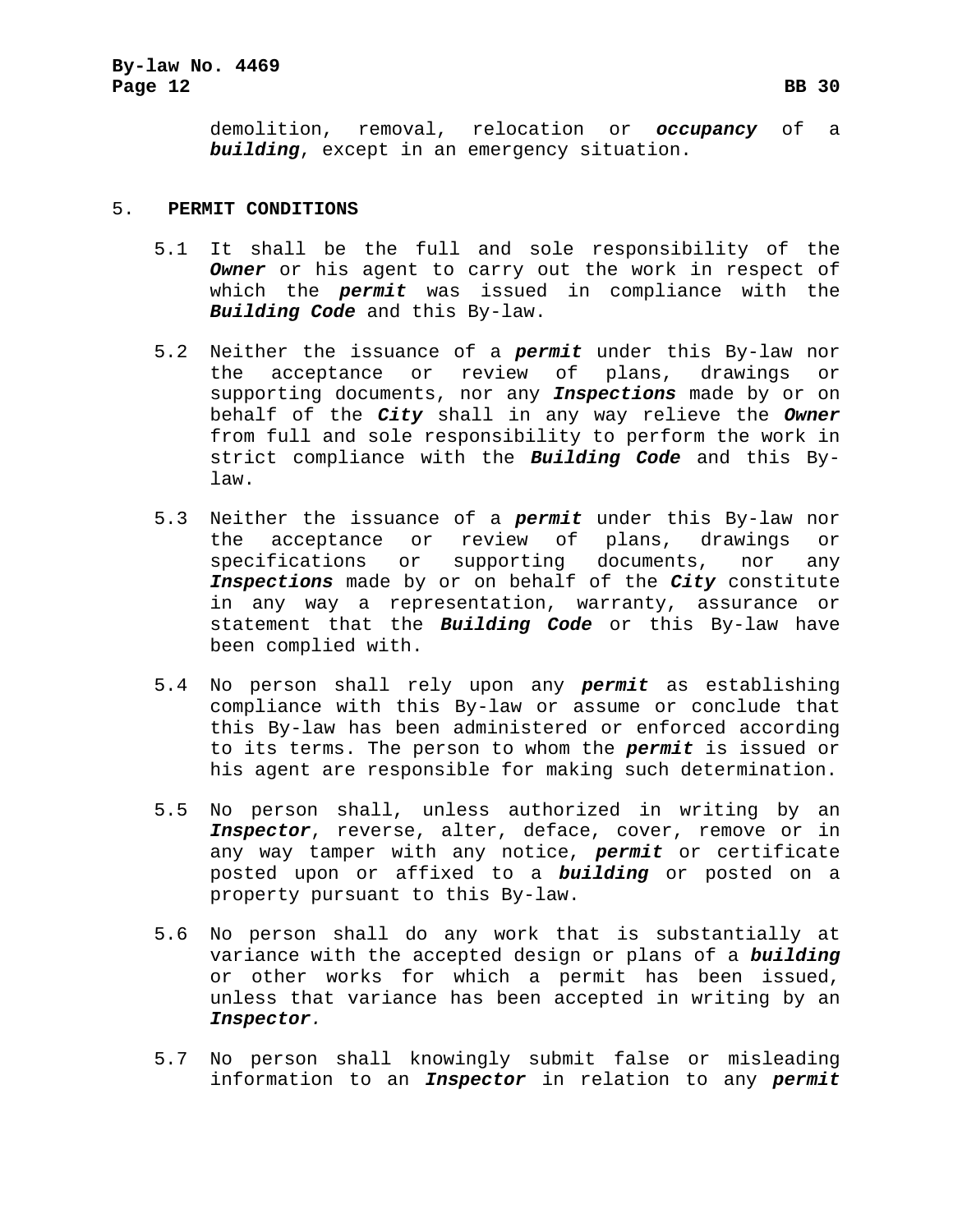# **By-law No. 4469 Page 13 BB 30**

- 5.8 No person shall *occupy* or use any new *building***,** any *addition* to a *building* or any *alteration* to a *building:*
	- a. unless a valid and subsisting *occupancy permit* in the form prescribed by the *Senior Administrative Officer*, has been issued by an *Inspector* for the *building*;
	- b. contrary to the terms of any *permit* issued or any notice given by an *Inspector*.
- 5.9 No person shall obstruct the entry of an *Inspector* or other authorized official of the *City* on property in the administration of this By-law.

# 6. **LOCAL CONSTRUCTION REQUIREMENTS**

**Section 6.1 as amended by By-law No. 4957 June 25, 2018 as amended by By-law No. 4685 May 14, 2012 as amended by By-law No. 5004 September 9, 2019**

- 6.1 Part 9 Residential
	- 1. This section applies to all Part 9 residential buildings:
		- a. Comply with Prescriptive Path or Performance Path, and all other requirements.
	- 2. Prescriptive Path: The effective thermal resistance of building enclosure assemblies or portions thereof shall be not less than that shown in Tables 1.

| TABLE 1: PART 9 PRESCRIPTIVE PATH VALUES |               |                   |  |
|------------------------------------------|---------------|-------------------|--|
| ASSEMBLY                                 | EFFECTIVE RSI | EFFECTIE R-VALUE  |  |
|                                          | $[m^2$ $K/W]$ | $[ft^{2.0}F/btu]$ |  |
| Walls (above grade)                      | 5.28          | 30                |  |
| Walls (below grade)                      | 4.96          | 28                |  |
| Attic ceilings/roof                      | 10.6          | 60                |  |
| Cathedral ceilings/roof                  | 7.0           | 40                |  |
| Slab on ground                           | 5.64          | 32                |  |
| Exposed floor                            | 7.0           | 40                |  |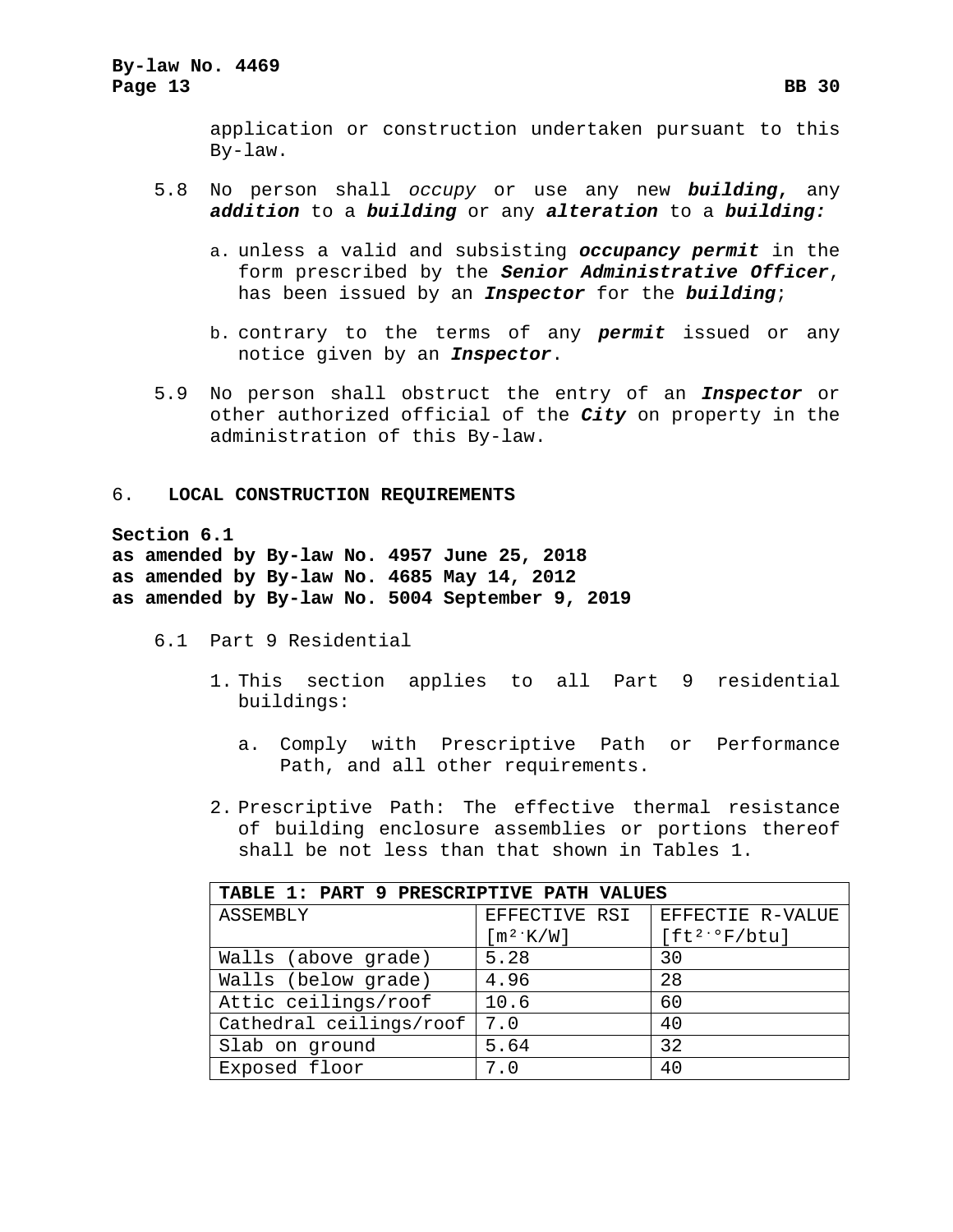| Floors above unheated    | 6.28           | 35                 |
|--------------------------|----------------|--------------------|
| space                    |                |                    |
| Insulation skirt         | 5.64           | 32                 |
| extending out            |                |                    |
| horizontally (1m out)    |                |                    |
|                          | EFFECTIVE USI  | EFFECTIVE<br>$U -$ |
|                          | $[W/m^2$ · K ] | VALUE              |
|                          |                | $[btu/ft^2.9F]$    |
| excluding<br>Doors       | 0.91           | 0.16               |
| glazing                  |                |                    |
| Windows<br>and<br>qlazed | 1.00           | 0.18               |
| doors                    |                |                    |
|                          | <b>OTHER</b>   |                    |
| Maximum<br>fenestration  | 15%            |                    |
| and door-to-wall ratio   |                |                    |
| FDWR)                    |                |                    |

#### **OR**

3. Performance Path: Buildings conforming to the requirements of the performance path shall be designed and constructed to conform to the energy performance requirements in Table 2.

| Table 2: PART 9 PERFORMANCE PATH VALUES                                                        |                              |
|------------------------------------------------------------------------------------------------|------------------------------|
| Metric                                                                                         | Target                       |
| TEDI                                                                                           | $105$ kWh/(m <sup>2</sup> a) |
| % <ref (no="" 9.36.5="" base="" ers="" loads)<="" or="" td=""><td><math>-25%</math></td></ref> | $-25%$                       |

4. Energy modelling shall be performed using a computer program that employs calculation methods that have been tested in accordance with ANSI/ASHRAE 140, "Evaluation of Building Energy Analysis Computer Programs". Energy modelling shall conform to Subsection 9.36.5 of the NBC or the ERS.

**AND**

5. Buildings shall be tested for airtightness twice and meet a Mid-Construction target of 3.0 ACH50 (1.5 cm2/m2 NLA for buildings with < 1,200 ft2 floor area) during Mid-Construction test and 1.5 ACH50 (1.0 cm2/m2 NLA for buildings with < 1,200 ft2 floor area) during final post-construction test in accordance with: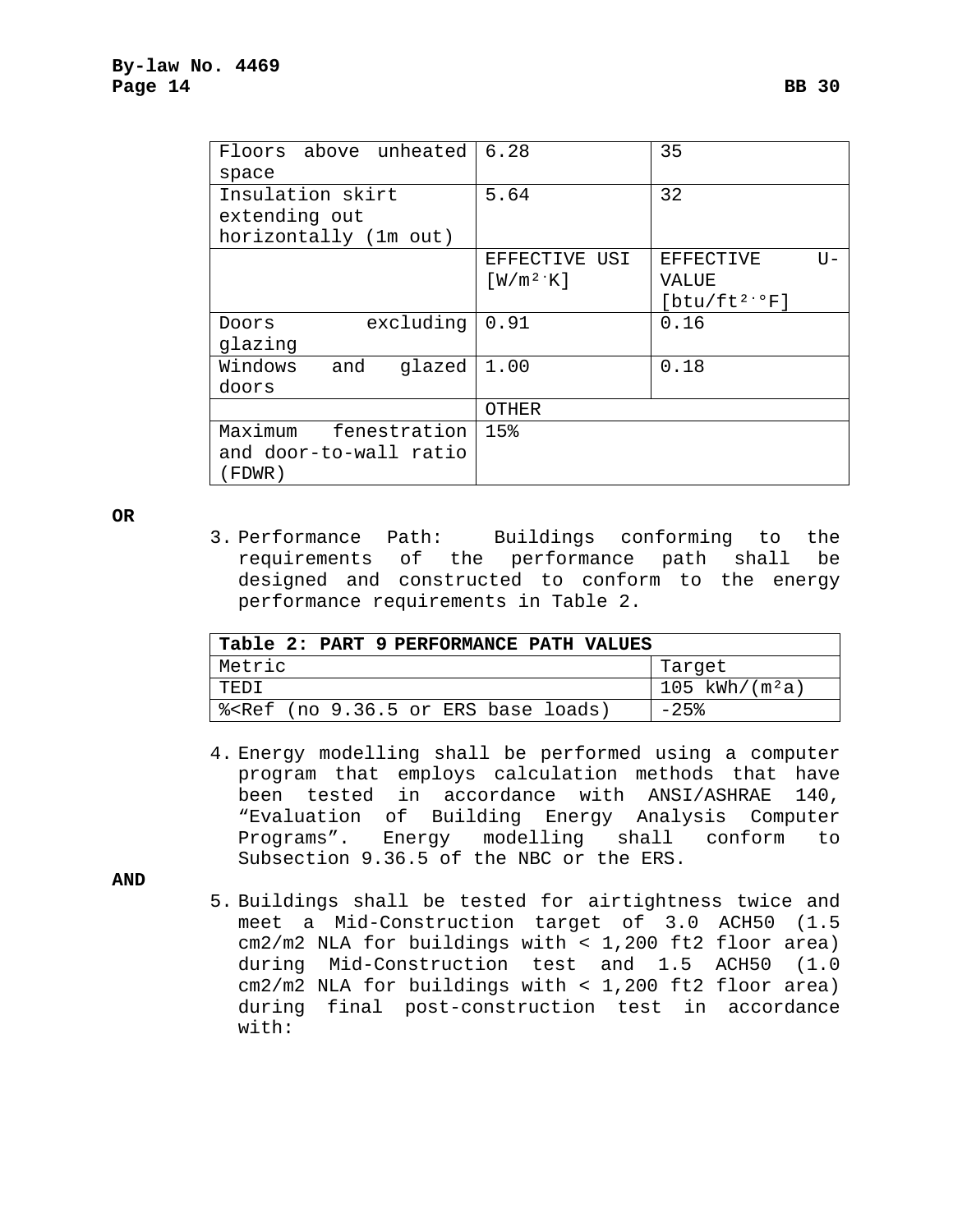- b) ASTM E 779, "Standard Test Method for Determining Air Leakage Rate by Fan Pressurization"; or
- c) USACE Version 3, "Air Leakage Test Protocol for Building Envelopes"; and
- d) The applicable standards and requirements of ERS.
- 6. All housing types, as defined in the ERS, must have an EnerGuide rating label affixed somewhere visible in the home at the time of final inspection by the City.
- 7. A house performance compliance calculation report, in form prescribed by the Senior Administrative Officer, shall be provided in accordance with Article 2.2.8.3 Division C of the NBC.

**Section 6.2 as amended by By-law No. 4685 May 14, 2012 as amended by By-law No. 5004 September 9, 2019**

6.2 **Part 3 All Other Buildings**

**6.2.1 Part 3 Residential**

- 1) This section applies to buildings containing Part 3 Residential occupancies.
- 2) All buildings shall be designed with ventilation in conformance with ASHRAE 62.1-2001 (except addendum n) and constructed to conform to:
	- a) ANSI/ASHRAE/IESNA 90.1-2010, "Energy Standard for<br>Buildings, except Low Rise Residential Rise Residential Buildings"; or
	- b) the current version of the NECB, except that where NECB refers to the NBC, the provisions of this By-law shall apply.
- 3) Comply with Prescriptive Path or Performance Path, and all other requirements.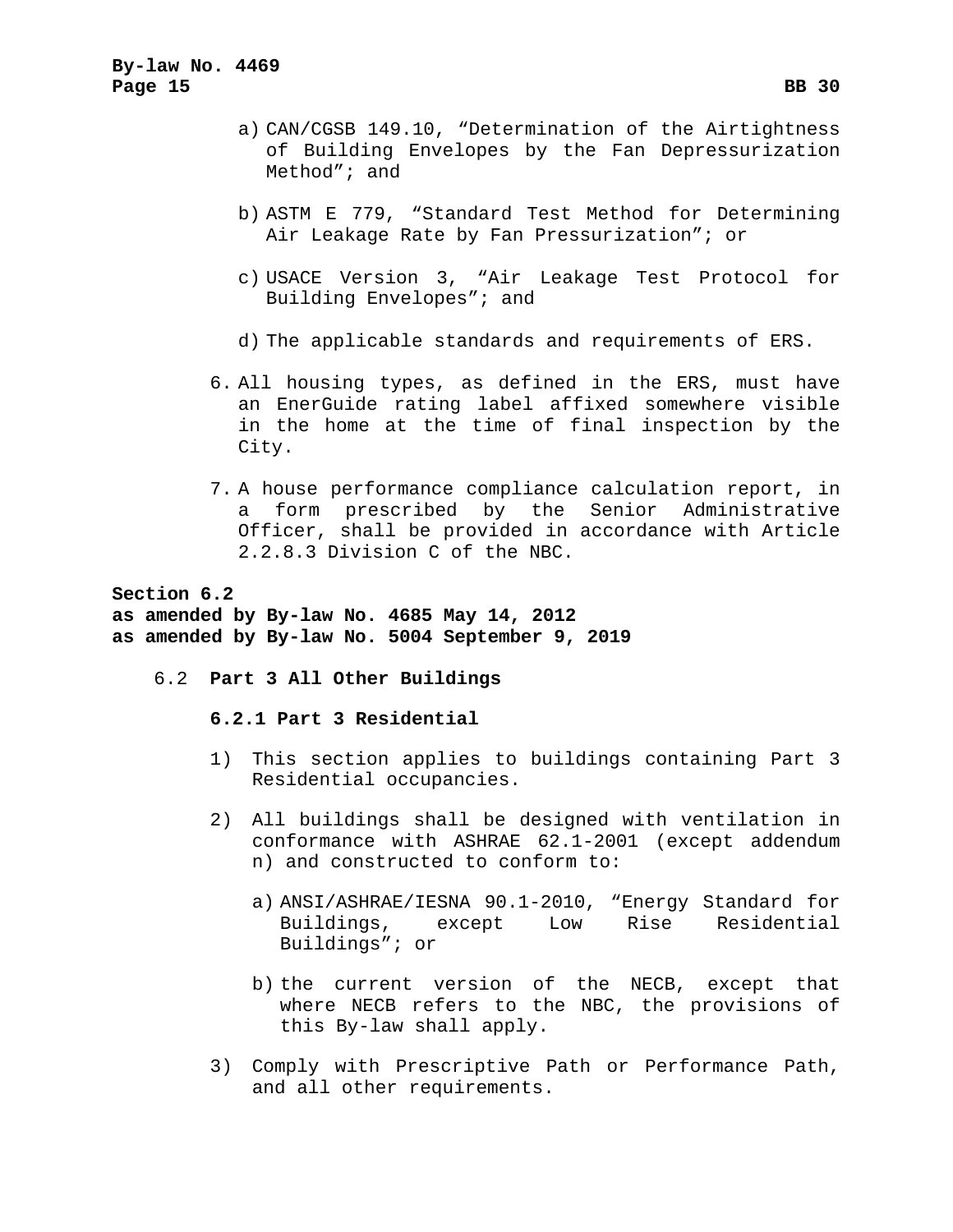# **By-law No. 4469 Page 16 BB 30**

4) Prescriptive Path: The effective thermal<br>resistance/transmittance of building enclosure resistance/transmittance of building enclosure assemblies or portions thereof shall be not less than that shown in Table 3.

| <b>TABLE</b><br>3:<br>PART 3<br>RESIDENTIAL BUILDINGS PERSCRPTIVE<br>PATH VALUES |                                         |                                                  |  |
|----------------------------------------------------------------------------------|-----------------------------------------|--------------------------------------------------|--|
| ASSEMBLY                                                                         | EFFECTIVE<br><b>RSI</b><br>$[m^2$ 'K/W] | <b>EFFECTIVE</b><br>R-VALUE<br>$[ft^{2.0}F/btu]$ |  |
| Walls (above grade)                                                              | 6.82                                    | 38                                               |  |
| Walls (below grade)                                                              | 5.95                                    | 34                                               |  |
| Ceilings/roof                                                                    | 8.80                                    | 50                                               |  |
| Slab on ground                                                                   | 3.30                                    | 18                                               |  |
| Exposed floor                                                                    | 8.75                                    | 50                                               |  |
| above<br>unheated<br>Floors<br>space                                             | 7.00                                    | 40                                               |  |
| Perimeter<br>insulation<br>(1.0 m out)                                           | 3.30                                    | 18                                               |  |
|                                                                                  | Effective<br>USI<br>$[W/m^2$ · K ]      | Effective<br>U-value<br>$[btu/ft^2.9F]$          |  |
| excluding<br>Doors<br>glazing                                                    | 1.4                                     | 0.25                                             |  |
| Windows<br>glazed<br>and<br>doors                                                | 1.4                                     | 0.25                                             |  |
|                                                                                  | <b>OTHER</b>                            |                                                  |  |
| Maximum<br>fenestration<br>and door-to-wall ratio<br>(FDWR)                      | 17%                                     |                                                  |  |

**OR**

5) Performance Path: Buildings conforming to the requirements of the performance path shall be designed and constructed to conform to the energy performance requirements table 4 and air leakage rate of 1.50  $L/(s \cdot m^2)$  at 75 Pa (the Q/S term of the equation in (b) below, using the total surface area of the enclosure). Energy modelling shall conform to the above formula and used in the energy model.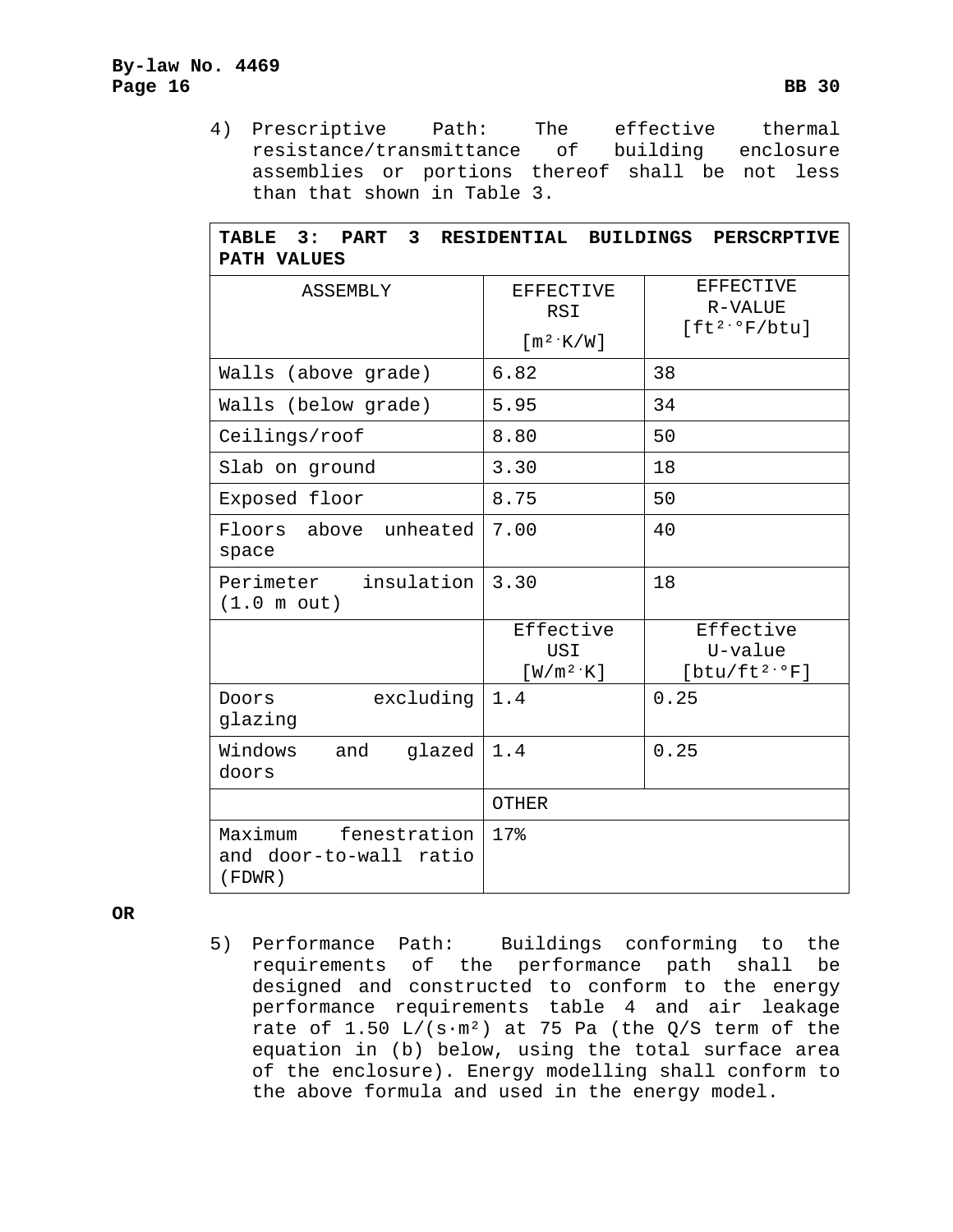- a) The applicable requirements of Part 8 of the NECB.
- b) the operating air leakage rate shall be calculated from the assumed or measured air leakage rate using the equation:

 $I_{AGW}$  = C x Q/S x S/A<sub>AGW</sub>, where

- i.  $I_{AGW}$  = infiltration rate [L/s·m<sup>2</sup>] to be used for energy modelling, and applied to the modelled above-ground wall area
- ii.  $C = (5Pa/75Pa)^{n}$
- iii. n = If whole building testing is done, then the calculated n shall be value. If no whole building test result is available then the default value for the flow exponent 'n' is 0.60.
	- iv. Q = volume of air in L/s flowing through the building envelope when subjected to a pressure differential of 75 Pa.
		- v. S = total surface area [m²] of the building envelope included in the air leakage test (i.e. the pressure boundary), including ground floors and roofs, and possibly below-grade walls.
	- vi.  $A_{AGW}$  = modelled area [m<sup>2</sup>] of above-ground walls (including windows)
- c) Good energy modelling practice and as described in the ASHRAE Handbooks and Standards, and other professional practice energy modelling guidelines.
- d) Until air leakage determined by airtightness testing is available, an air leakage rate of 1.50  $L/(s \cdot m^2)$  at 75 Pa shall be converted to operating pressure using the above formula and used in the energy model.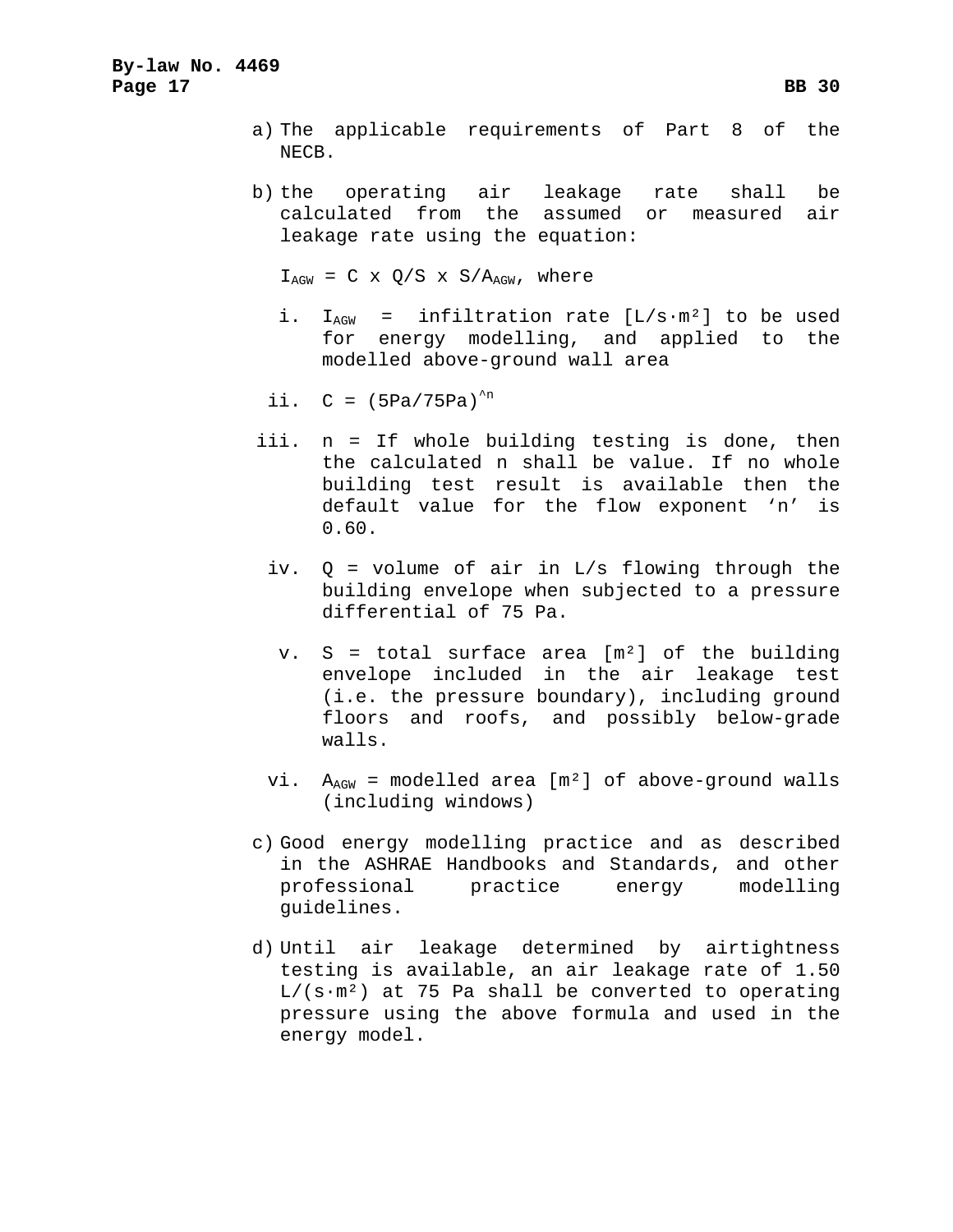| TABLE 4: PART 3 RESIDENTIAL BUILDINGS PERFORMANCE<br>PATH VALUES |        |
|------------------------------------------------------------------|--------|
| METRIC                                                           | TARGET |
| TEDI $[kWh/(m^2a)]$                                              | 120    |
| TEUI $[kWh/(m^2a)]$                                              | 225    |

#### **AND**

- 6) Building envelope airtightness testing.
	- a) The air barrier system shall have a normalized air leakage rate no greater than  $1.50 L/(s \cdot m^2)$ when tested in accordance with:
		- i. ASTM E 3158, "Standard Test Method for Measuring the Air Leakage Rate of a Large or Multizone Building"; or
		- ii. USACE Version 3, "Air Leakage Test Protocol for Building Envelopes".
	- At a pressure differential of 75 Pa, where:
		- i. the building is prepared in accordance with the building envelope test; and
	- ii. the test is conducted for both pressurized and depressurized conditions; and
	- iii. the air leakage rates measured in Clause (ii) are averaged and comply with Sentence 6.(a); and
		- iv. when determining the normalized air leakage rate the normalize leakage area shall include all the surfaces separating the conditioned space from the exterior, above and below ground (i.e. the six sides of the box).
	- b) Where airtightness is determined in accordance with Sentence (a) with intentional openings for mechanical equipment left unsealed, the airtightness rate shall be adjusted in the energy model calculations to account for air leakage through mechanical equipment.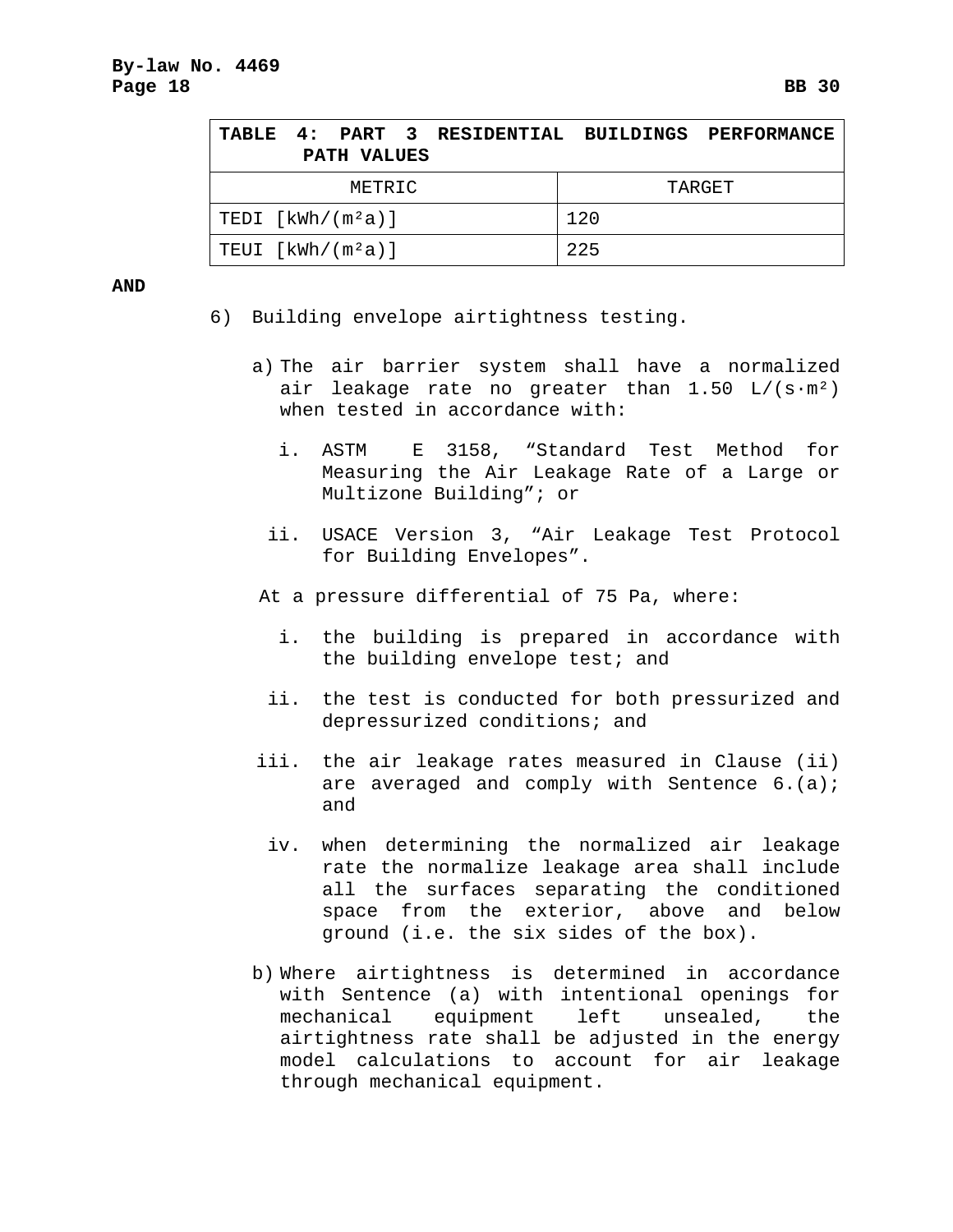- c) Part 3 residential buildings shall be tested for airtightness twice in order to meet a Mid-Construction target. The first test will occur Mid-Construction.
- 7) Buildings shall use heat recovery systems in accordance with Article 5.2.10 Division B of the NEBC.
- 8) Mechanical equipment efficiency: Mechanical systems shall be designed in accordance with Article 5.2.12 of the NECB. Components of mechanical ventilation systems not specifically described in Article 5.2.12 of the NECB shall be designed, constructed, and installed in accordance with good engineering practice and as described in the ASHRAE Handbooks and Standards, HRAI Digest, TECA Ventilation Guideline, Hydronics Institute Manuals or the SMACNA manuals.

### **6.2.2 Part 3 Other Buildings**

All other Part 3 buildings must comply with the NECB.

6.3 Fire Safety Requirements

All *two-family* and *multi-family dwelling* units and *secondary suites* shall comply with the following requirements:

**Section 6.3 a and b as amended by By-law No. 4765 January 27, 2014**

- a. All *single family dwellings* containing *in-home secondary suites* and *two-family dwellings (Duplex)*  must be either sprinklered throughout the building **OR** the units must be separated by the rest of the dwelling by a continuous fire rated separation of 1 hour. All *dwelling units*, if considered to be sprinklered, must comply with National Fire Protection Association Standard 13D "Standard for the Installation of Sprinkler Systems in One and Two Family Dwellings and Manufactured Homes", and must be approved by the Office of the Fire Marshal;
- b. All *multi-family dwellings up to and including four storeys in height not exceeding 60 ft (18m) above grade* must be sprinklered and the sprinkler system must comply to National Fire Protection Association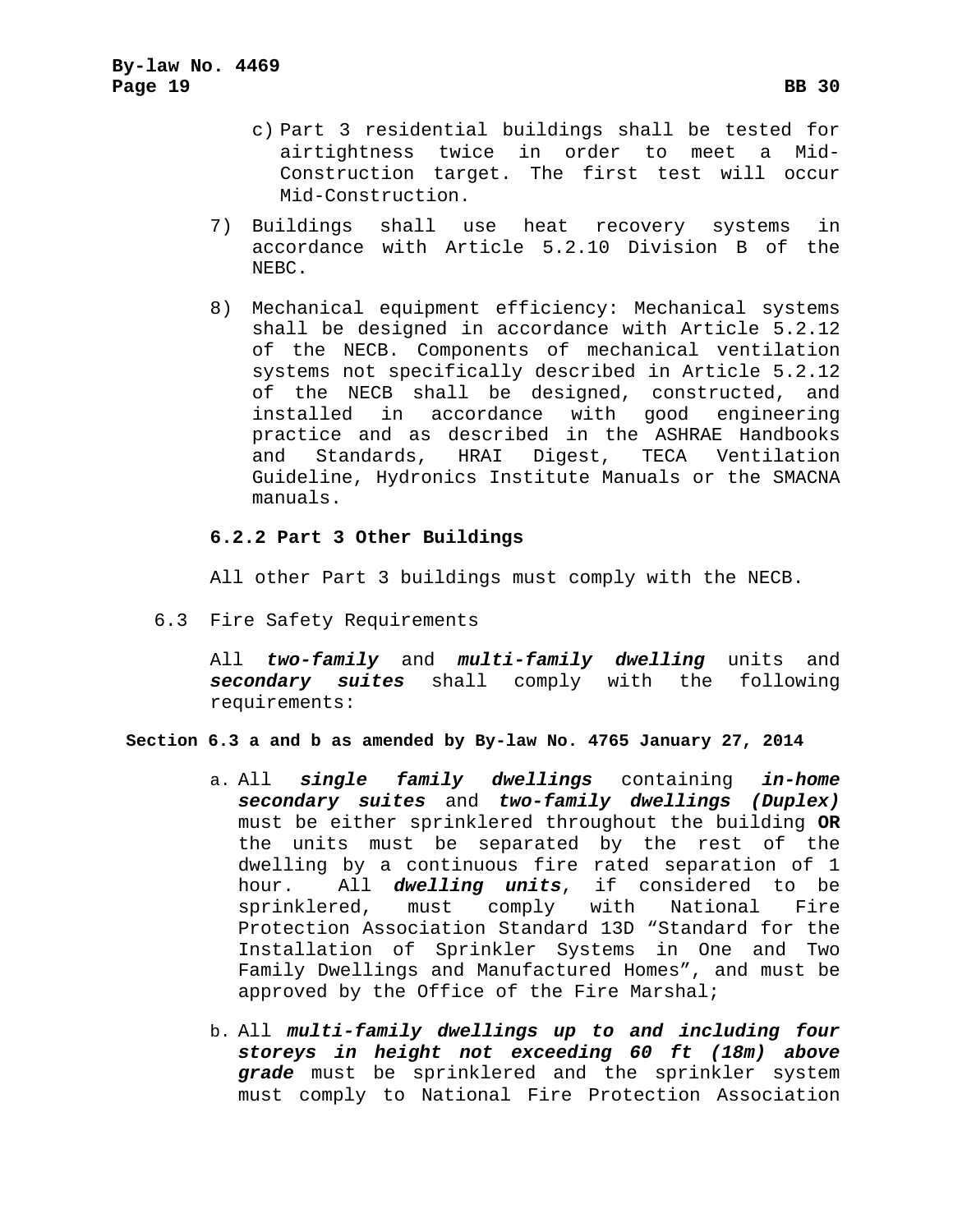Standard 13R, "Standard for the Installation of Sprinkler Systems in Low-Rise Residential Occupancies", and must be approved by the Office of the Fire Marshal;

- c. a continuous *fire separation* shall be maintained between the mechanical room and the remainder of the *building*;
- d. a means of egress shall be provided for the *dwelling unit*;
- e. doors in *fire separations* shall be equipped with *closures* and shall provide a reasonably tight seal to prevent the spread of gases/fumes;
- f. mechanical room should not open into an *exit*;
- g. ventilation shall be provided for each *dwelling un***it**;
- h. ventilation air from one *dwelling unit* shall not be circulated to another *dwelling unit;*
- i. any penetrations through a *fire separation* will require the installation of a fire stop or fire damper;
- j. shut off valves for water systems shall be provided so that shutting off the supply to one *dwelling unit* will not interrupt supply to the remainder of the *building*; and
- k. a plumbing system shall be provided for every *dwelling unit*.
- 6.4 Fire Standpipe Connections
	- a. siamese connections for sprinkler or standpipe systems are to be 2-1/2" Straight Iron Pipe Thread (SIPT) or 8 Threads per Inch.
	- b. private wall hydrants are to be equipped with a 4- 1/2" inside diameter, national thread or 4 threads per inch. (Reference: City of Yellowknife's Standard for Hydrants re: large steamer port.)

6.5 Foundations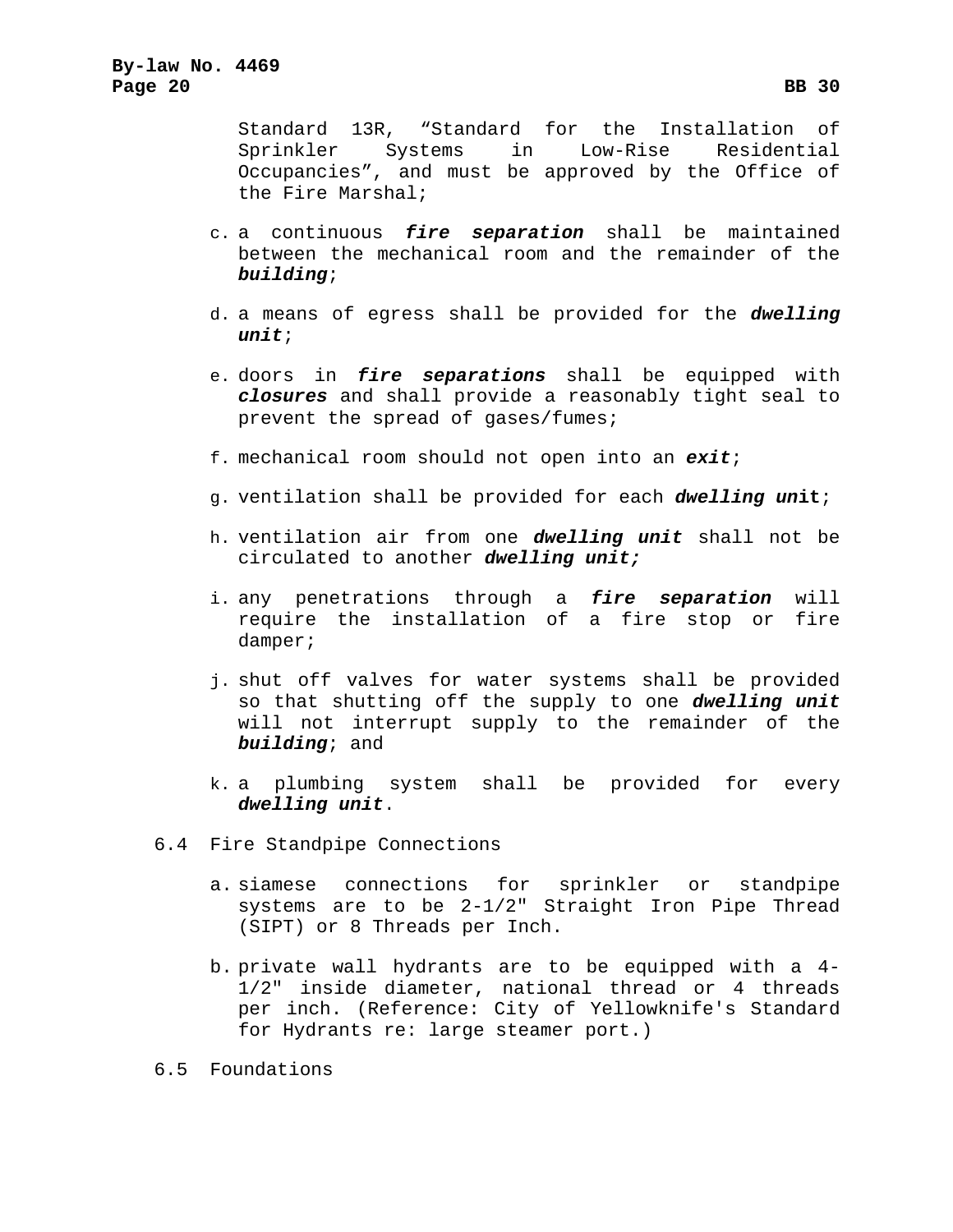- i. 20 mm rebar dowels at a maximum of 1200 mm o.c. or 15 mm rebar dowels at a maximum of 900 mm o.c. Dowels shall be grouted a minimum of 300 mm into the bedrock and extended a minimum of 300 mm above the bedrock;
- ii. 10 mm rebar secured to each dowel extending vertically to within 150 mm of the top of the concrete wall;
- iii. 10 mm horizontal rebar spaced a maximum 600 mm with the bottom row within 300 mm of the bedrock and the top row within 200 mm of the top of the concrete. a minimum of 2 rows is required;
- iv. the maximum height of concrete walls shall be 3.66 m;
- v. all concrete slabs within concrete foundations shall be supported by compacted granular fill to bedrock.
- vi. all other aspects of concrete foundations shall be in conformance with the *Building Code*.
- vii. damp proofing shall be provided in accordance with the *Building Code* except that damp proofing does not need to be extended more than 600 mm below a basement floor slab.
- b. all other foundation types shall be designed in strict conformance with Part 4 of the *Building Code*  with drawings prepared and sealed by a *registered design professional.*
- 6.6 Building Site Drainage
	- a. Surface drainage on a *building* site shall be directed toward a street unless written approval from the Manager, Public Works is obtained to do otherwise;
	- b. surface drainage shall be designed to prevent erosion or damage to public property;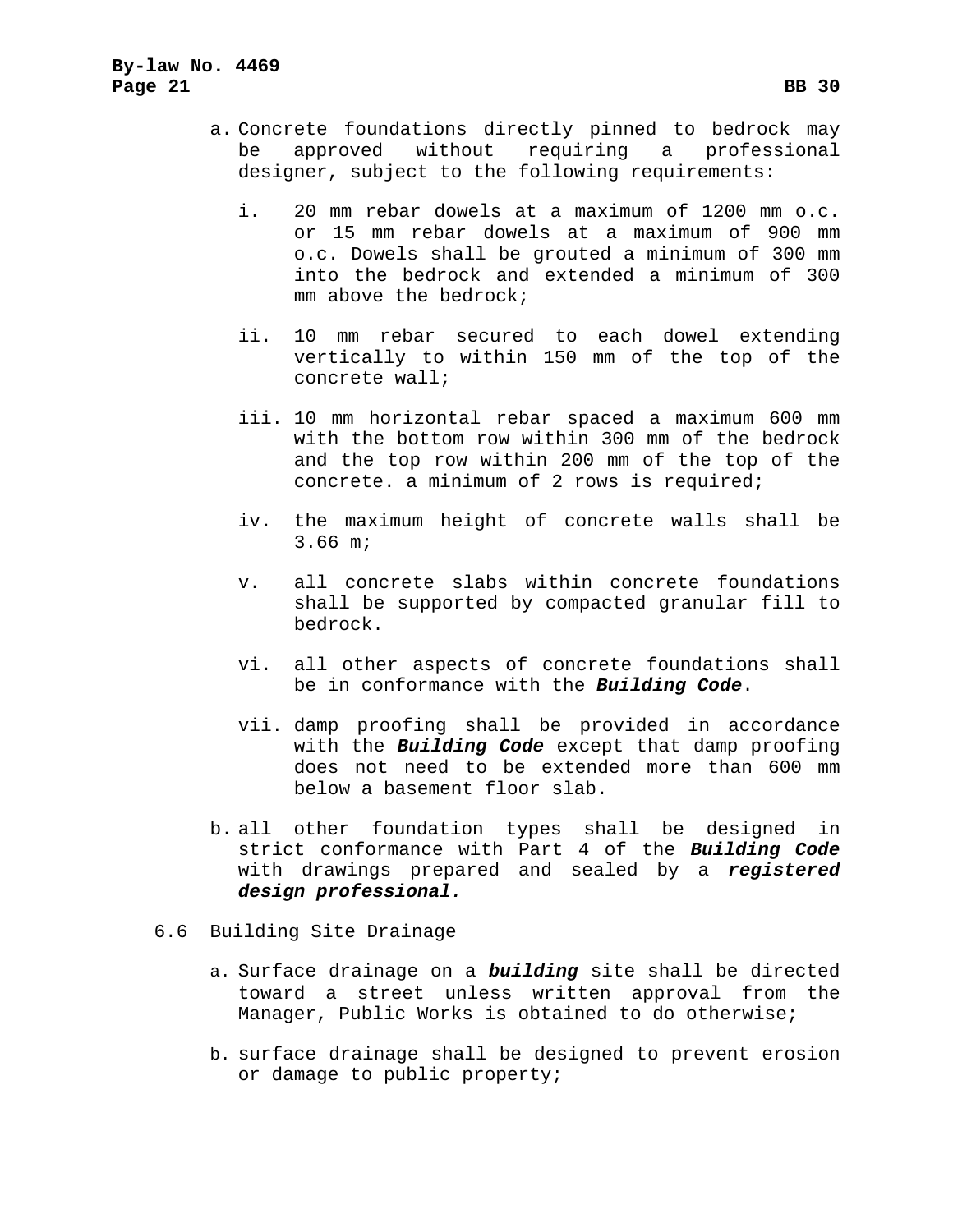```
By-law No. 4469
Page 22 BB 30
        c. where drainage is towards a sidewalk, provision shall 
          be made for the building site to drain through or 
          under a sidewalk to the street surface to prevent 
          erosion or damage to the sidewalk.
Section 6.7
as amended by By-law No. 4957 June 25, 2018
as amended by By-law No. 4685 May 14, 2012
as amended by By-law No. 4531 August 24/09
as amended by By-law No. 4486 May 26/08
as amended by By-law No. 5004 September 9, 2019
   6.7 Minor Additions must meet the energy efficiency 
        requirements in the NBC.
Section 6.8
added by By-law No. 4818 July 27, 2015
```
6.8 Trucked Service Building Facilities

Trucked service building facilities shall be installed in accordance with Water and Sewer Services By-law No. 4663, as amended, and shall comply with, National Building Code of Canada, National Plumbing Code of Canada, CAN/CSA Standards, manufacturer specifications and all municipal by-laws.

All trucked service building facilities applications shall include: a) Manufacturer specifications; and b) A plan showing the location of the tank.

Trucked service building facilities installations servicing more than four (4) bathrooms or having a capacity of more than 3,000 imperial gallons (13,638 litres) shall be certified by a Professional Engineer.

### 7. **GENERAL PERMIT APPLICATIONS**

- 7.1 To obtain a *permit,* the *Owner* shall file an application in writing in the form prescribed by the *Senior Administrative Officer.*
- <span id="page-24-0"></span>7.2 An applicant shall provide the following information to an *Inspector***:**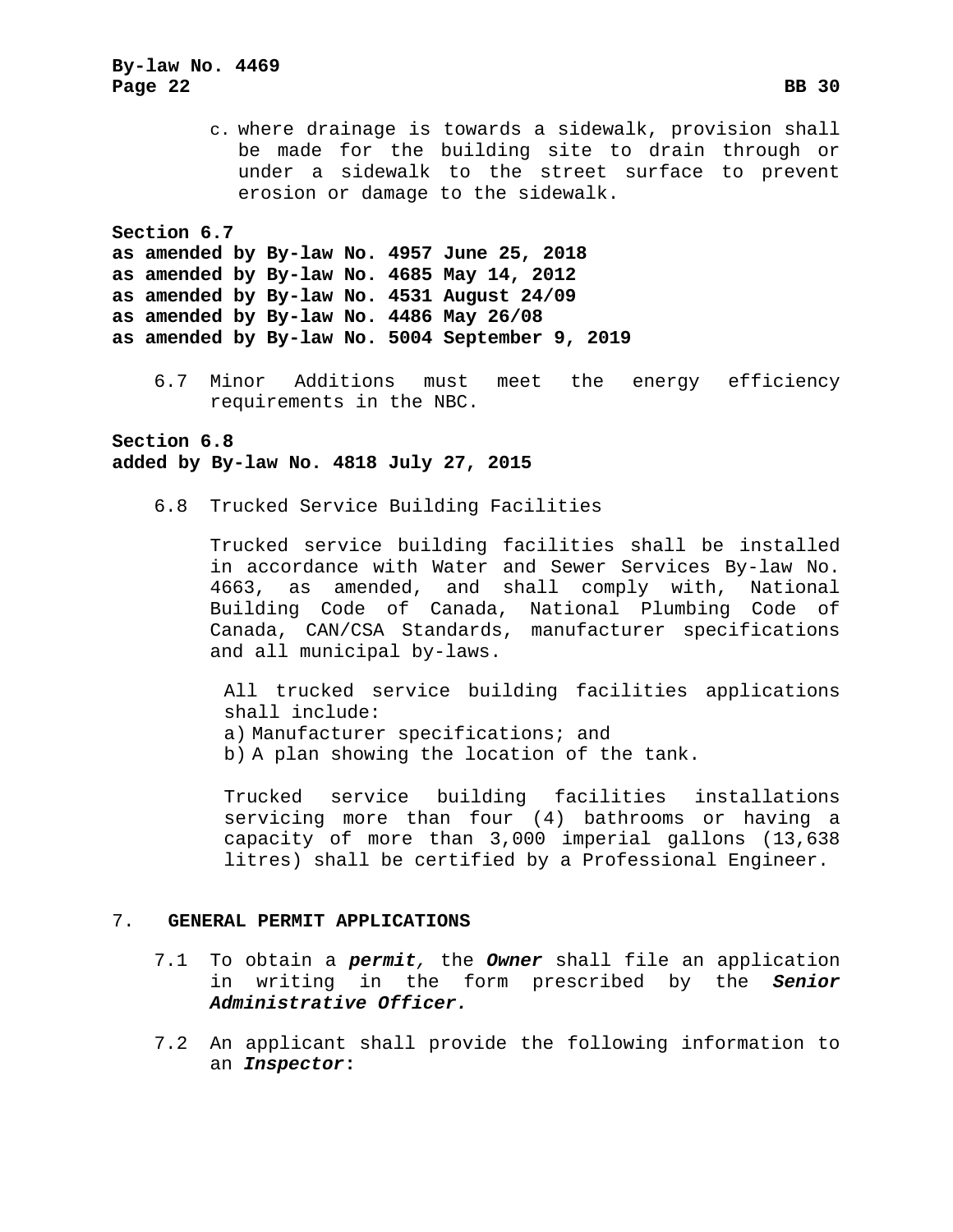- a. sufficient information to show that the proposed work will conform to the *Building Code*;
- b. plans shall be drawn to scale and shall indicate the nature and extent of the work or proposed *occupancy* in sufficient detail to establish that, when completed, the work and the proposed *occupancy* will conform to the *Building Code* and the *Building By-law*;
- c. site plans shall be referenced to an up-to-date survey and shall show:
	- i. the bearing and dimensions of the parcel taken from the registered subdivision plan, the legal description and civic address of the parcel, the location and dimensions of all statutory rights of way, easements and setback requirements, the location and dimensions of all existing and proposed *buildings* on the parcel;
	- ii. the access routes for firefighting.
- d. the names, addresses, telephone numbers and business license numbers of the *Owner, constructor*, and where required the *registered design professional;*
- e. the estimated value of the proposed work required for the specific *permit* applied for; and
- f. such other information as required by the *Inspector*  to satisfy him or herself that the By-law and the *Building Code* will be complied with.
- 7.3 Where the type of *building* requires, information shall also be submitted to show the major components of fire protection including:
	- a. the division of the *building* by *firewalls;*
	- b. the *building* area;
	- c. the degree of *fire separation* of *storeys*, shafts, and special rooms or areas including the location and rating of *closures* in *fire separations*;
	- d. the source of information for *fire-resistance ratings* of elements of construction;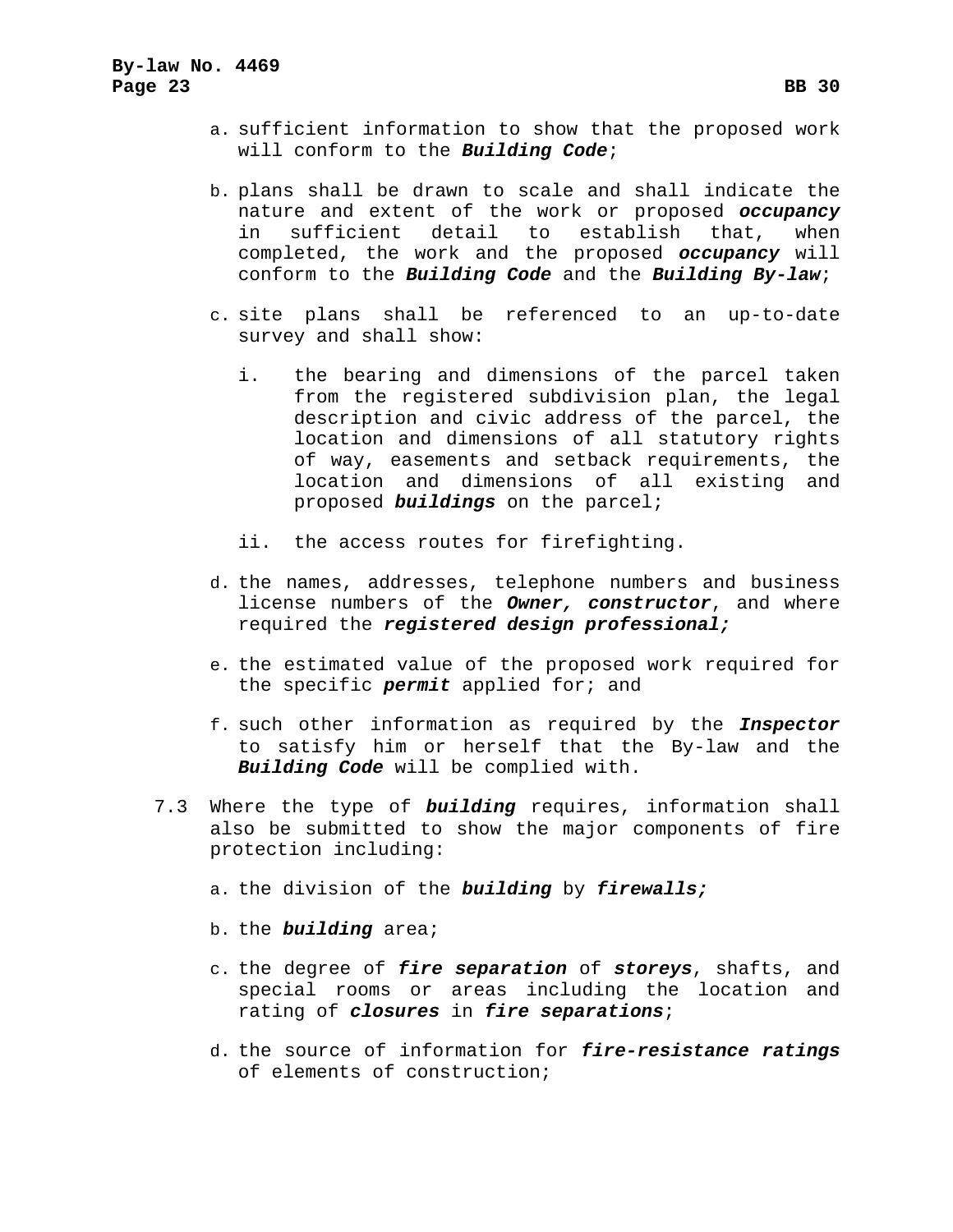- e. the location of *exits;*
- f. fire detection, suppression and alarm systems; and
- g. before a sprinkler system is installed or altered, plans showing full details of the proposed sprinkler system and essential details of the *building* in which it is to be installed or altered.
- 7.4 Where an *Owner* or his agent request a revision to an application, an *Inspector* may require any or all of the information previously submitted to be resubmitted as required.
- 7.5 Where the requirements for an application for a *permit* as stipulated in this section or any other section have not been satisfied within 6 months of the date of filing, the application shall be deemed to be abandoned and the application form and contents may be destroyed.

#### 8. **PERMIT APPLICATION FOR A FACTORY-BUILT HOME**

- 8.1 In addition to the information required in section [7.2,](#page-24-0) an application for a *permit* for a *Factory-Built Home* shall include:
	- a. the manufacturer's name and address;
	- b. the model;
	- c. the serial number;
	- d. the year of manufacture;
	- e. the ground snow load and roof design snow load;
	- f. the thermal resistance of insulation and the outside design temperature used in heat loss calculations;
	- g. the complete electrical rating (voltage, frequency, input current);
	- h. CSA label confirming the model meets the *Building Code*, and;
	- i. printed set-up instructions covering installation requirements, foundation support details, and connection of services.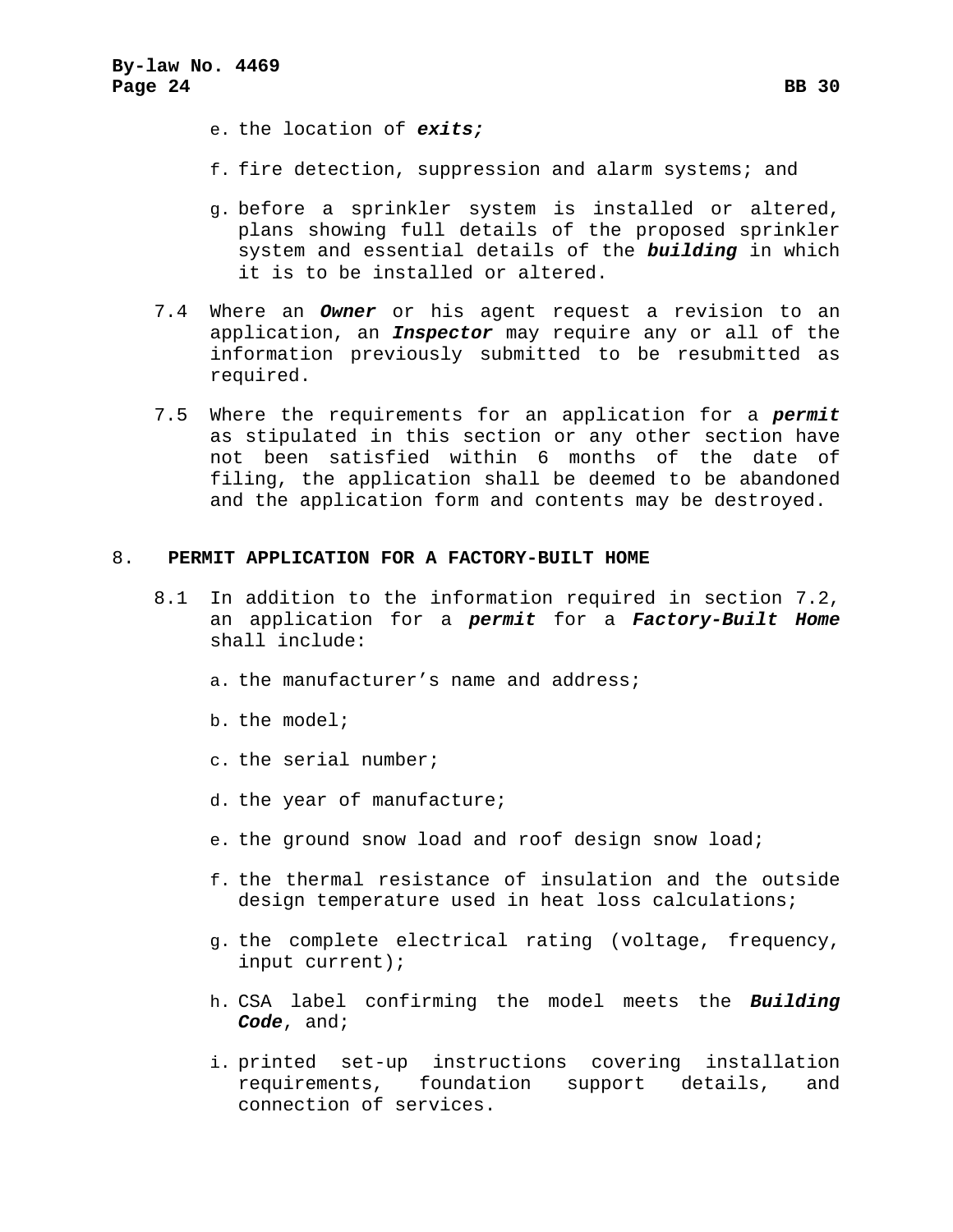- 8.2 *Factory-Built Homes* shall be marked in the interior in conformance to CAN/CSA-A277-01 Clause 6.4.
- 8.3 If a *Factory-Built Home* is installed on a *surface-mount foundation,* the foundation shall be built to CSA Standard CAN/CSA-Z240.10.1, Clause 4.3.2.
- 8.4 A *Factory-Built Home* installed on a *surface-mount foundation* shall have been tested and evaluated in accordance with the Deformation Resistance Test specified in CSA Standard CAN/CSA-Z240.2.1 and shall be permanently marked to indicate compliance.
- 8.5 Any *Factory-Built Homes* installed on any type of foundation other than described in section 8.3 or on a concrete pinned to bedrock foundation as described in section 6.3, upon completion of the construction a *letter of assurance* shall be provided in the forms perscribed by the *Senior Administrative Officer,* signed and sealed by a *registered design professional.*
- 8.6 Where required letters of assurance shall be provided in the forms perscribed by the *Senior Administrative Officer,* signed by a *registered design professional,* for the conduct of field reviews of the setup of the *Factory-Built Home* in accordance with the manufacturer's instructions.

**Section 8.7 Factory-Built Homes deleted by By-law No. 4957 June 25, 2018**

#### 9. **PERMIT APPLICATION FOR PART 9 BUILDINGS**

- 9.1 In addition to the information required in section [7.2,](#page-24-0) an application for a *permit* for a *Part 9 Building* shall include:
	- a. a site plan showing the bearing and dimensions of the parcel taken from the registered subdivision plan, the legal description and civic address of the parcel, the location and dimensions of all statutory rights of way, easements and setback requirements, the location and dimensions of all existing and proposed *buildings* on the parcel;
	- b. floor plans showing the dimensions and uses of all areas; the dimensions and height of crawl and roof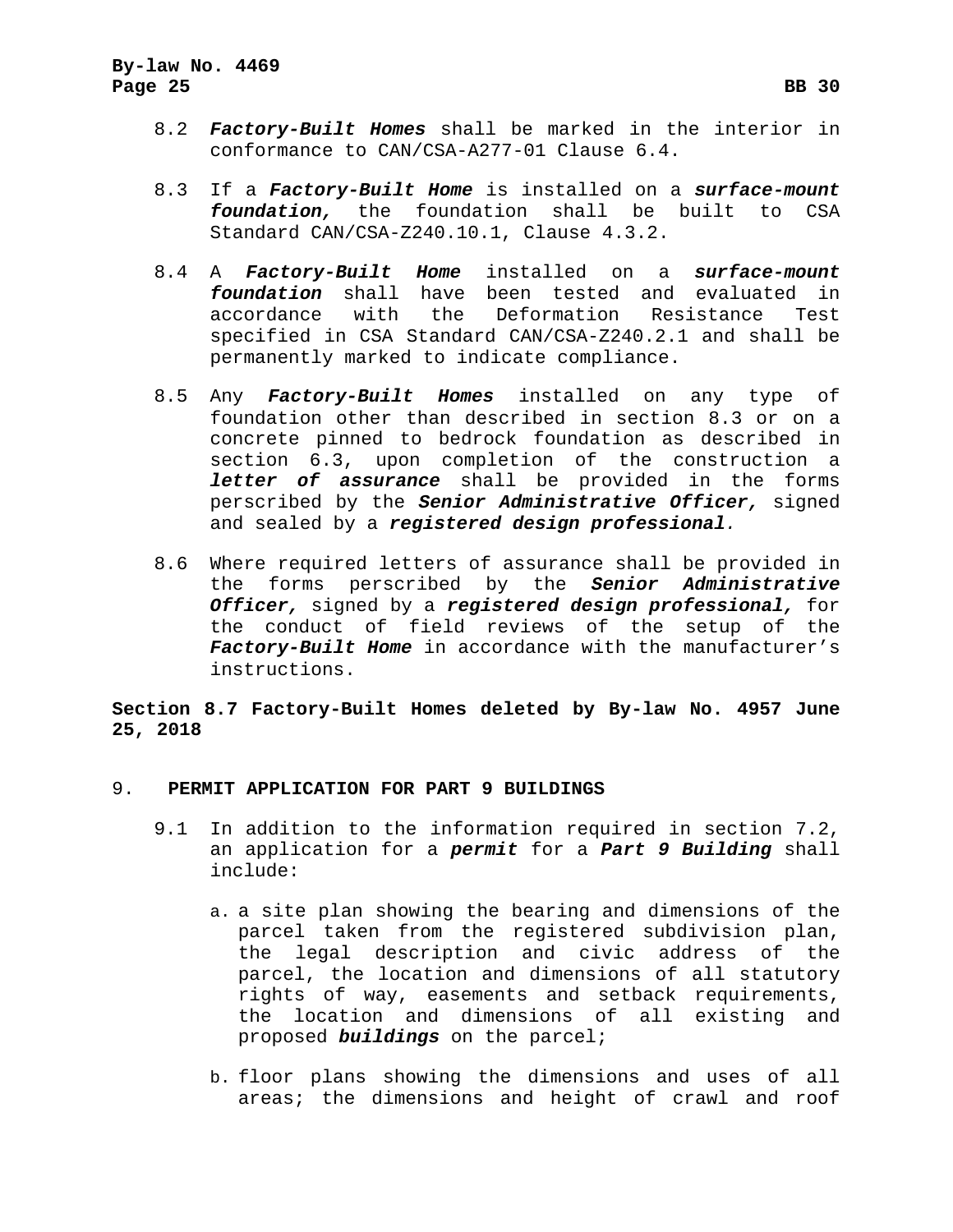- c. a cross section through the *building* illustrating foundations, drainage, ceiling heights and construction systems;
- d. elevations of all sides of the *building* showing finish details, roof slopes, windows, doors, and finished grade;
- e. cross-sectional details drawn at an appropriate scale and at sufficient locations to illustrate that the *building* substantially conforms to the *Building Code*.
- 9.2 An *Inspector* may require the following additional information if the project involves a *building* referred to in Part 4 of the *Building Code:*
	- a. structural drawings and related documents submitted with the application to build shall be dated and bear the authorized professional seal and signature of a *registered design professional* and shall include the following:
		- i. the name and address of the person responsible for the structural design;
		- ii. the date of issue of the *Building Code* and standards to which the design conforms;
		- iii. the dimensions, location and size of all structural members in sufficient detail to enable the design to be checked;
		- iv. sufficient detail to enable the dead loads to be determined;
		- v. all effects and loads, other than dead loads, used for the design of the structural members and exterior cladding; and
		- vi. the calculations and analysis made in design of the structural members, including parts and components, of a *building* shall be available for *Inspection* upon request.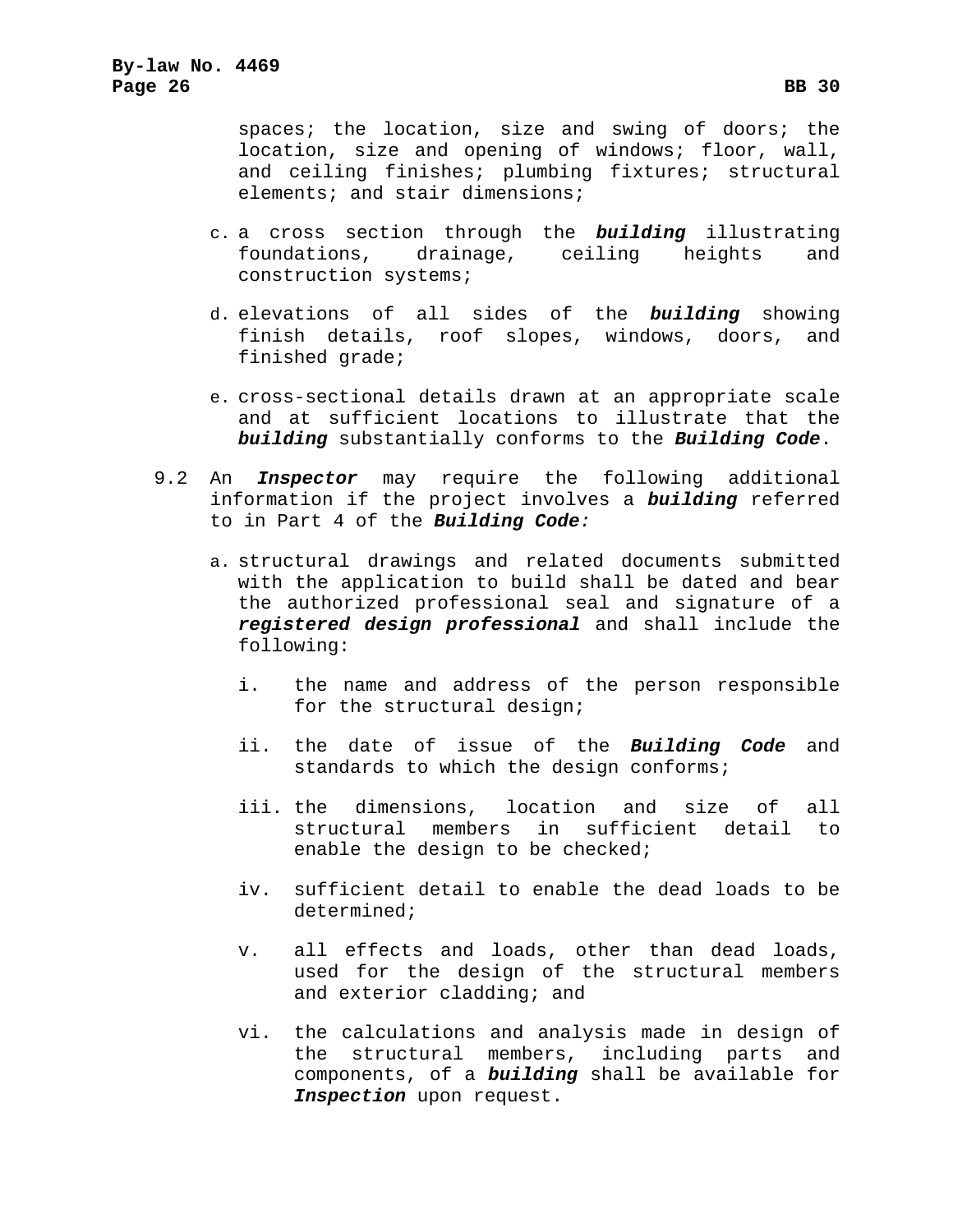- 9.3 An *Inspector* may require the following additional information if the project involves a *building* referred to in Part 5 and Part 6 of the *Building Code:*
	- a. drawings and specifications shall clearly show with sufficient details to demonstrate conformance to the *Building Code*.
	- b. Letters of assurance in the forms perscribed by the *Senior Administration Officer,* signed by *registered design professionals* as the *Inspector* may require, to prepare the *design* for and conduct field reviews of the construction of the *building*.

# 10. **PERMIT APPLICATION FOR PART 3 BUILDINGS**

- 10.1 In addition to the information required in section [7.2,](#page-24-0) an application for a *permit* for a *Part 3 Building* shall include:
	- a. site plan showing the bearing and dimensions of the parcel taken from the registered subdivision plan, the legal description and civic address of the parcel, the location and dimensions of all statutory rights of way, easements and setback requirements, the location and dimensions of all existing and proposed *buildings* on the parcel, the location, dimension and gradient of parking and driveway access.
	- b. floor plans showing the dimensions and uses of all areas: the dimensions and height of crawl and roof spaces; the location, size and swing of doors; the location, size and opening of windows; floor, wall, and ceiling finishes; plumbing fixtures; structural elements; and stair dimensions.
	- c. cross sections through the *building* to illustrate foundations, drainage, ceiling heights and construction details and systems;
	- d. elevations of all sides of the *building* showing finish details, roof slopes, windows, doors, and finished grade;
	- e. cross-section details drawn at an appropriate scale and at sufficient locations to illustrate that the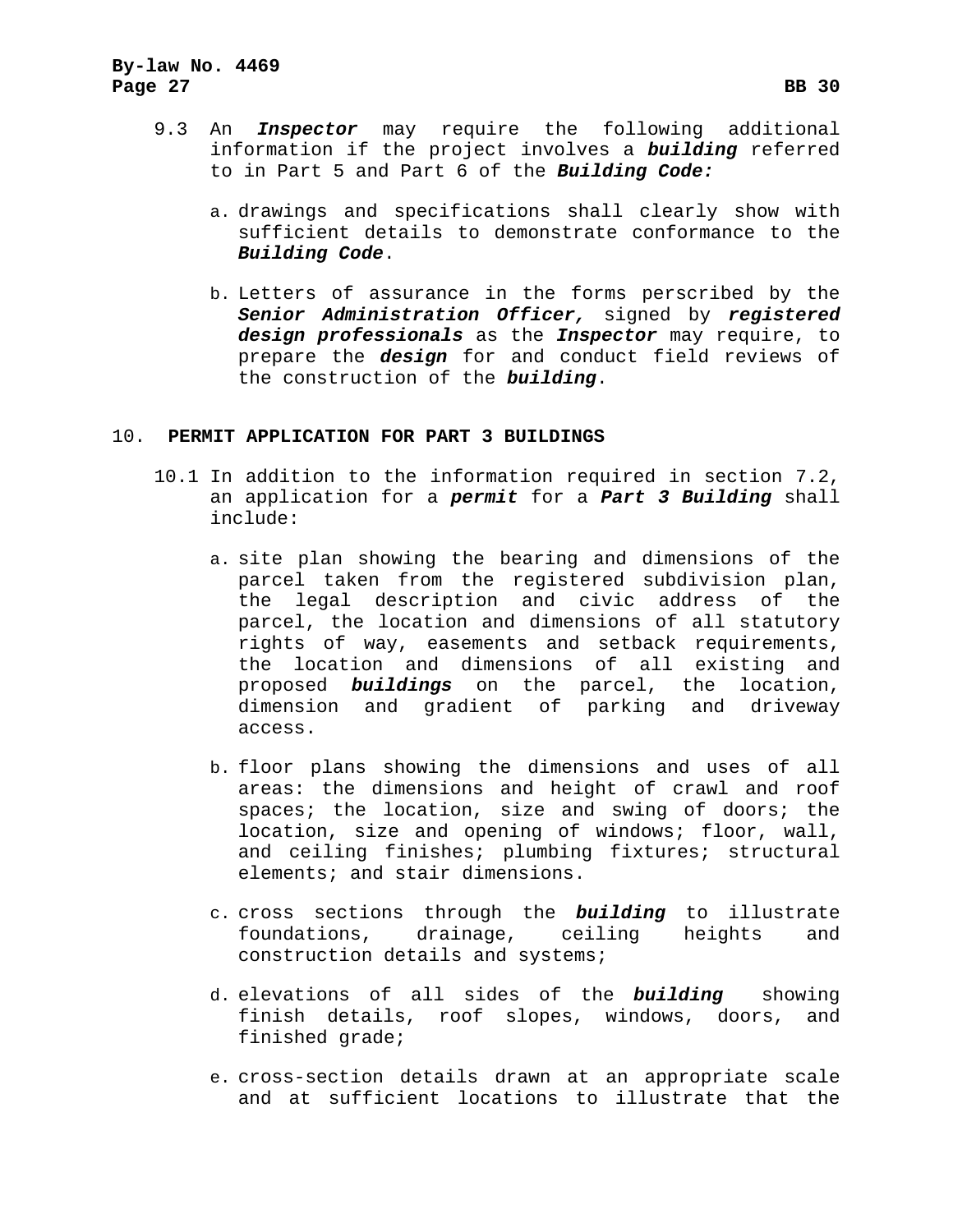*building* substantially conforms to the *Building Code*;

- f. structural drawings and related documents submitted with the application to build shall be dated and bear the authorized professional seal and signature of a *registered design professional* and shall include the following:
	- i. the name and address of the person responsible for the structural design;
	- ii. the date of issue of the *Building Code* and standards to which the design conforms;
	- iii. the dimensions, location and size of all structural members in sufficient detail to enable the design to be checked;
	- iv. sufficient detail to enable the dead loads to be determined;
	- v. all effects and loads, other than dead loads, used for the design of the structural members and exterior cladding; and
	- vi. the calculations and analysis made in design of the structural members, including parts and components, of a building shall be available for *Inspection* upon request.
- 10.2 In addition to the requirements of section 10.1, an *Inspector* may require the following to be submitted along with a *permit* application for the construction of a *Part 3 building* where the project involves *buildings* covered in Part 5 and Part 6 of the *Building Code:*
	- a. drawings and specifications shall clearly show with sufficient details to demonstrate conformance to the *Building Code*;
	- b. a letter of assurance in the forms perscribed by the *Senior Administrative Officer*, signed by the *Owner*, or a signing officer of the *Owner* if the *Owner* is a corporation, and a coordinating *registered design professional*; and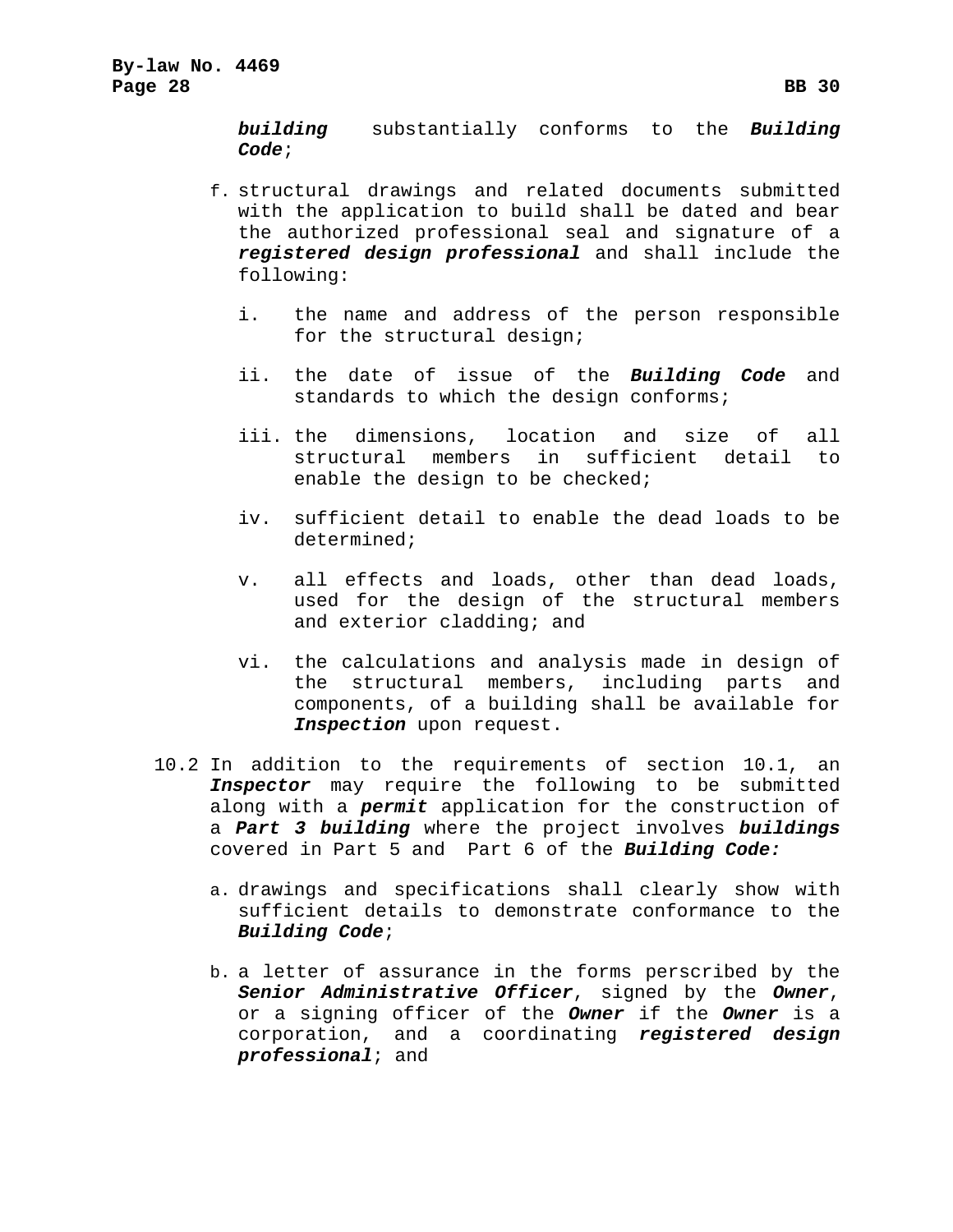c. letters of assurance in the forms perscribed by the *Senior Administrative Officer,* signed by the *registered design professionals* as the *Inspector* may require, to prepare the design for the construction and perform field reviews of the construction.

#### 11. **PERMIT APPLICATION FOR FOUNDATIONS**

- 11.1 In addition to the information required in section [7.2,](#page-24-0) an application for a *permit* for a foundation *permit* shall include:
	- a. a site plan showing the bearing and dimensions of the parcel taken from the registered subdivision plan, the legal description and civic address of the parcel, the location and dimensions of all statutory rights of way, easements and setback requirements, the location and dimensions of all existing and proposed *buildings* on the parcel, the location, dimension and gradient of parking and driveway access;
	- b. a plan view showing the dimensions and uses of all areas;
	- c. a cross section illustrating drainage, wall heights and construction systems;
	- d. elevations of all sides of the foundation.
- 11.2 An *Owner* shall submit documents with the application showing the design conforms to section 6.5 or a foundation design prepared by a *registered design professional* in accordance Part 4 of the *Building Code.*
- 11.3 Foundation drawings submitted with the application to build or excavate shall:
	- a. indicate the type and condition of the soil or rock, as well as the groundwater conditions, as determined by the subsurface investigation;
	- b. indicate the allowable bearing pressure on the soil or rock, the allowable loads when applicable and the design loads applied to foundation units; and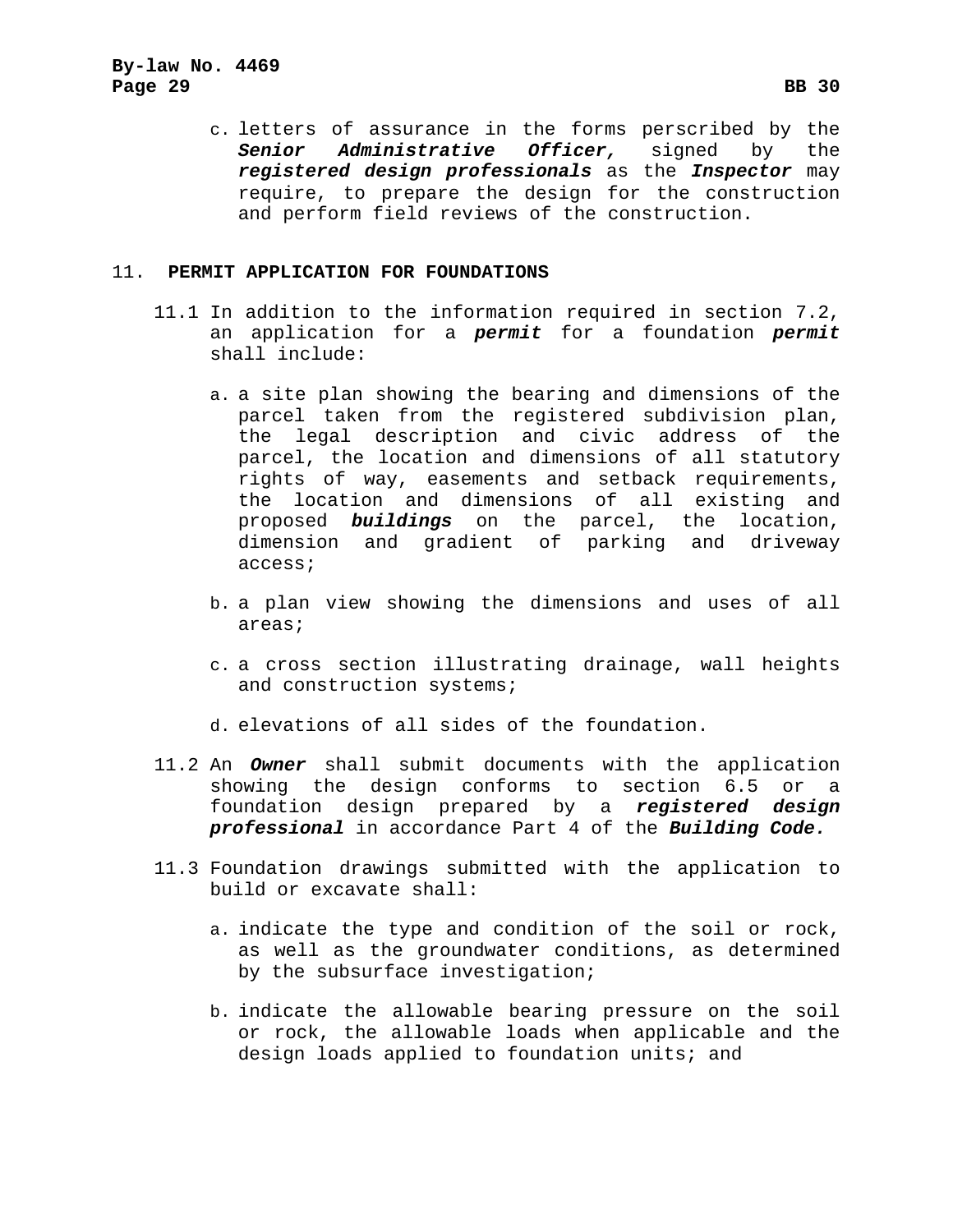c. be accompanied by a letter of assurance in the forms perscribed by the *Senior Administrative Officer*, signed by the *registered design professional* of record for the foundation design.

#### 12. **PERMIT APPLICATION FOR ADDITIONS**

- 12.1 In addition to the information required in section [7.2,](#page-24-0) an application for a *permit* for an *addition* shall include:
	- a. a site plan showing the bearing and dimensions of the parcel taken from the registered subdivision plan, the legal description and civic address of the parcel, the location and dimensions of all statutory rights of way, easements and setback requirements, the location and dimensions of all existing and proposed *buildings* on the parcel;
	- b. floor plans showing the dimensions and uses of all areas: the dimensions and height of crawl and roof spaces; the location, size and swing of doors; the location, size and opening of windows; floor, wall, and ceiling finishes; plumbing fixtures; structural elements; and stair dimensions;
	- c. cross sections through the *building* illustrating foundations, drainage, ceiling heights and construction systems; and
	- d. elevations of all sides of the *building* showing finish details, roof slopes, windows, doors, and finished grade.
- 12.2 If the aggregate floor area of the existing *building* and the *addition* is 600 square meters or larger submit:
	- a. a design prepared by a *registered design professional*  along with a letter of assurance in the perscribed form signed by the *Owner*, or a signing officer of the *Owner* if the *Owner* is a corporation, and a coordinating *registered design professional;* and
	- b. *letters of assurance* in the forms perscribed by the *Senior Administrative Officer* signed by such *registered design professionals* as the *Inspector* or *Building Code* may require to prepare the design for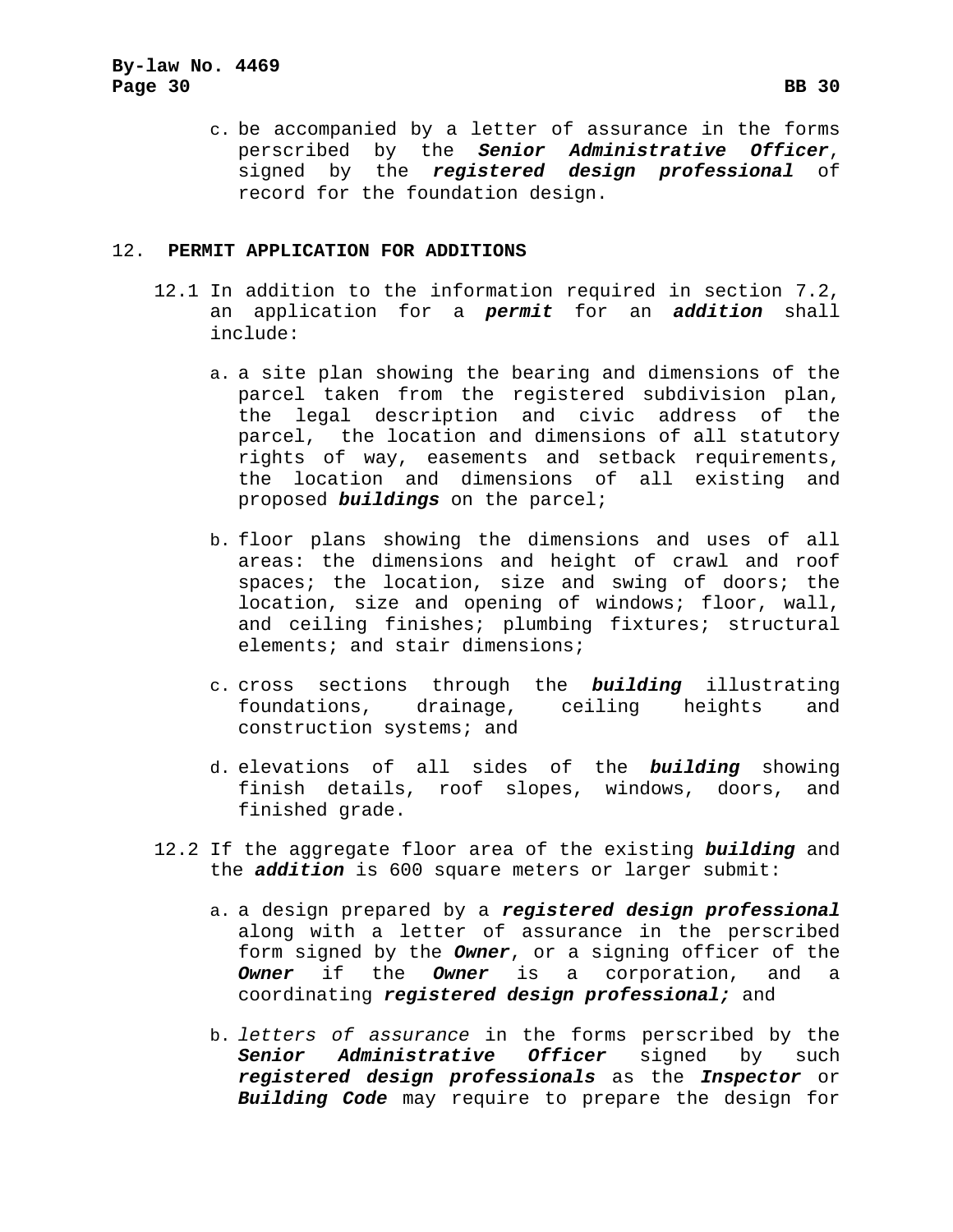and conduct field reviews of the construction of the *building*.

#### 13. **PERMIT APPLICATION FOR ACCESSORY BUILDINGS**

- 13.1 In addition to the information required in section [7.2,](#page-24-0) an application for a permit for an *accessory building* shall include:
	- a. a site plan showing the bearing and dimensions of the parcel taken from the registered subdivision plan, the legal description and civic address of the parcel, the location and dimensions of all statutory rights of way, easements and setback requirements, the location and dimensions of all existing and proposed *buildings* on the parcel;
	- b. floor plan showing the dimensions and uses of all areas; the dimensions and height of crawl and roof spaces; the location, size and swing of doors; the location, size and opening of windows; floor, wall, and ceiling finishes; plumbing fixtures; structural elements; and stair dimensions;
	- c. cross sections through the *building* illustrating foundations, drainage, ceiling heights and construction systems; and
	- d. elevations of all sides of the *building* showing finish details, roof slopes, windows, doors, and finished grade.

#### 14. **PERMIT APPLICATION FOR TEMPORARY BUILDINGS**

- 14.1 A *temporary building permit* may be issued by the *Inspector*, authorizing for a limited time the erection and existence of a *building*, or part thereof, for an *occupancy* which because of its nature, will exist for a short time (not exceeding two (2) years) in accordance with the conditions specified by the *Inspector.*
- 14.2 A *temporary building permit* may be extended provided permission in writing is issued by the *Inspector.*
- 14.3 A *temporary building* shall be properly maintained by the *Owner* to the satisfaction of the *Inspector.*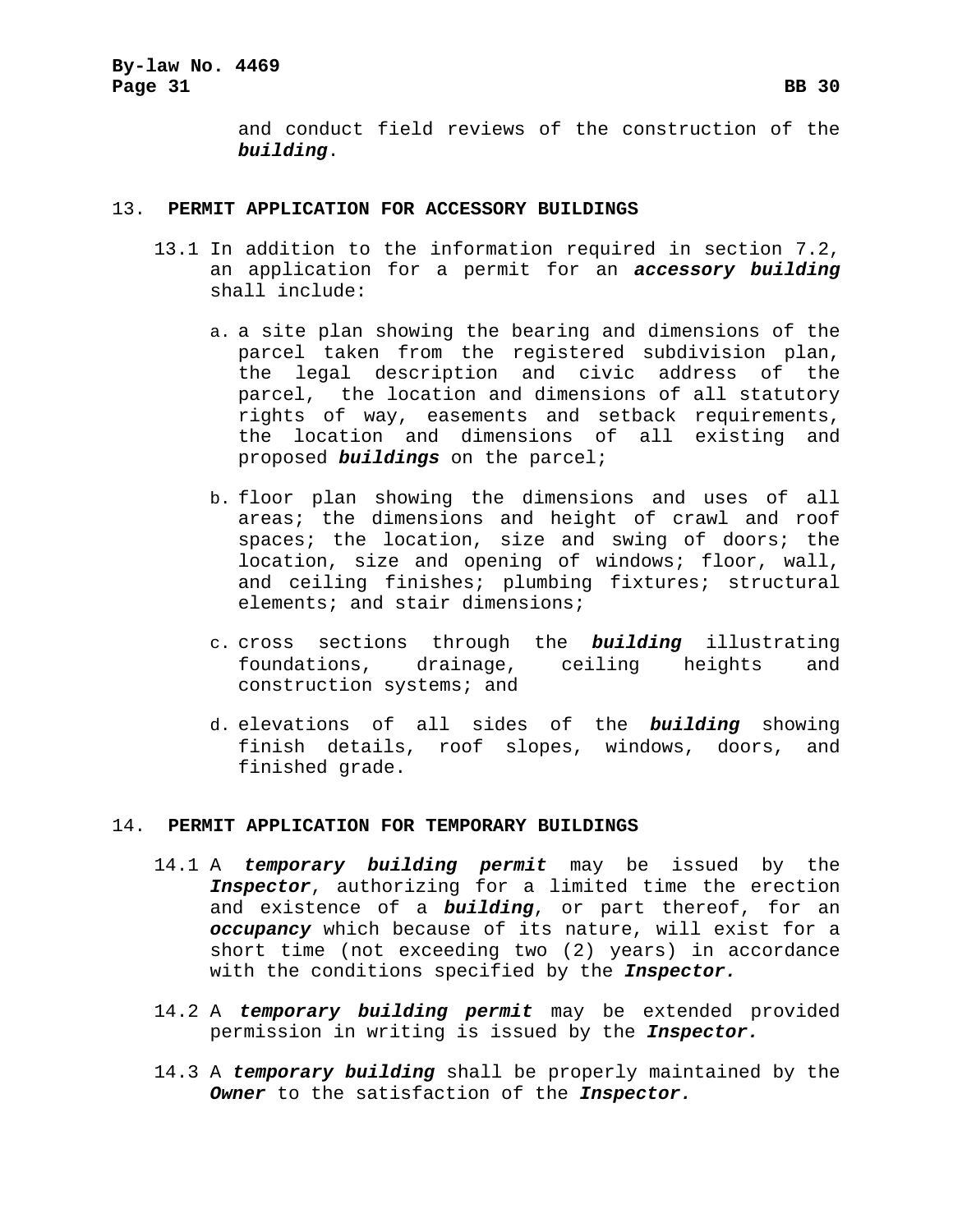- 14.4 On or before the expiry of the *permit,* the *building* shall:
	- a. be dismantled under a demolition *permit*; or
	- b. be moved to another location in accordance with *City* By-laws.

### 15. **PERMIT APPLICATION FOR ALTERATIONS**

- 15.1 In addition to the information required in section [7.2,](#page-24-0) an application for a *permit* for an *alteration* shall include:
	- a. floor plans showing the dimensions and uses of all areas: the dimensions and height of crawl and roof spaces; the location, size and swing of doors; the location, size and opening of windows; floor, wall, and ceiling finishes; plumbing fixtures; structural elements; and stair dimensions;
	- b. a cross section through the *building* illustrating foundations, drainage, ceiling heights and construction systems; and
	- c. elevations of all sides of the *building* showing finish details, roof slopes, windows, doors, and finished grade; and
	- d. documentation with the application showing the design conforms to Part 9 of the *Building Code* or a design prepared by a *registered design professional* in accordance with Part 4 of the *Building Code*, and accompanied by letters of assurance in the forms perscribed by the *Senior Administration Officer,* signed by such *registered design professionals* as the **Inspector** or *Building Code* may require to prepare the design for and conduct field reviews of the and conduct field reviews of the construction of the *building.*

#### 16. **PERMIT APPLICATION FOR DEMOLITION OR REMOVAL**

16.1 An application for a *permit* with respect to demolition shall be made in the perscribed form signed by the *Owner*  or a signing officer if the *Owner* is a corporation.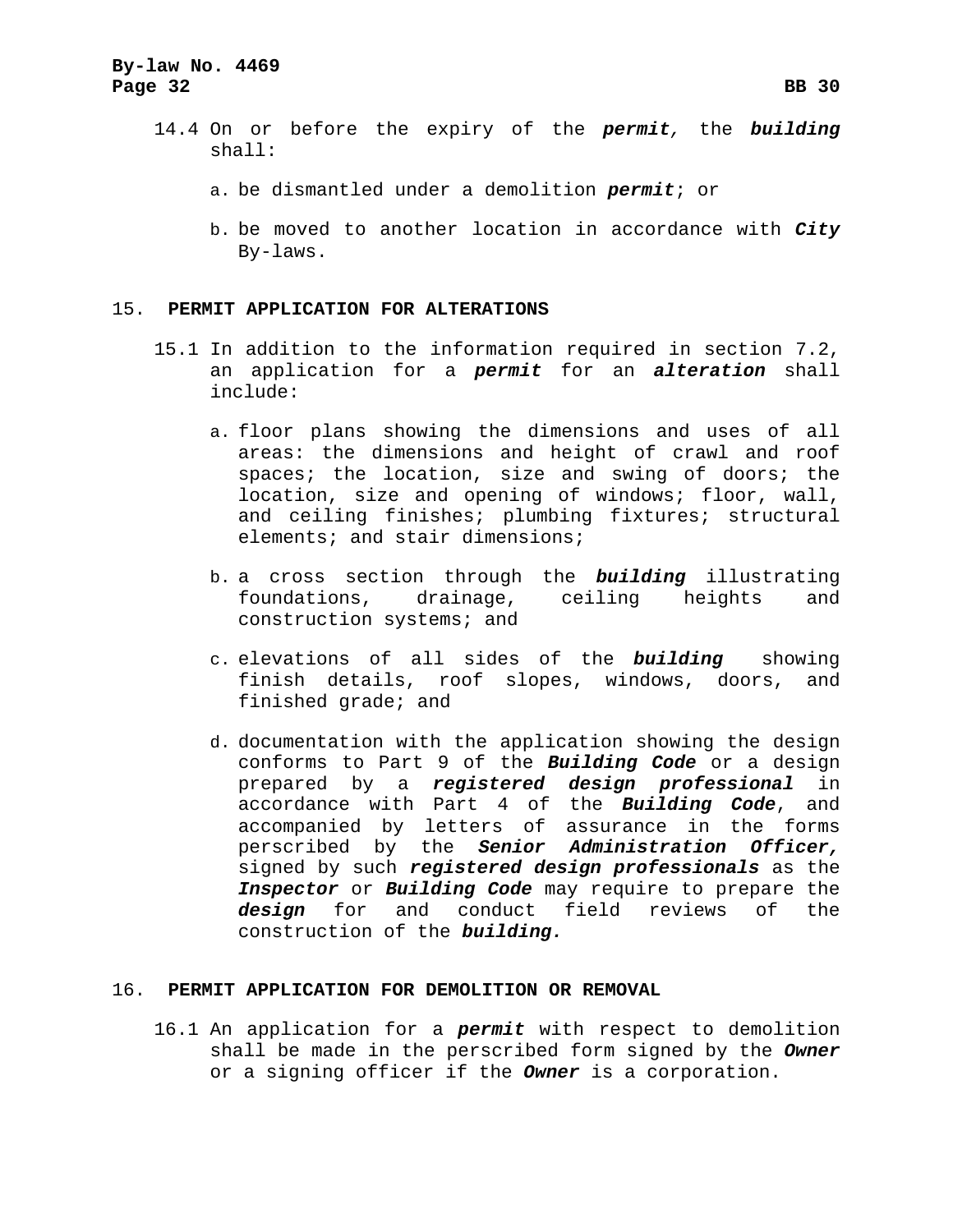- 16.2 A demolition *permit* is required for the demolition and removal of a *building* or part of a *building.*
- 16.3 No *permit* shall be issued and no *person* shall demolish or remove any *building* or part of a *building* until all municipal taxes and utility levies are paid on the property on which the *building* is located.
- 16.4 Completion of work for which a *permit* has been issued must occur within the period specified on the demolition *permit* or such extension of time as may be authorized by an *Inspector* before the expiration of the demolition *permit*. If the demolition is not completed within the time set forth in the demolition *permit*, the *Manager, Building Inspections* may require that the *permit* holder apply for a new demolition *permit.*
- 16.5 The site on which the *building* was originally situated must be left in a clean, tidy and safe condition, as deemed acceptable to the *Inspector*.

### 17. **PERMIT APPLICATION FOR SIGNS**

- 17.1 An application for a *permit* with respect to signs shall be made in the perscribed form signed by the *Owner*, or a signing officer if the *Owner* is a corporation.
- 17.2 A sign shall not be erected, constructed or maintained in a location which may interfere with or obstruct:
	- a. any fire escape, window, door or other opening;
	- b. an opening which is required for ventilation;
	- c. passage in any stairwell;
	- d. free passage from one part of a roof to another;
	- e. the *exit* from or entrance into any *building*;
	- f. the operation of any exterior standpipe; or
	- g. the installation, maintenance or public view of any utility traffic sign or traffic light.
- 17.3 Free standing roof signs and other signs 10 square meters and larger shall be designed in accordance with Part 4 of the *Building Code* and constructed to withstand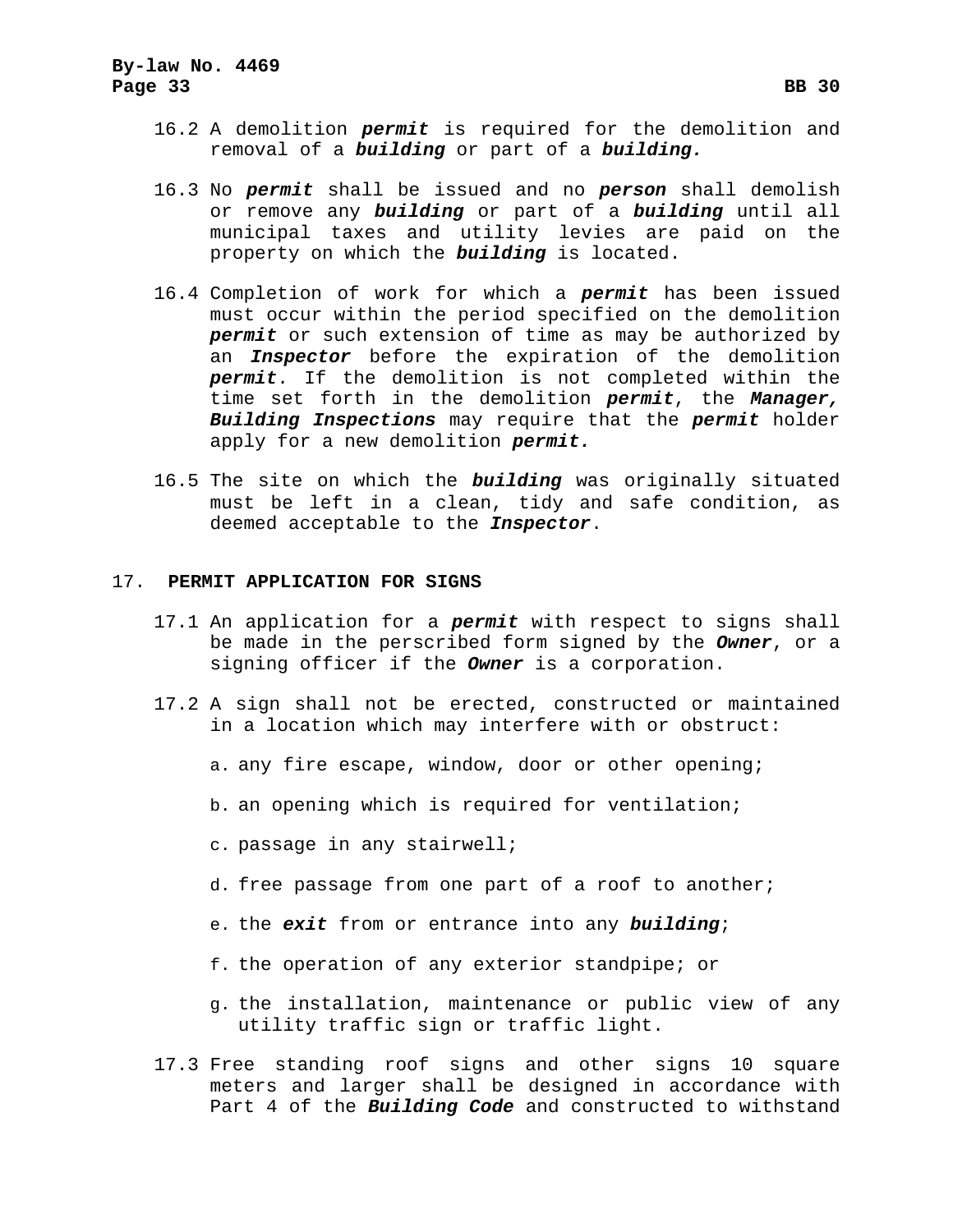wind pressures not less than that required for *buildings* and other structures in a similar location.

- 17.4 For sizes less than 10 square meters the design requirements shall be at the discretion of the *Inspector*.
- 17.5 Except for display surfaces, construction materials for signs and sign structures shall be of a quality and<br>grade specified for **buildings** regulated under the grade specified for *buildings* regulated under *Building Code.*
- 17.6 A roof sign shall be structurally tied into the supporting structure of the *building* it is attached to.
- 17.7 *Fascia signs* shall be securely fastened to:
	- a. a masonry wall by means of anchors, bolts, expansion screws or similar connectors; or
	- b. a wood wall by means of wood blocks and appropriate fasteners.
- 17.8 Where a *fascia sign* projects more than 300 mm from the face of a *building* to which it is attached, the provisions of the *Building Code* for projecting signs shall apply.
- 17.9 Where a *fascia sign* projects more than 25 mm from the face of a *building* that is adjacent to a public sidewalk, the sign shall be a minimum of 3 meters from the sidewalk to the bottom of the sign.

#### 18. **PERMIT APPLICATION FOR HOARDING**

- 18.1 An application for a *permit* with respect to *hoarding*  shall be made in the perscribed form signed by the *Owner* or a signing officer if the *Owner* is a corporation.
- 18.2 A *hoarding permit* is required whenever *hoarding* is placed on a construction site, or on public property in connection with a construction site.
- 18.3 In addition to the requirements of the *Building Code* for *hoarding*, additional requirements to protect the public and public property may be imposed by an *Inspector.*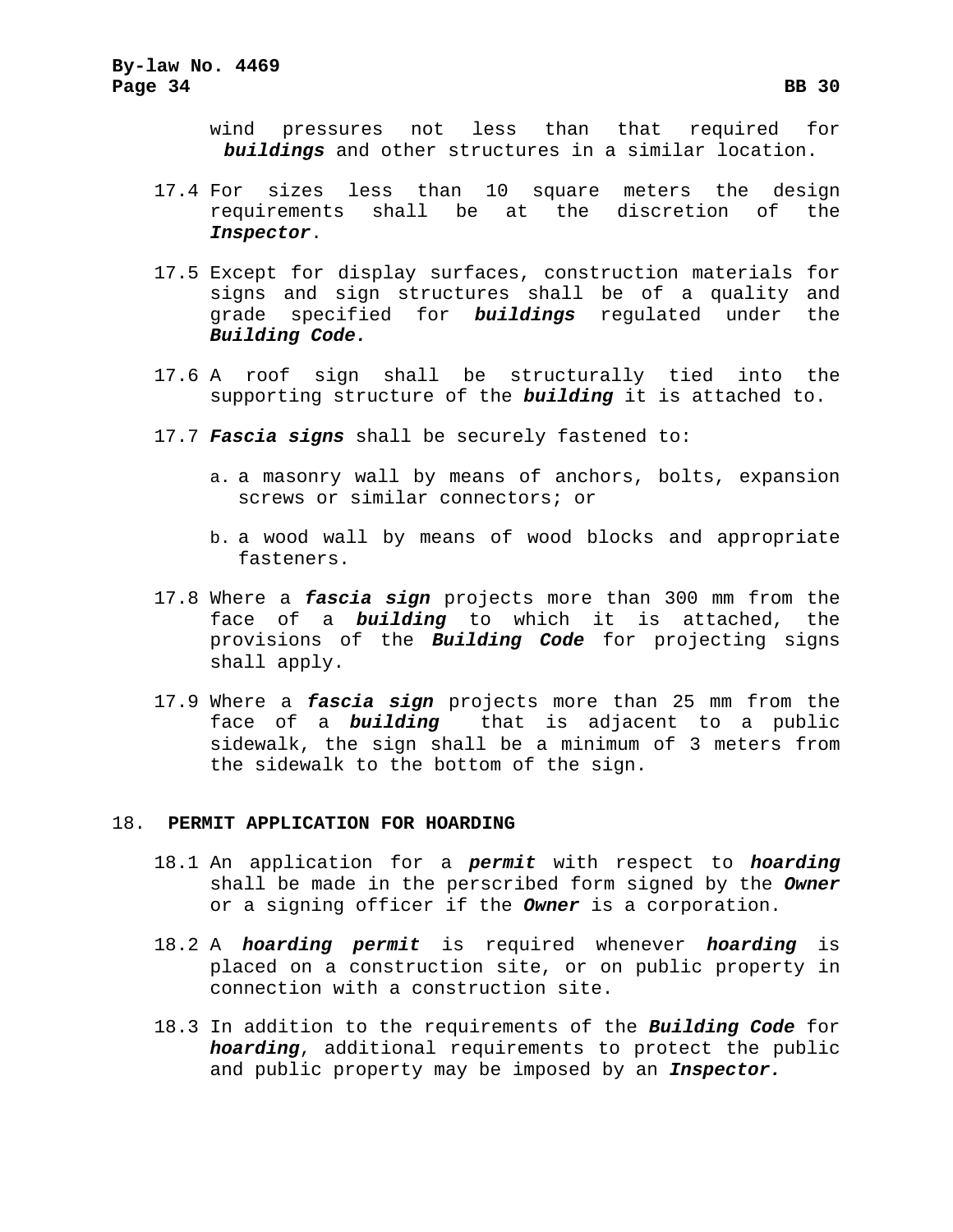# **By-law No. 4469 Page 35 BB 30**

18.4 An *Inspector* may require an *Owner* or *constructor* to submit a security bond before *hoarding* is placed on public property, to ensure that the public property will be restored to a satisfactory condition.

### **Section 19 amended by By-law No. 4991, February 25, 2019**

#### 19. **PERMIT APPLICATION FOR MECHANICAL SYSTEMS**

- 19.1 An application for a *Permit* with respect to a *Mechanical System* shall be made in the prescribed form signed by the *Owner* or their agent or authorized representative.
- 19.2 A mechanical *Permit* shall be required to construct, install, extend, alter, renew or repair a *Mechanical System*.
- 19.3 A mechanical *Permit* is not required when a valve, faucet, fixture or service is cleared or a leak is repaired, if no change to the piping is required.
- 19.4 Buildings of which all or some of the components of a *Mechanical System* shall be designed by a *Registered Design Professional* are identified in Table 1.

| Major Occupancy                                                                     | Part 9 Buildings | Part 3 Buildings |
|-------------------------------------------------------------------------------------|------------------|------------------|
| Residential Occupancy<br>Building designed under part<br>9 of the Building Code     | Not required     | Not applicable   |
| All other occupancies that<br>are not designed under part<br>9 of the Building Code | Required         | Required         |

- 19.5 *Part 3 Buildings* a new *Mechanical System* or alteration(s) to an existing *Mechanical System* shall require:
	- a. Mechanical drawings and specifications sealed and signed by a *Registered Design Professional*;
	- b. *Letters of Assurance*, in a form prescribed by the *Senior Administrative Officer*; and
	- c. A Plan Review by the Office of the Fire Marshal.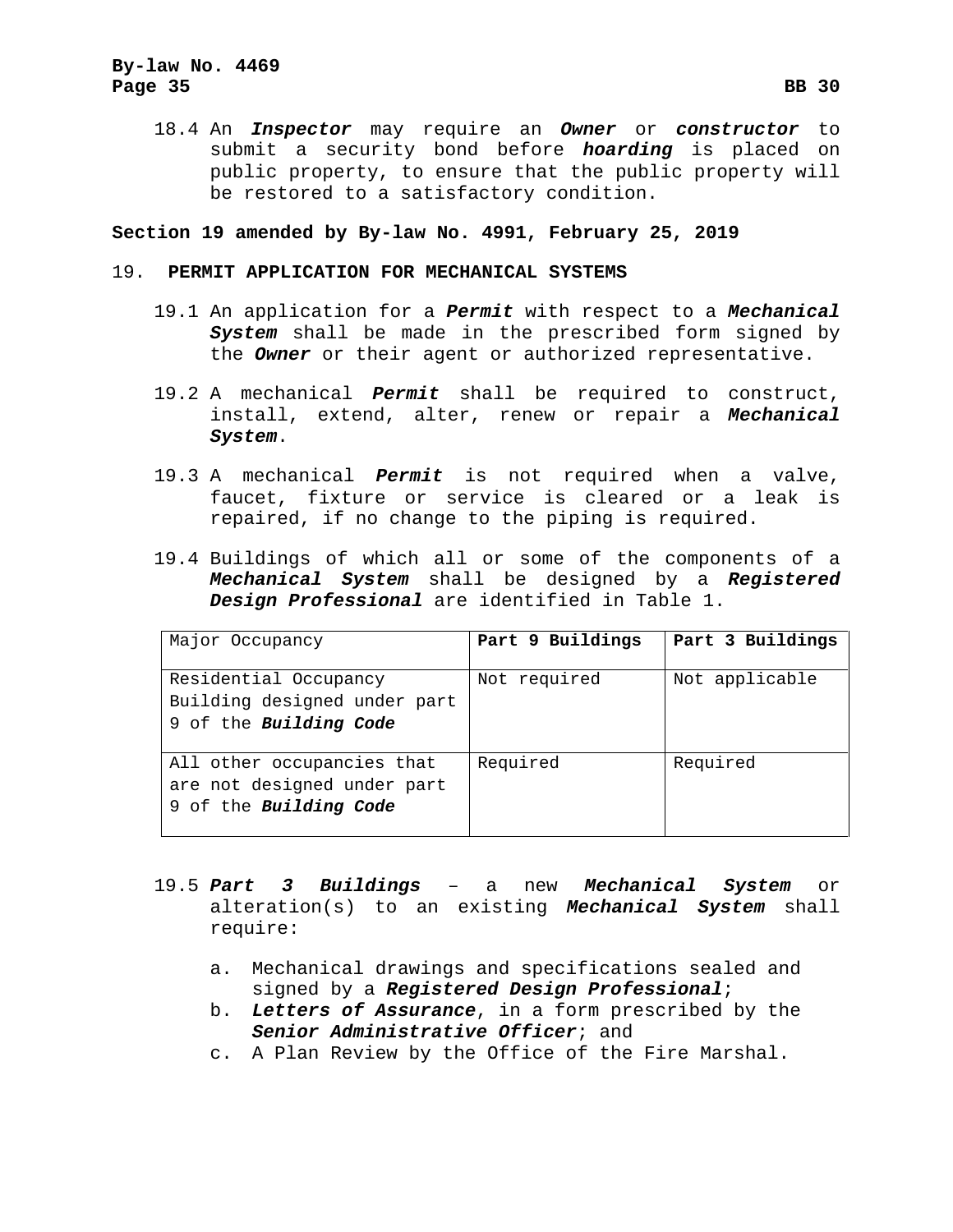# **By-law No. 4469 Page 36 BB 30**

19.6 Table 2: *Part* **9 Buildings** – a new *Mechanical System* or alteration(s) to an existing *Mechanical System* shall require:

| Item                                                                                                                                                      | New Mechanical<br>System                                                                                                                                                                                                                                      | Alteration(s) to an<br>existing Mechanical<br>System                                 |  |
|-----------------------------------------------------------------------------------------------------------------------------------------------------------|---------------------------------------------------------------------------------------------------------------------------------------------------------------------------------------------------------------------------------------------------------------|--------------------------------------------------------------------------------------|--|
| Plumbing System layout<br>demonstrating compliance<br>with the Building Code and<br>the <i>City</i> of Yellowknife<br>Water and Sewer Services By-<br>law | Required                                                                                                                                                                                                                                                      | Required                                                                             |  |
| Heat Loss and Heat Gain<br>Calculation                                                                                                                    | Required                                                                                                                                                                                                                                                      | Required if added<br>heated area exceeds<br>10% of the existing<br>heated floor area |  |
| Heating System layout<br>demonstrating compliance<br>with the Building Code                                                                               | Required                                                                                                                                                                                                                                                      | Required                                                                             |  |
| Ventilation System layout<br>demonstrating compliance<br>with the Building Code                                                                           | Required                                                                                                                                                                                                                                                      | Required                                                                             |  |
| Installation manuals for the<br>equipment being installed<br>(PDF)                                                                                        | If installation manual(s) are not<br>required by an <i>Inspector</i> to perform<br>a plan examination for the equipment<br>being installed, then submission of<br>the manual(s) at a later date will<br>be listed as a condition of the<br>Mechanical Permit. |                                                                                      |  |

19.7 Solid Fuel Burning Appliance new installation or replacement shall require:

Manufacturers' installation instructions and specifications for the appliance and a venting system (PDF).

19.8 Oil Burning Equipment new installation or replacement shall require:

Manufacturers' installation instructions and specifications for the appliance and a venting system (PDF).

19.9 Oil Tank new installation or replacement shall require: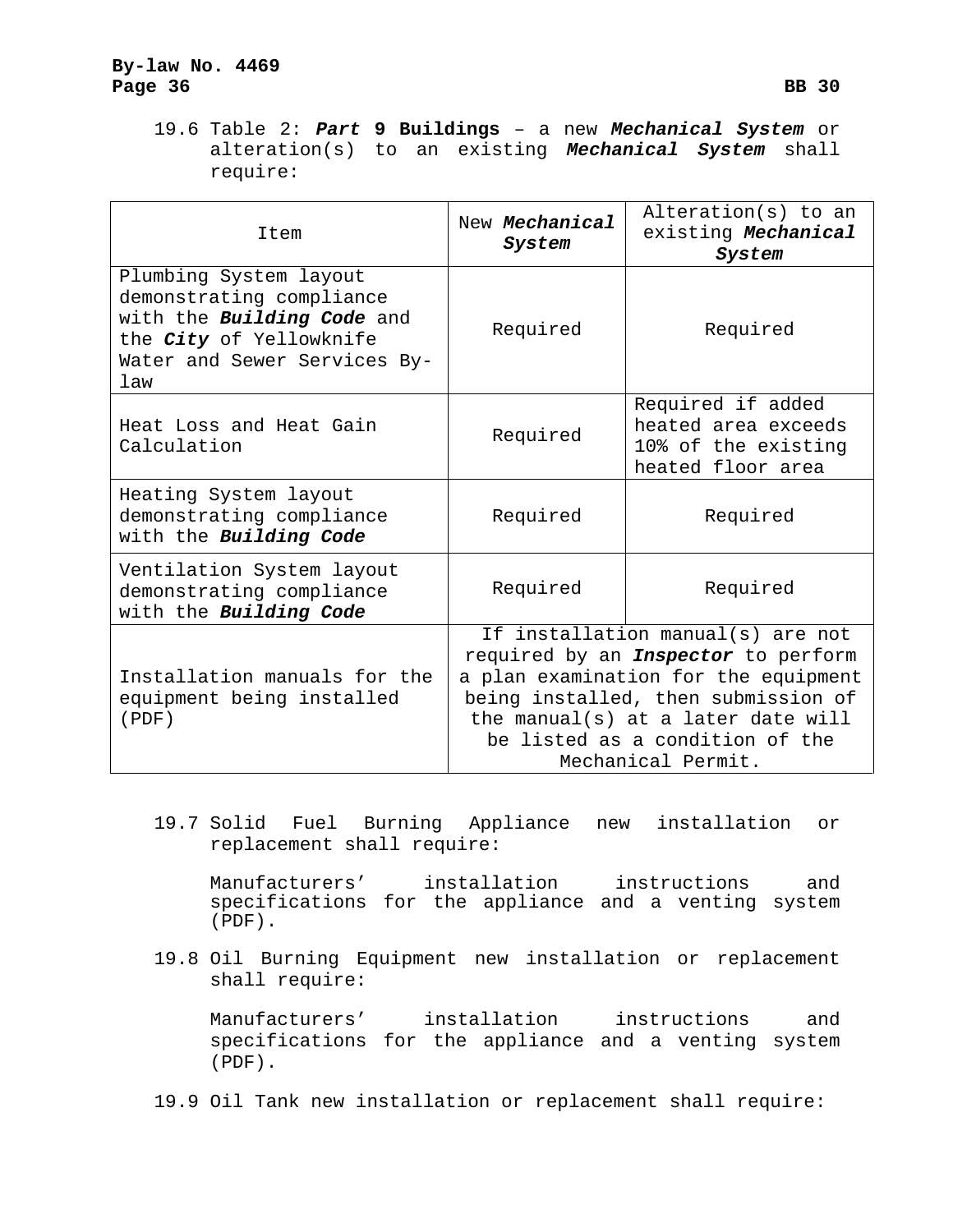- a. Manufacturer's installation instructions and specifications (PDF).
- b. Installation of the Above-ground oil holding tanks exceeding the maximum individual capacity permitted in CSA B139 shall be examined by the Office of the Fire Marshal.
- 19.10 Fire Control Systems, Sprinklers shall require:
	- a. Drawings, specifications and Hydraulic Calculation sealed and a signed by a *Registered Design Professional*;
	- b. *Letters of Assurance*, in a form prescribed by the *Senior Administrative Officer*; and
	- c. Sprinkler system design shall be examined by the Office of the Fire Marshal.

### 20. **LETTERS OF ASSURANCE**

- 20.1 The letters of assurance*,* in the forms prescribed by the *Senior Administration Officer*, referred to in this Bylaw are relied upon by the *City* and its *Inspectors* that in the opinion of the design professional the *design* and plans for *buildings* for which the letters of assurance relate comply with the *Building Code* and this By-law and that the construction of the *buildings* for which the letters of assurance relate substanially comply with the *Building Code* and this By-law.
- 20.2 A *building permit* issued for the construction of a *Part 3 building*, or for a *Part 9 building* for which an *Inspector* requires letters of assurance from a *registered design professional* pursuant to the requirements of this By-law, shall be in the forms prescribed by the *Senior Administrative Officer*, as applicable.
- 20.3 A *permit* issued pursuant to the requirements of this Bylaw shall include a notice to the *Owner* that the *permit* is issued in reliance upon the letters of assurance in the forms prescribed by the *Senior Administrative Officer*, signed by the *registered design professionals*  that the design and plans submitted in support of the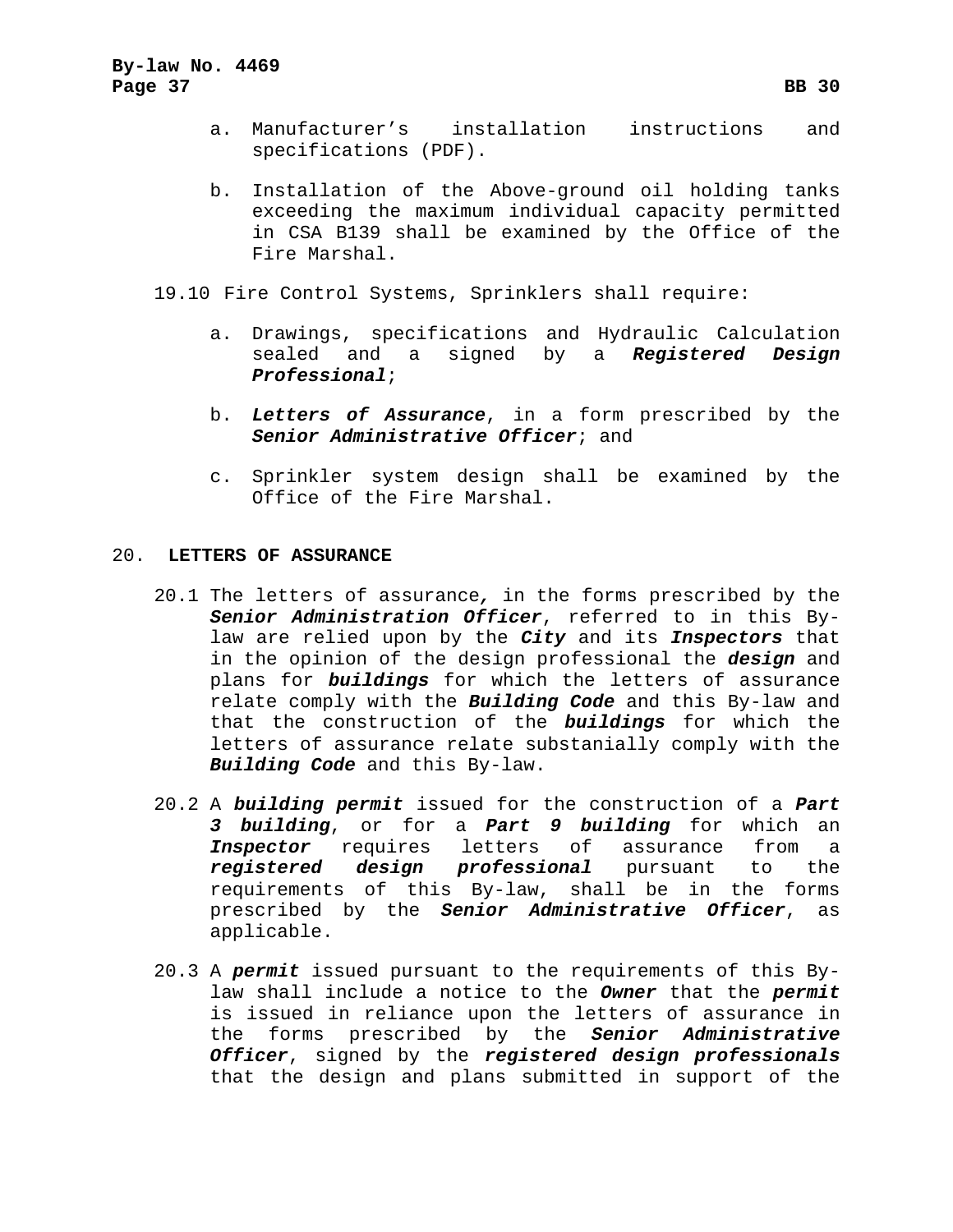application for the *permit* comply with the *Building Code*  and this By-law.

20.4 A *permit* issued pursuant to the requirements of this Bylaw shall include a notice to the *Owner* that the *permit* is issued in reliance upon the letters of assurance in the forms prescribed by the *Senior Administrative Officer*, signed by *registered design professionals* that the field review of the construction of the subject *building* of the application for the *permit* substantially comply with the *Building Code* and this By-law.

#### 21. **FEES AND CHARGES**

- 21.1 A *permit* fee, calculated in accordance with Fees and Charges By-law No. 4453, shall be paid in full before issuance of any *permit* under this By-law.
- 21.2 For the purposes of calculating *permit* fees, an *Inspector* may determine the *construction value* of a project through a certified property appraiser or require verification of the cost by reference to the contract documents;
- 21.3 Where the applicant obtains the material and does the work himself, the *permit* fee shall be based on the fair market value of the material cost and the labor cost as determined by an *Inspector*;
- 21.4 An *Owner* is entitled to have refunded one-half the *permit* fee paid, if they do not start and do not intend to do the work described in the *permit*, upon a written request to have the *permit* withdrawn except:
	- a. the refund shall not include the plan processing fee paid pursuant to this By-law; and
	- b. no refund shall be made where construction has begun or an *Inspection* has been made.

#### **Section 21.5 as amended by By-law No. 4977 August 27, 2018**

21.5 Where, due to non-compliance with this By-law, a reinspection charge shall be paid as set out in the Fees and Charges By-law No. 4436, as amended.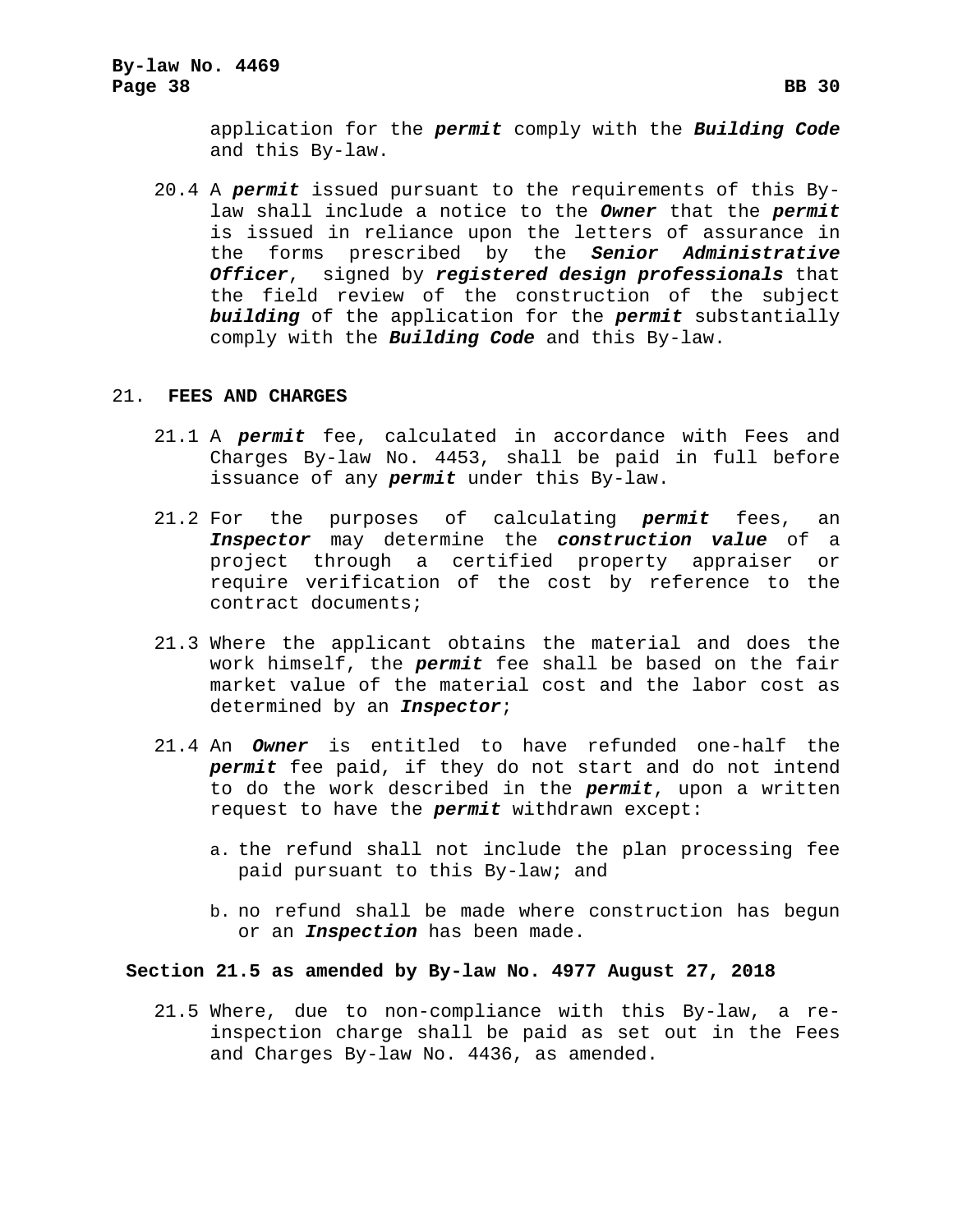# **By-law No. 4469 Page 39 BB 30**

21.6 *Permit* fees shall be doubled whenever any construction, installation, addition, **alteration**, repair,<br>reconstruction, occupancy, relocation, removal, reconstruction, occupancy, relocation, removal, demolition, *excavation*, or hoarding commences prior to a *permit* being issued.

# 22. **ISSUANCE OF PERMITS**

- 22.1 The *Building Services Division* may refuse to issue any permit:
	- a. whenever information submitted is inadequate to determine compliance with the provisions of this Bylaw;
	- b. whenever incorrect information is submitted;
	- c. that would authorize any *building*, work or *occupancy* that would not be permitted by this By-law, or that would be prohibited by any other by-law.
- 22.2 When an *Inspector* has received a completed application and is satisfied that the project described in the application meets the requirements of the *Building Code* and this By-law, and the applicant has paid to the *City* the *permit* fee, the *Inspector* shall issue a *permit* to the applicant and endorse the words "examined" on all sets of plans and specifications that have been examined by the *Inspector*. The *Inspector* may impose such conditions on the *permit* as he deems necessary to ensure compliance with the *Building Code* and this By-law.
- 22.3 Work performed under a *permit* must meet all the conditions under which the *permit* was issued.
- 22.4 No *permit* shall be issued until an *Inspector* is satisfied that the effective date of the development *permit,* if it is required by the Zoning By-law, has been attained.
- 22.5 An *Inspector* may issue a *permit* for a portion of a *building* before the design, plans and specifications for the entire *building* have been accepted, provided sufficient information has been provided to the *City* to demonstrate to the *Inspector* that the portion authorized to be constructed substantially complies with the *Building Code* and this By-law and the *permit* fee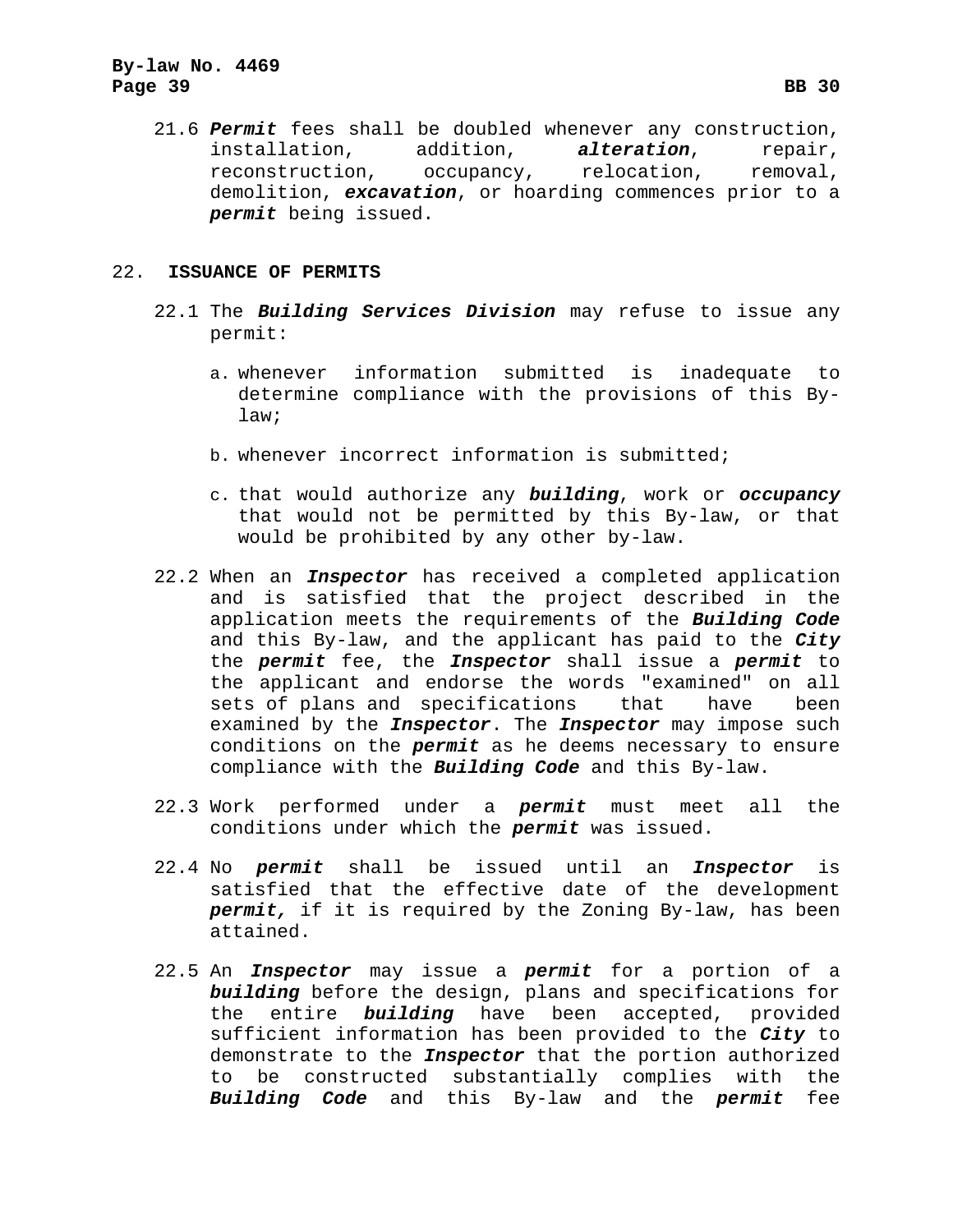applicable to that portion of the *building* has been paid. The issuance of the *permit* notwithstanding, the requirements of this By-law apply to the remainder of the *building* as if the *permit* for the portion of the *building* had not been issued.

- 22.6 Where a foundation is constructed pursuant to a foundation *permit* issued pursuant to section 11 of this By-law and a *building permit* is not subsequently issued or a subsisting *building permit* has expired in accordance with the requirements of section 22.9, but without the construction of a *building* for which the *permit* was issued having commenced, the *Owner* shall restore the site to the original gradients of the site within 60 days of being served notice by the *City* to do so.
- 22.7 Where a *permit* is issued for part of a *building*, the holder of such a *permit* may proceed at his own risk.
- 22.8 Every *Owner* shall give notice to the *Building Services Division* of the dates on which he intends to begin work prior to commencing work on the *building* site.
- 22.9 Every *permit* is issued upon the condition that the *permit* shall expire and the rights of the *Owner* under the *permit* shall terminate if:
	- a. the work authorized by the *permit* is not commenced within 180 days from the date of issuance of the *permit*;
	- b. work is discontinued for a period of 180 days; or
	- c. work has not been completed within two years of the date the *permit* was issued.
- 22.10 An *Inspector* may extend the period of time set out under section 22.9 where construction has not been commenced or where construction has been discontinued or slowed due to adverse weather, strikes, material or labor shortages, or similar hardship beyond the *Owner's*  control.
- 22.11 No person shall occupy a *building* or part of a *building* until an *occupancy permit* in the form prescribed by the *Senior Administrative Officer*, for that *building* has been issued.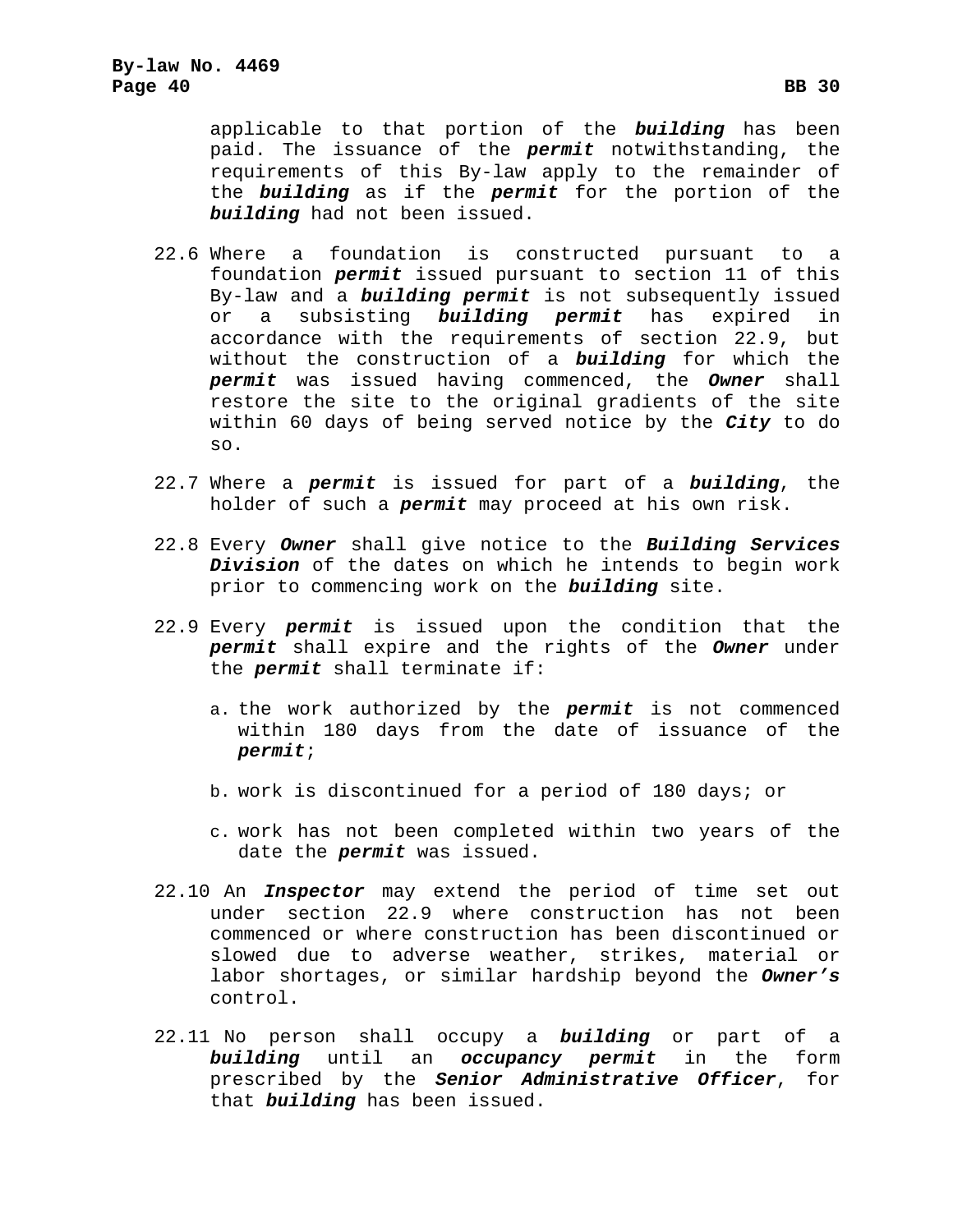- 22.12 An *occupancy permit* shall not be issued unless:
	- a. all letters of assurance in the forms prescribed by<br>the **Senior Administrative Officer**, have been the *Senior Administrative Officer*, submitted when required in accordance with the requirements of this By-law.
	- b. all aspects of the work requiring *Inspection* and acceptance pursuant to section 23 of this By-law have been both inspected and accepted.
- 22.13 Notwithstanding 22.12 an *Inspector* may authorize in writing occupancy with conditions prior to a final *occupancy permit* being issued.
- 22.14 An *Inspector* may issue an *occupancy permit* in the forms prescribed by the *Senior Administrative Officer*, for part of a *building* if that part of the *building* self-contained, provided with essential services and the requirements set out in this By-law have been met with respect to that part of the *building*.

### 23. **ROLE OF INSPECTORS AND INSPECTIONS**

- 23.1 An *Inspector* may in the administration of this By-law:
	- a. issue written directions to the *Owner,* or his agent, regarding compliance to the *Building Code*, and order the correction of any work that is being or has been done in contravention of this By-law.
	- b. establish whether the methods or types of construction and types of materials used in the construction of a *building* for which a permit is sought under this By-law substantially conforms to the requirements of the *Building Code*.
	- c. enter on any land, or *building* at any reasonable time to ascertain whether the terms of this By-law are being observed, except where a *building* is occupied, then the *Inspector* shall obtain the consent of the occupant or provide written notice to the occupant 24 hours in advance of entry.
- 23.2 An *Inspector* shall, in the administration of this Bylaw, carry proper credentials confirming his or her status as an *Inspector*.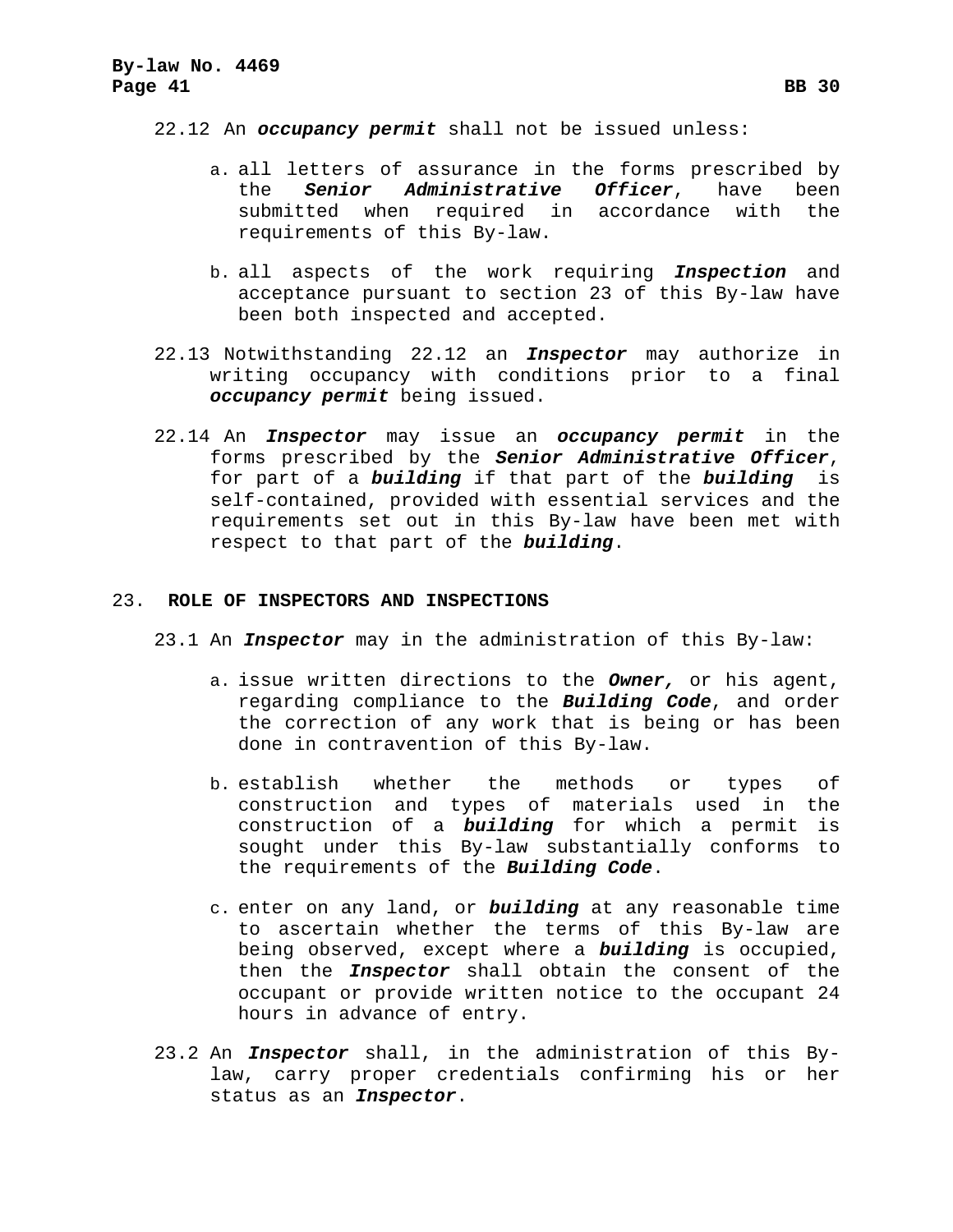#### **Section 23.3 as amended by By-law No. 4997, May 27, 2019**

- 23.3 The *Owner,* or his agent, shall call for an *Inspection* before concealing that stage of the work when the *Inspection* is required by the *Inspector* and identified in the conditons of approving a *building permit.*
- 23.4 When the *building* is substantially complete and ready for *occupancy*, but before any *occupancy* takes place of the whole or part of the *building* the *Owner,* or his agent shall make application for a *Occupancy Permit*.

### **Section 23.5 as amended by By-law No. 4997, May 27, 2019**

- 23.5 The *Owner,* or his agent, shall not conceal any work subject to *Inspection* until the work has been accepted in writing or an *Inspector* has given written permission to conceal the work without an *Inspection*.
- 23.6 The requirements of section 23.3 of this By-law may not apply to any aspect of the work for which a *permit* has been issued that is the subject of a *registered design professional's* letter(s) of assurance as required in accordance with the provisions of this By-law.
- 23.7 Where a *registered design professional* provides letters of assurance in accordance with the provisions of this By-law, the *City* may rely solely on field reviews undertaken by the *registered design professional* and the letters of assurance submitted pursuant to the<br>requirements of this By-law as assurance that the requirements of this By-law as assurance that construction substantially conforms to the design and that the construction complies with the *Building Code* and this By-law.
- 23.8 Notwithstanding section 23.7 of this By-law, an *Inspector* may attend the site from time to time during the course of construction to ascertain that the field reviews are taking place and to review the field reviews undertaken by the *registered design professionals*, and to provide any written directions.

#### 24. **RESPONSIBILITIES AND OBLIGATIONS OF THE OWNER**

24.1 No *Owner,* or his agent, shall deviate from the plans and specifications forming a part of the *permit*, or omit or fail to complete work required by the said plans and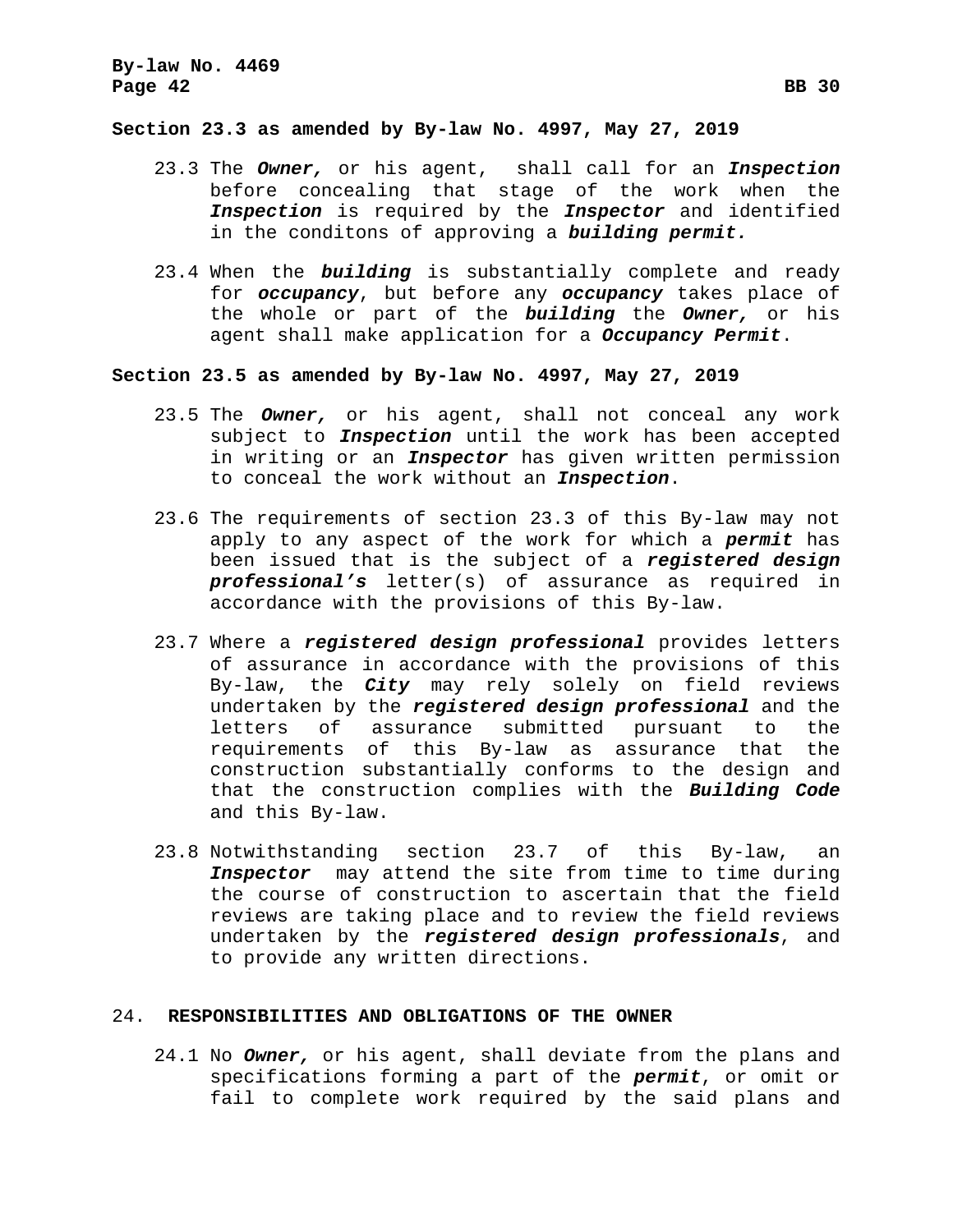specifications accepted by the *City*, without first having obtained in writing the approval of the *City* to do so.

- 24.2 No **Owner,** or his agent, involved in the construction,<br>reconstruction, demolition, **alteration**, removal, demolition, **alteration**, removal, relocation or *occupancy* of a *building* shall cause, allow or maintain any unsafe condition.
- 24.3 Notwithstanding section 4.3 whenever a change in ground<br>elevations or property boundaries creates a or property boundaries creates a contravention of this By-law the *Owner,* or his agent, shall obtain a *permit* and alter the construction to conform to this By-law.
- 24.4 Any *Owner,* or his agent, who knowingly submits false or misleading information contravenes this By-law.
- 24.5 Every *Owner,* or his agent,shall allow an *Inspector* to enter any *building* or premises at any reasonable time for the purpose of administering and enforcing this Bylaw.
- 24.6 Every *Owner,* or his agent, shall obtain all required *permits* or approvals prior to commencing the work to which they relate.

# **Section 24.7 as amended by By-law No. 4997, May 27, 2019**

24.7 Every *Owner,* or his agent, shall:

- a. Request an *Inspection* as identified in the Permit. The *Inspector* shall schedule the *Inspection* within 2 business days during regular business hours and provide the *Inspection Report* to the *Owner*, or their agent within 2 business days during regular business hours once the *Inspection* is completed; and
- b. not cover any work subject to an *Inspection* until the work has been accepted by an *Inspector*.
- 24.8 If a change in ownership or change in address of the *Owner* occurs prior to completion of the work for which a *permit* was issued, the *Owner* must notify the *Building Services Division* in writing.
- 24.9 Every *Owner* shall make, or have made at his own expense, the tests or *Inspections* necessary to prove compliance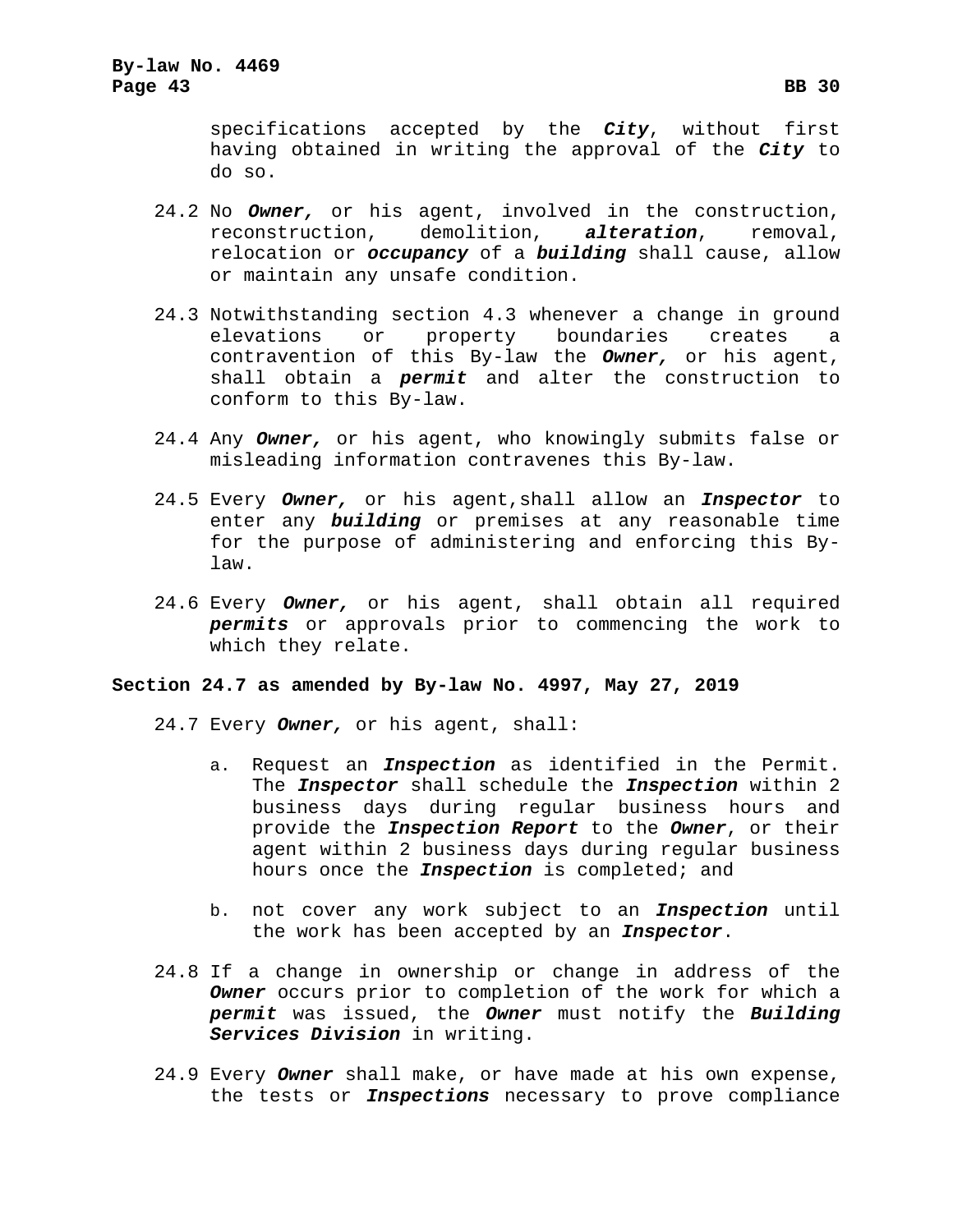with this By-law and shall promptly file a copy of all such tests or *Inspection Reports* with the *Building Services Division*.

- 24.10 As part of a *permit* every *Owner* shall provide an upto-date survey of the *building* site when and as required by the *Building Services Division*.
- 24.11 Every *Owner* is responsible for the cost of repair of any damage to public property or municipal works located thereon that may occur as a result of undertaking work for which a *permit* was required.
- 24.12 Should *occupancy* occur prior to the completion of any work being undertaken that requires a *permit*, the *Owner,*  or his agent, shall ensure that no unsafe condition exists or will exist because of the work still being undertaken or work that has not been completed.
- 24.13 When a *building* or part thereof is in an unsafe condition, as a result of work done or being done by *permit* the *Owner,* or his agent, shall forthwith take all necessary action to put the *building* in a safe condition.
- 24.14 Every *Owner,* or his agent, shall ensure that all construction complies with the *Building Code*, this Bylaw and other applicable enactments respecting safety.
- 24.15 Every *Owner,* or his agent, to whom a *permit* is issued shall, during construction:
	- a. post and maintain the *permit* in a conspicuous place on the property in respect of which the *permit* was issued;
	- b. keep a copy of the accepted designs, plans and specifications on the property; and
	- c. post the civic address on the property in a location visible from any adjoining streets.
- 24.16 An *Owner,* or his agent, shall engage *constructors* who comply with all applicable legislation relating to all construction being performed and *constructors* are jointly and severally responsible with the *Owner* for any work undertaken.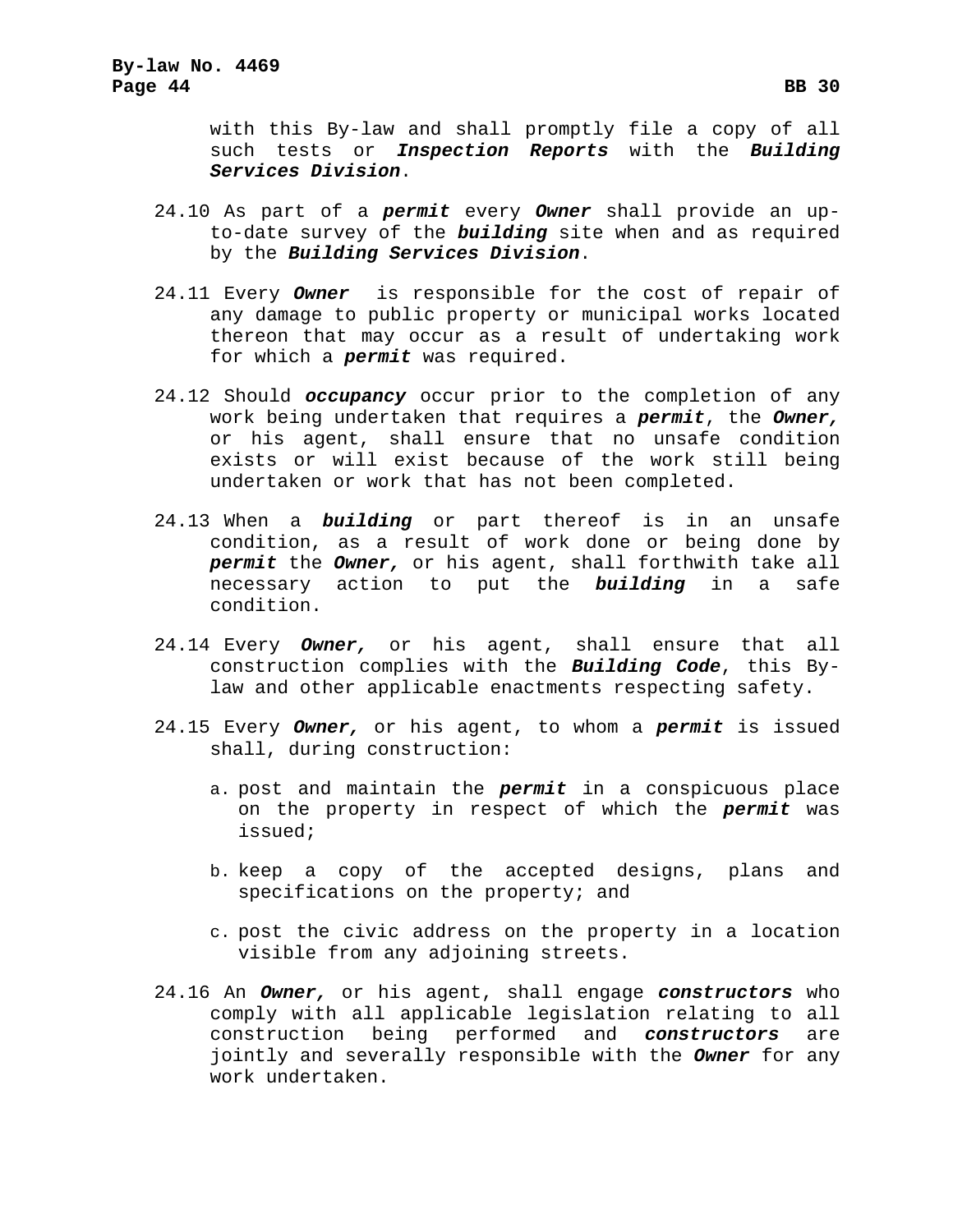- a. the *constructor* holds a valid *City* Business License;
- b. the *constructor* holds, or employs a *person* who holds a valid certification applicable to the work being performed.
- 24.18 The *Owner* holding a *permit* for a detached single family dwelling may perform work on that *building*  without holding certification.

#### 25. **RESPONSIBILITIES AND OBLIGATIONS OF THE CITY**

- 25.1 An *Inspector* may enter any *building* or premises at any reasonable time for the purpose of administering or enforcing this By-law, or if there is reason to believe an unsafe condition exists.
- 25.2 An *Inspector* may order:
	- a. a *person* who contravenes this By-law, to comply with its provisions within the time period specified;
	- b. work to stop on the *building* or any part thereof by issuing a *Stop Work Order* on the form prescribed by the *Senior Administrative Officer*, if such work is proceeding in contravention of this By-law, or if there is deemed to be an unsafe condition;
	- c. the removal of any unauthorized encroachment on public property;
	- d. the removal of any *building* or part thereof constructed in contravention of this By-law;
	- e. the cessation of any *occupancy* by issuing a *Do Not Occupy* notice in the form prescribed by the *Senior Administrative Officer*, if any unsafe condition exists because of work being undertaken or not completed; and
	- f. correction of any unsafe condition.
- 25.3 An *Inspector* may revoke a *permit* upon written notice to the *permit* holder where: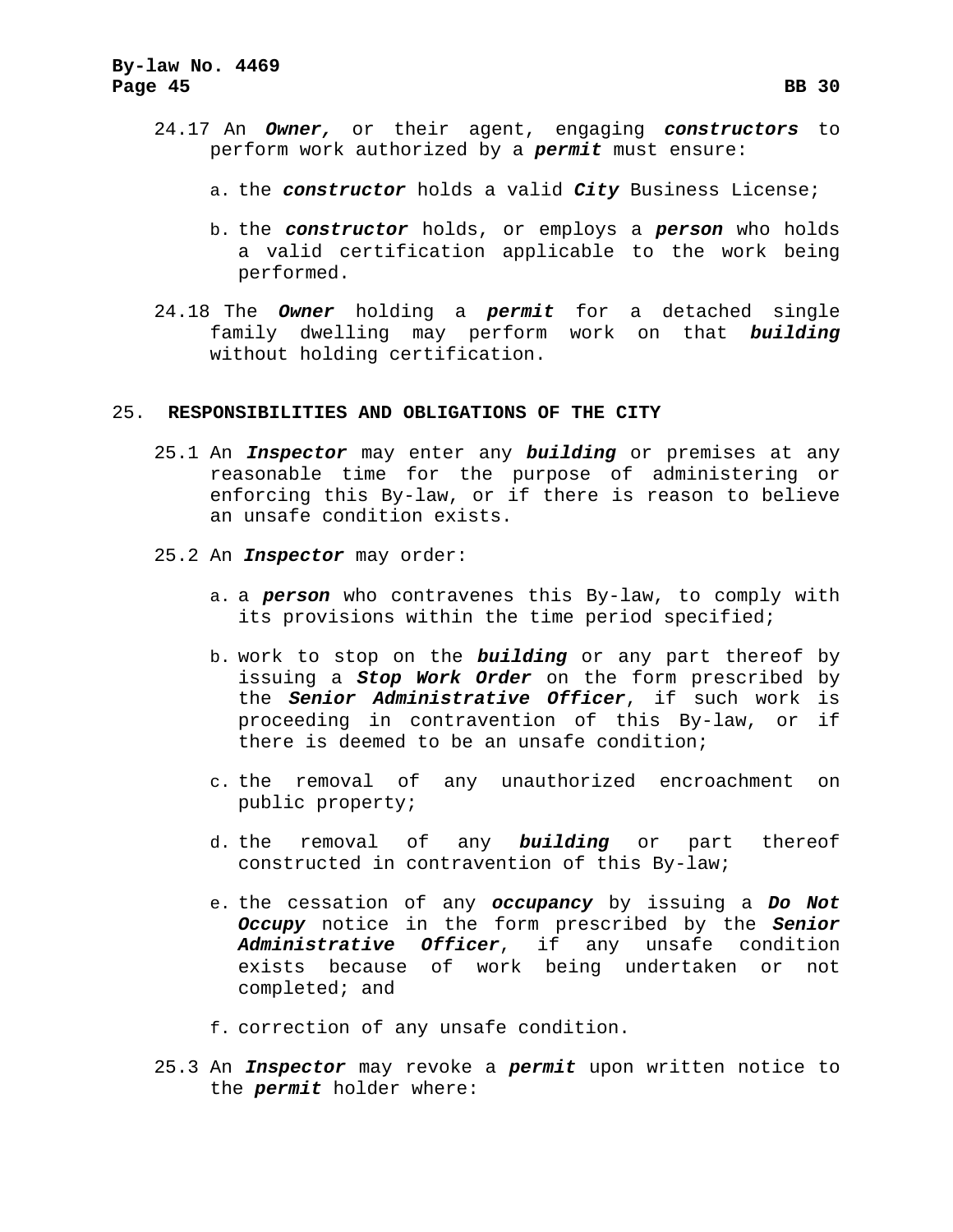- a. there is a contravention of any condition under which the *permit* was issued;
- b. the *permit* was issued in error; or
- c. the *permit* was issued on the basis of incorrect information.
- 25.4 When any *building*, construction or *excavation* or part thereof is in an unsafe condition, as a result of being open or unguarded, or because of danger from fire or risk of accident because of its ruinous or dilapidated state, faulty construction, abandonment or otherwise, and when due notice to correct such condition has not been complied with, the *City* may:
	- a. demolish, remove or make safe such *building*, construction, *excavation* or part thereof at the expense of the *Owner*; and
	- b. take such other measures it considers necessary to protect the public.
- 25.5 When immediate measures must be taken to avoid an imminent danger of fire or risk of accident, the *City* may take such action as is appropriate, without notice, and at the expense of the *Owner*.

#### 26. **PENALTIES AND ENFORCEMENT**

- 26.1 Any *person* who contravenes a provision of this By-law by doing any act or thing that the *person* is prohibited from doing, or by failing to do any act or thing the *person* is required to do, is guilty of an offence and is liable upon Summary Conviction to a fine not exceeding:
	- a. Two thousand (\$2,000.00) dollars for an individual;
	- b. Ten thousand (\$10,000.00) dollars for a corporation; and
	- c. imprisonment for a period not exceeding six months, in default of payment of a fine.
- 26.2 Any offence created pursuant to this By-law shall be considered to be a strict liability offence.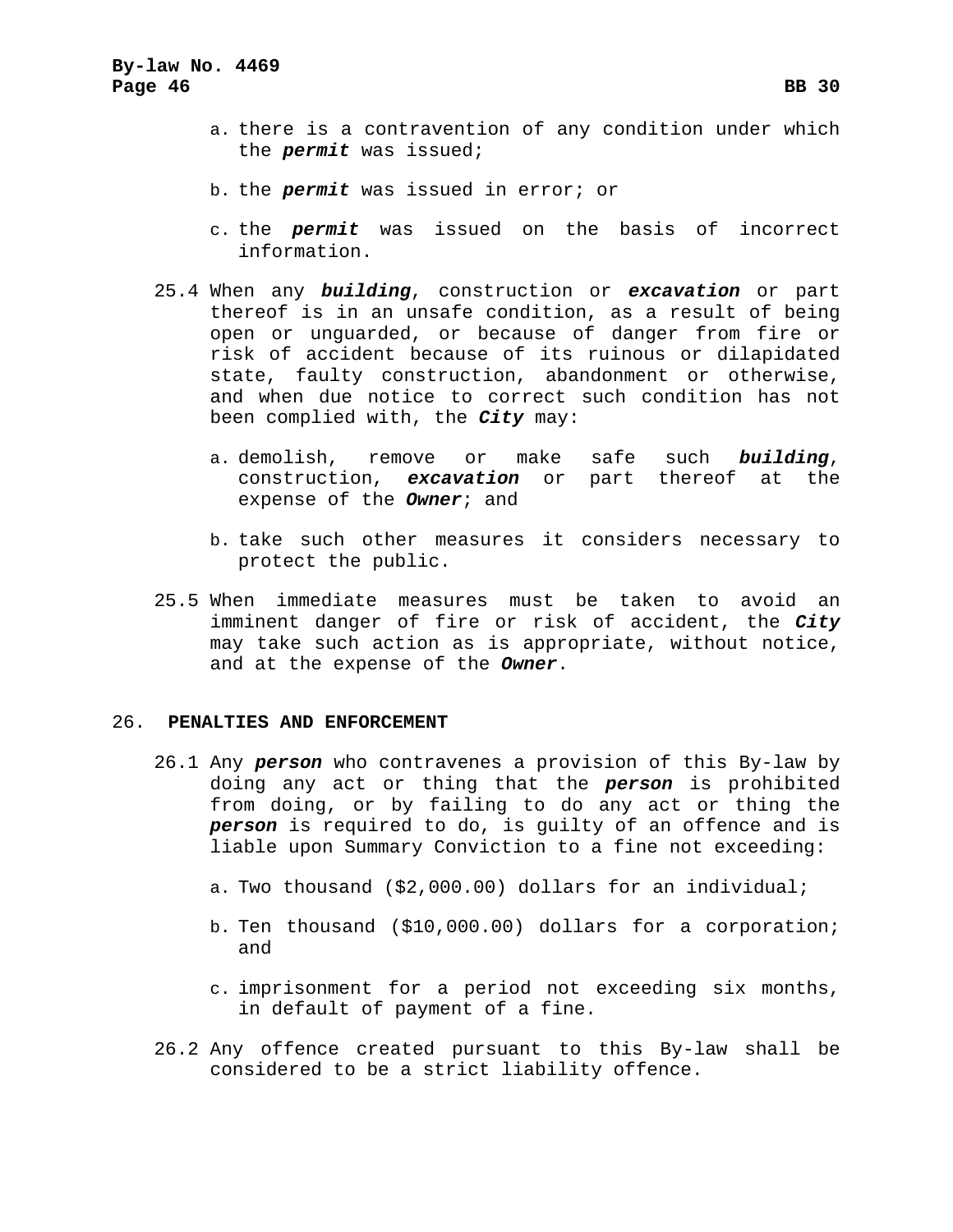- 26.3 An *officer* may issue a Summary Offence Ticket Information in the form prescribed by the *Summary Conviction Procedures Act* to any person who violates any provision of this By-law and such person may, in lieu of prosecution, pay the *City* the Voluntary Penalty set out in Schedule "A" attached to this By-law.
- 26.4 In the case of an offence that is of a continuing nature, a contravention constitutes a separate offence in respect of each day, or part of a day, on which it continues and a *person* guilty of such an offence is liable to a fine in an amount not less than that established by this By-law for each such day.
- 26.5 The *Owner* of property on which a *Stop Work Order* in the form prescribed by the *Senior Administrative Officer*, has been posted, and every other *person*, shall cease all construction work immediately and shall not do any work until all applicable provisions of this By-law have been substantially complied with and the *Stop Work Order* has been rescinded in writing by an *Inspector*.
- 26.6 Where a *person* occupies a *building* or part of a *building*  in contravention of section 23 of this By-law an *Inspector* may post a *Do Not Occupy* notice in the form prescribed by the *Senior Administrative Officer*, on the affected part of the *building*.
- 26.7 The *Owner* of property on which a *Do Not Occupy* notice has been posted, and every other person, shall cease *occupancy* of the *building* immediately and shall refrain from further *occupancy* until all applicable provisions the **Building Code** and this By-law have been substantially complied with and the *Do Not Occupy* notice in the form prescribed by the *Senior Administrative Officer*, has been rescinded in writing by an *Inspector*.
- 26.8 Whenever there are fines, fees or charges payable pursuant to this By-law and there is more than one *Owner* of the property to which they apply, each shall be jointly and severally liable for their payment.

### 27. **APPEALS**

27.1 Any *person* served with an order pursuant to this By-law providing for: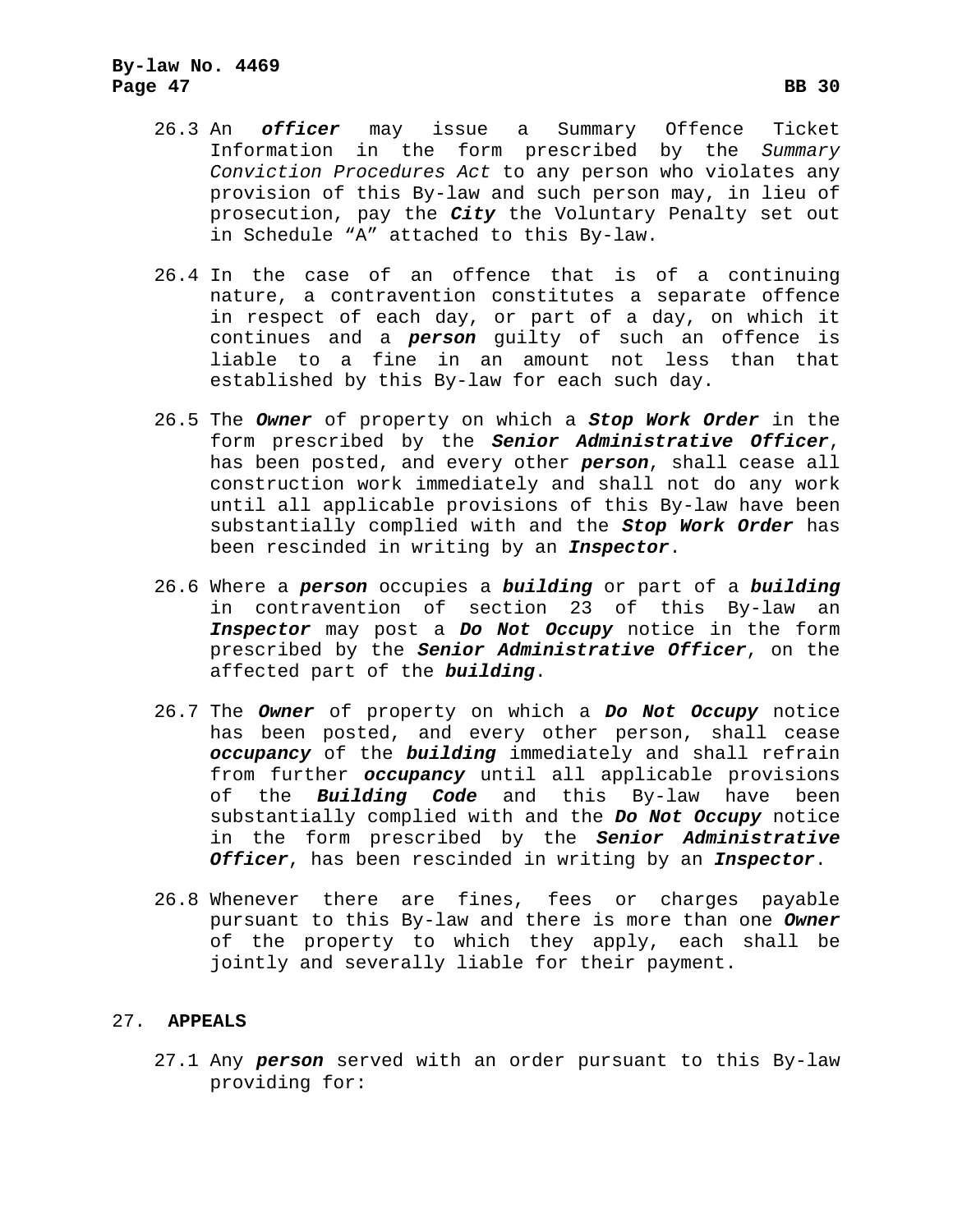- a. the demolition, removal or *alteration* of *building***s** that were constructed, altered or repaired in contravention of this By-law,
- b. the filling, covering of *alteration* of excavations made in contravention of this By-law;
- c. the suspension or cancellation of a *permit*;
- d. a *Stop Work Order*;
- e. a *Do Not Occupy* Order;

may appeal the order to *Council* within seven (7) days of the date of such order and the decision of *Council* on such an appeal shall be final.

- 27.2 An appeal made under this section shall:
	- a. be in writing, stating the reasons for the appeal;
	- b. be delivered to the City Clerk; and
	- c. be heard by *Council* at a regular or special *Council* meeting within twenty one (21) days from the date it is received.
- 27.3 When hearing an appeal, *Council* may dismiss, uphold or vary the decision of the *Inspector.*
- 27.4 Where *Council*, the *Senior Administrative Officer*, Director Planning and Development or such other *person* as may be authorized to take the action referred to herein, is of the opinion that there is imminent danger to public health or safety, they may:
	- a. shorten the period allowed in the notice; and/or
	- b. initiate action prior to the appeal being heard by *Council.*

#### 28. **SEVERABILITY**

28.1 Each provision of this By-law is independent of all other provisions. If a Court of competent jurisdiction declares any provision invalid for any reason, all other provisions of this By-law shall remain valid and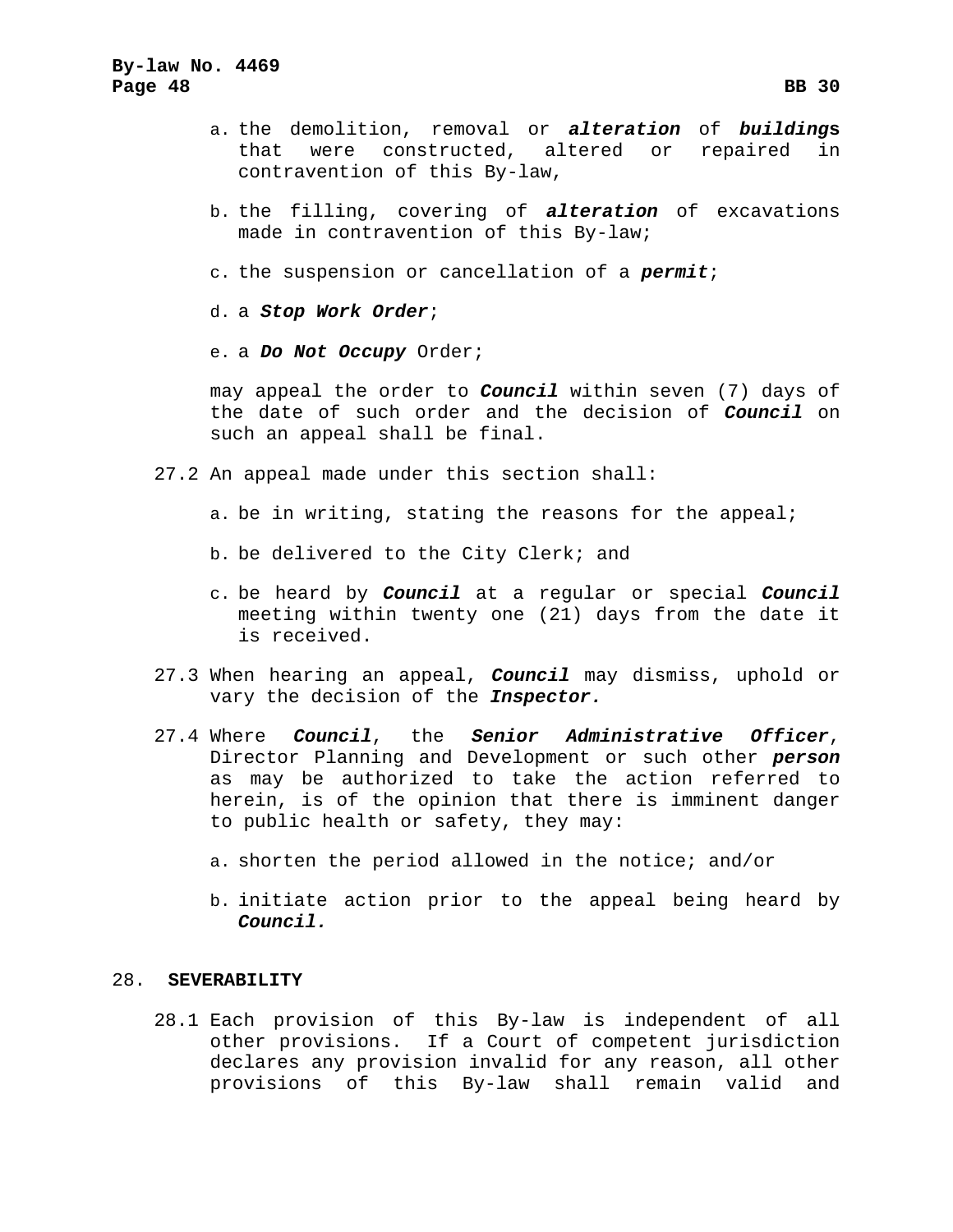# **By-law No. 4469 Page 49 BB 30**

enforceable, and the By-law shall be interpreted as such.

# 29. **SCHEDULES**

29.1 The attached Schedule "A" forms part of this By-law.

### 30. **REPEAL**

30.1 By-law No. 3815, and all subsequent amendments are hereby repealed.

### 31. **EFFECT**

31.1 THIS By-law shall come into effect upon receiving Third Reading and otherwise meeting the requirements of Section 75 of the *Cities, Towns and Villages Act.*